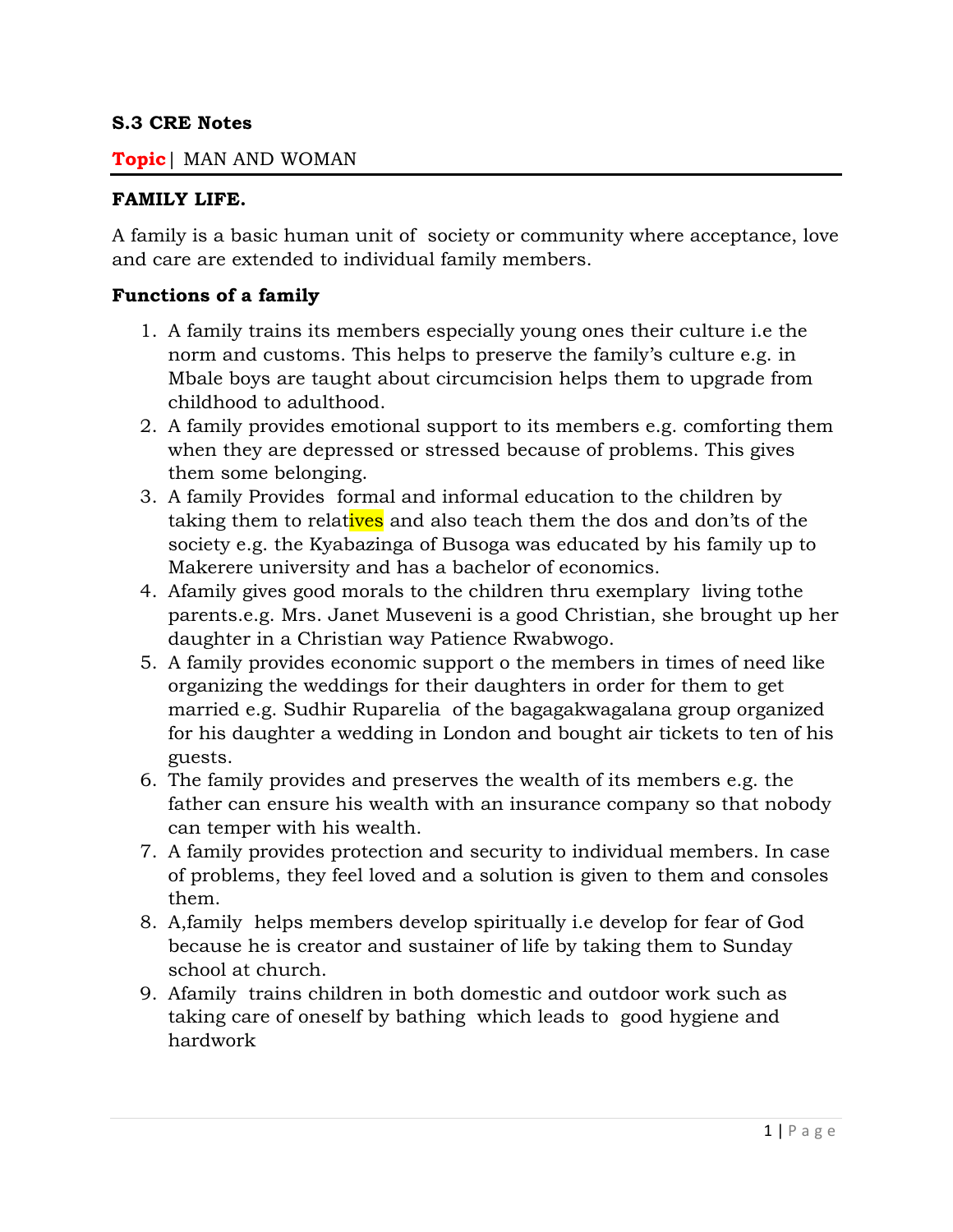- 10. Afamily links its members to their ancestors in the spirit world thru naming of their children, sacrificing and offering on their behalf initiating them into their culture.
- 11. A family trains its members for future life by helping them to become independent e.g. boys are encouraged to have their small hats within their father's compound.
- 12. A family introduces its members to state authority laws that is teaching them what the state expects from them which help them to be law abiding citizens.
- 13. Afamily is a source of identity for all its members because it's a point of reference incase one wants to give his or her details.

### **TYPES OF FAMILIES.**

There are two types of families known in Africa. They include extended family and nuclear family.

### **Extended Family**

This is the type of family whose members include the father as the head of the family, mother, children and relatives on both sides and ancestors.

### **Nuclear Family**

This is the type of family which consists of the father, mother and their biological children.

### **Extended family is divided into two**:

- 1. Patrilineal.
- 2. Matrilineal

Patrilineal is a system where leadershipin the family is by husband who commands high status and respect ,at the time of his death, inheritance of his property is by the relatives and the children.

Matrilineal is a system where leadership of family is by the wife who commands high respect and the property and the children belong to the wife and his relatives.

### **Advantages Of Extended Family**

1. An,extended family provides labour force because a large family lives and works together. This increases on the output of the farm products.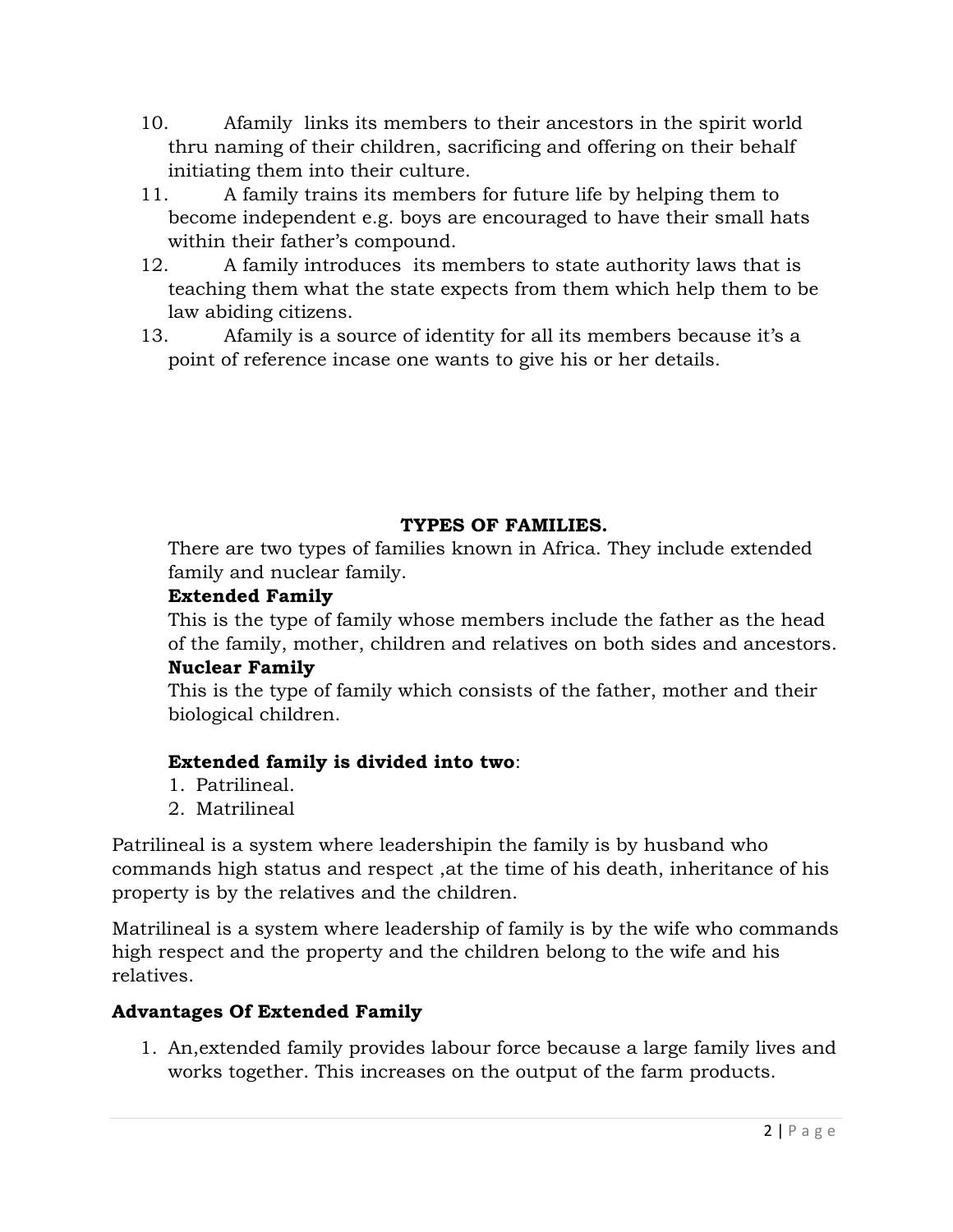- 2. The large numbers of people living together provide maximum security to each other and the property because incase of a problem, all the relatives come in.
- 3. An extended family creates a sense of belonging and identity to which children grew up knowing their relatives.
- 4. In an extended family Cases of sex abuse like incest are minimized because relatives know each otherand the childrens upbringing is the community's responsibility.
- 5. Extended families preserve and promote culture in the society. This is through teaching them their customs e.g. among the Sabinys of eastern Uganda, they taught that circumcision of girls is a stage from childhood to adulthood and getting ready for marriage.
- 6. An extended family provides for the less advantaged members of the family e.g. the old, disabled, because they are part of that family and therefore looked after by the rest.
- 7. In an extended family Children are collectively guided and counselled by the elders in that family because bad children are an embarrassment to the whole family.
- 8. Extended families in most cases have provisions for widows and orphans i.e in some cases the widow is inherited by the brother of the deceased in order to save her from sexual starvation and look after her children properly.
- 9. Extended families encourage hardwork among the member in order to feed a large number of people in the family.
- 10. Extended families encourage communal ownership of property. This helps to minimize land fragmentation with its evils like soil erosion.
- 11. In extended family there is cooperation and acceptance with one another. Since most of them stay together, this creates peace and harmony in the family.

# **Disadvantages Of An Extended Family.**

- 1. E xtended family encourages bad habits such as drug addicts, theft, witchcraft because people have lost morals and some are jealousy with one another.
- 2. Extended families are expensive to maintain because of the large no of members who have to be fed and looked after.
- 3. Extended families lead to poor standards of living because they require a lot resources if they are to feed well yet the resources are expensive to acquire.
- 4. Extended families lead to congestion in a home hence poor health.
- 5. Extended families promote conflicts since the large number of relatives live together hence easy to find faults with each other.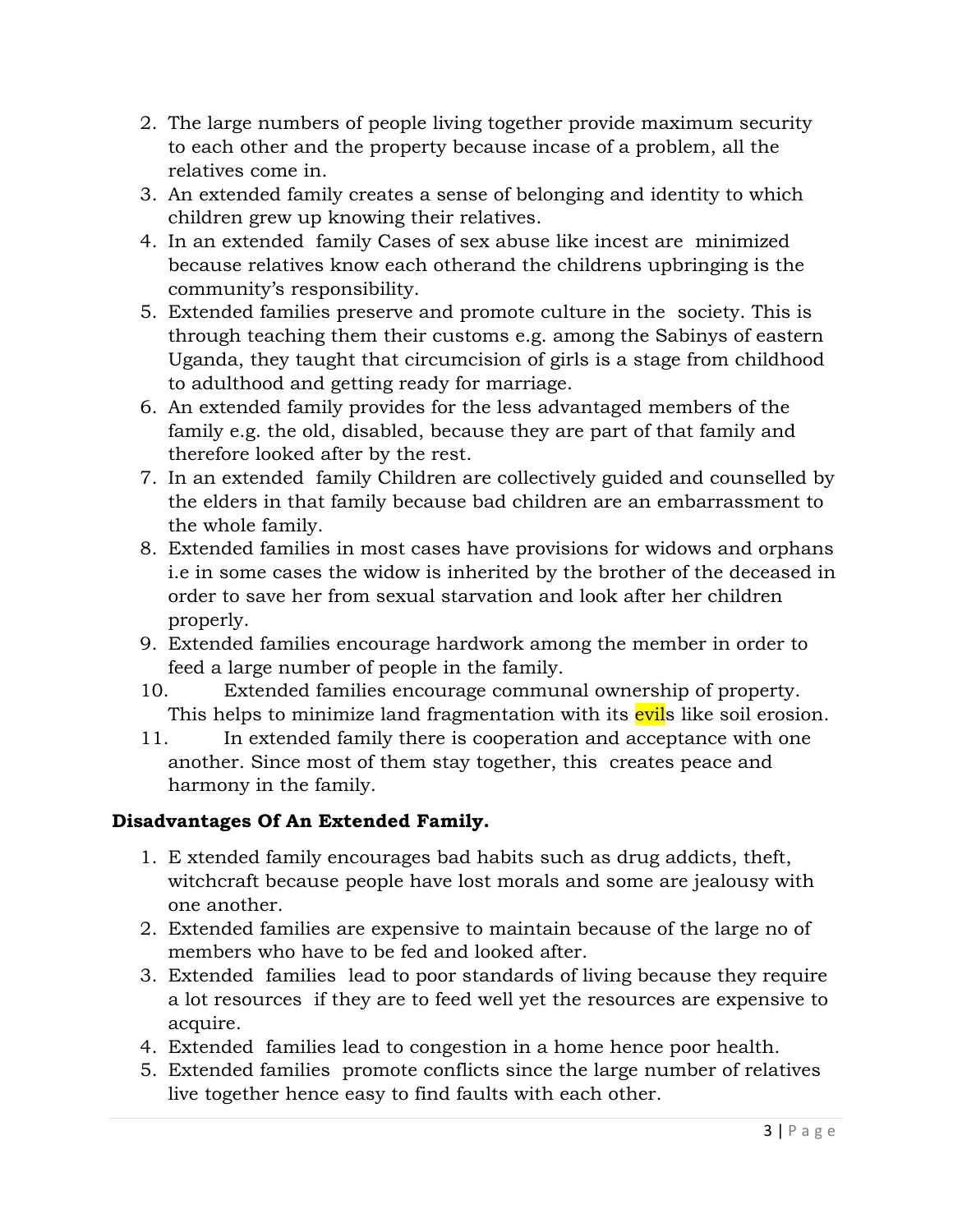- 6. Sometimes extended families encourage laziness as other members act as parasites depending on those who are hard working.
- 7. There is a lot of parental influence in marriages of members of an extended family leading to marriage breakup since they contributed towards the payment of bride wealth.
- 8. Extended families limits saving and investment because most of the money is spent on providing for large family ( basic needs).
- 9. In an extended family, the head of the family may be forced to use dubious ways of getting money in order to look after his family which may lead to imprisonment.
- 10. At times other members interfere in the family which deprive them of their freedom and rights hence leading to conflicts in the home.
- 11. Extended families over work married women and take them as their subordinates

Assignment: what are the advantages and disadvantages of the nuclear family?

# **Reasons Why The Extended Family Is Dying Away Today**

# **NB. Use the word because when writting essays in an exam. why goes with because.**

There are many reasons why extended families are almost in extinct as indicated below.

- 1. Modern education decampaigns extended families as bad backward and expensive to maintain hence the educated keep away from extended families to cut down expenses.
- 2. Harsh economic conditions have forced people to own small families which they can manage to take care of hence ignoring the extended family.
- 3. Urbanization which has encouraged the use of money to survive discourages the system of extended families because the head of family may lack enough money to look after a large number.
- 4. Western culture which emphasizes nuclear families has had a lot of impact on extended families because western world looks at an extended family as an extra expense uncalled for.
- 5. Political instabilities have also been responsible for breaking up extended families because some live in exile, others urban centres, war camps and a few at home.
- 6. Moral degeneration between societies causes people to keep away from extended families,because they want to teach their children good morals.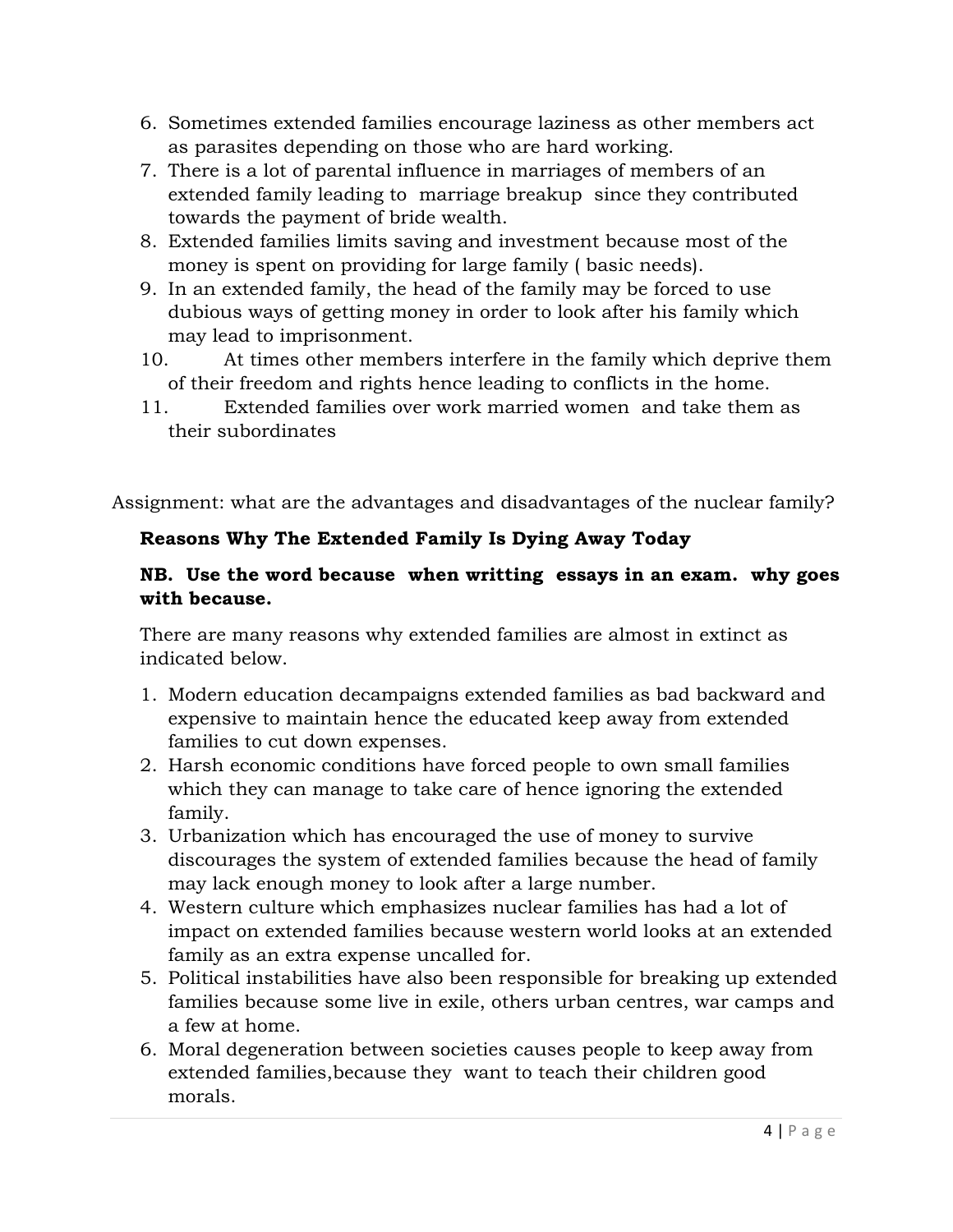- 7. HIV/AIDS has also killed extended families because some members keep away to avoid easy spread of diseases from others who are infected and of fear of shame and trauma.
- 8. Use of drugs and alcohol has discouraged extended families because others who try to keep their children in right morals and fear the influence of such children from their relatives.
- 9. Selfishness and I don't care attitude today has killed the extended family system because people find it very hard to share what they have with their relatives.
- 10. Land is scarce,so People find it difficult in sharing with other relatives on small plots of land.
- 11. Influence of Christianity which advocates for monogamy hence having few dependent in a home .

# **FAMILY LIFE IN AFRICAN TRADITONAL SOCIETY**

In ATS the man was the head of the family. He took responsibility of the family provisiono f basic needs and was respected . e.g. in Buganda the wife knelt down while greeting him as a sign of respect.

In African traditional society barrenness was blamed on the woman and this promoted the practice of polygamy in order to get children.

In African traditional society, men married many women whoproduced many children hence providing labour in the farms.

In African traditional , in a family there was division of work among the family e.g. the boys went hunting with the fathers while the girls remained at home with the mothers doing work.

In African traditional society, fathers property was inherited by boy because the girls would be married off and go to live with other people.

In African traditional society widows were inherited in a family. The brother of the deceased married off the widow in order to avoid sexual starvation.

In African traditional society, it was people of the same tribe but different clans that form a family. It was intended to reduce on family instabilities.

In African traditional society, it was in a family where sexual satisfaction was attained, sex outside marriage was punishable.

In African traditional society, some families extended sex to their visitors and guests as a sign of hospitability. It was intended to avoid the visitors from starving from sex e.g. among the bahima it was called .(okwa rirana).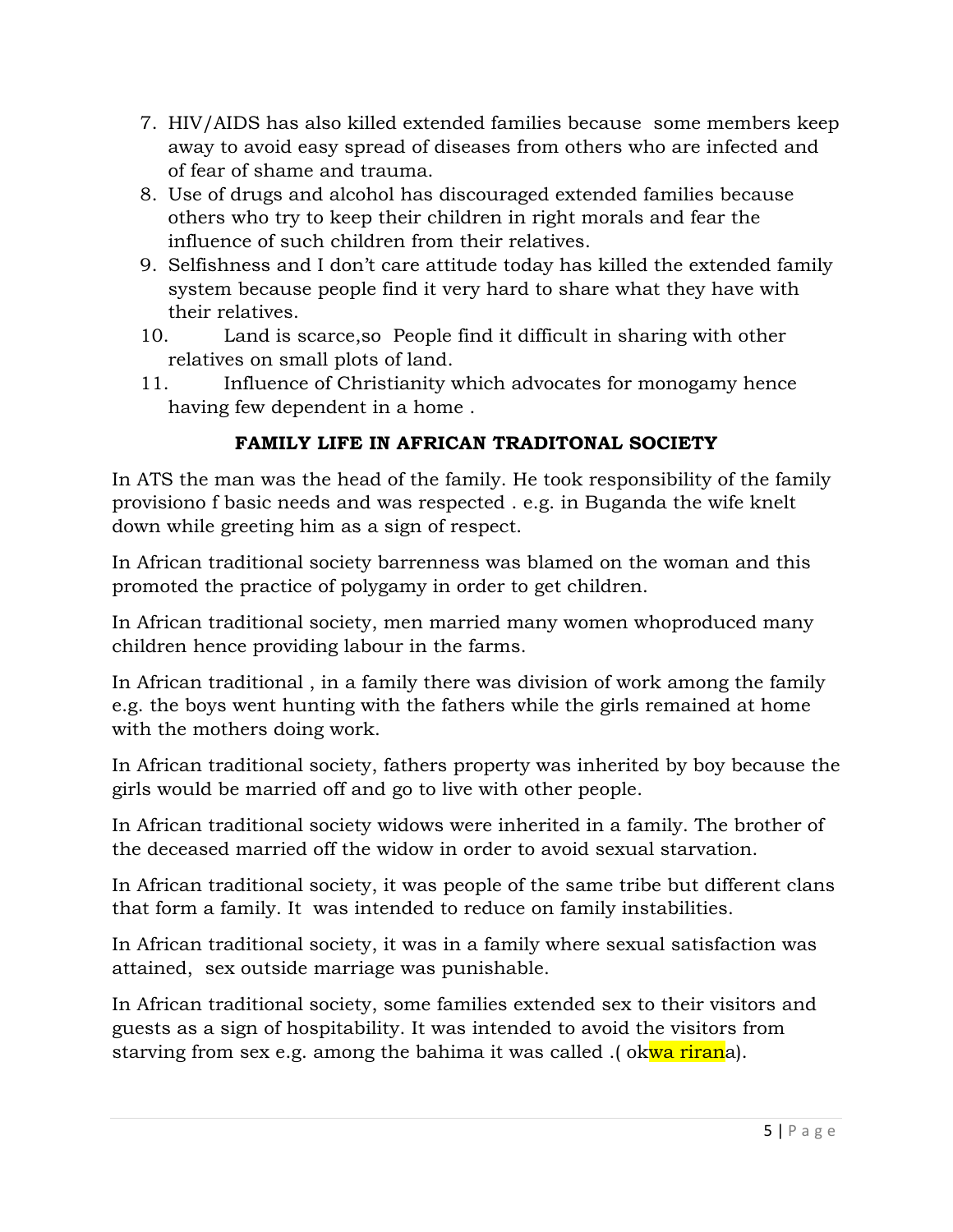Families were extended in nature .The upbringing of children in a family was collective responsibility. The whole community was involved in disciplining of the children.

In African traditional society, a woman was inferior and the man superior i.e she was taken as a property of the man e.g. among the bakiga of western Uganda. If a woman divorced, she was only given a hoe as her property.

### **Importance Of Children In African Traditional Society**

Children were a source of wealth in form of bride wealth which uplifted the family's economic status e,g in Karamoja, a strong man from the girl's family would go into the kraal of the groom's family and throw a spear and where it ended, all the front cows were taken to the bride's family.

Children were a source of labour i.e garden work which led to an increase in output.

Children were a source of in surance to the parents especially in old age. They would care for them and ensured of a descent burial for them.

Children motivated parents to work hard knowing that they had people to inheret their property.

Children were source of security especially the boys. They defended the family against attacks.

Children helped to stabilize marriage which guarded the couple against divorce because mothers feared to leave their children behind and they suffer.

Children expanded the clan. Boys were born and they also gave birth to other children who helped to expand the clan.

Through children, ancestors were reborn. They were reborn through their character traits e.g. temper and physical appearance like colour.

Children were a source of entertainment to their mothers. They sang and danced for them which helped to kill boredom and loneliness.

Children were a source of pride to their parents. A family with children was highly respected because it was assumed that the parents would be able to look after them.

Children acted as heirs to their parents. They inherited their parents upon death and continued with their responsibility of looking after the family.

# **Changing Patterns Of Family Life Today.**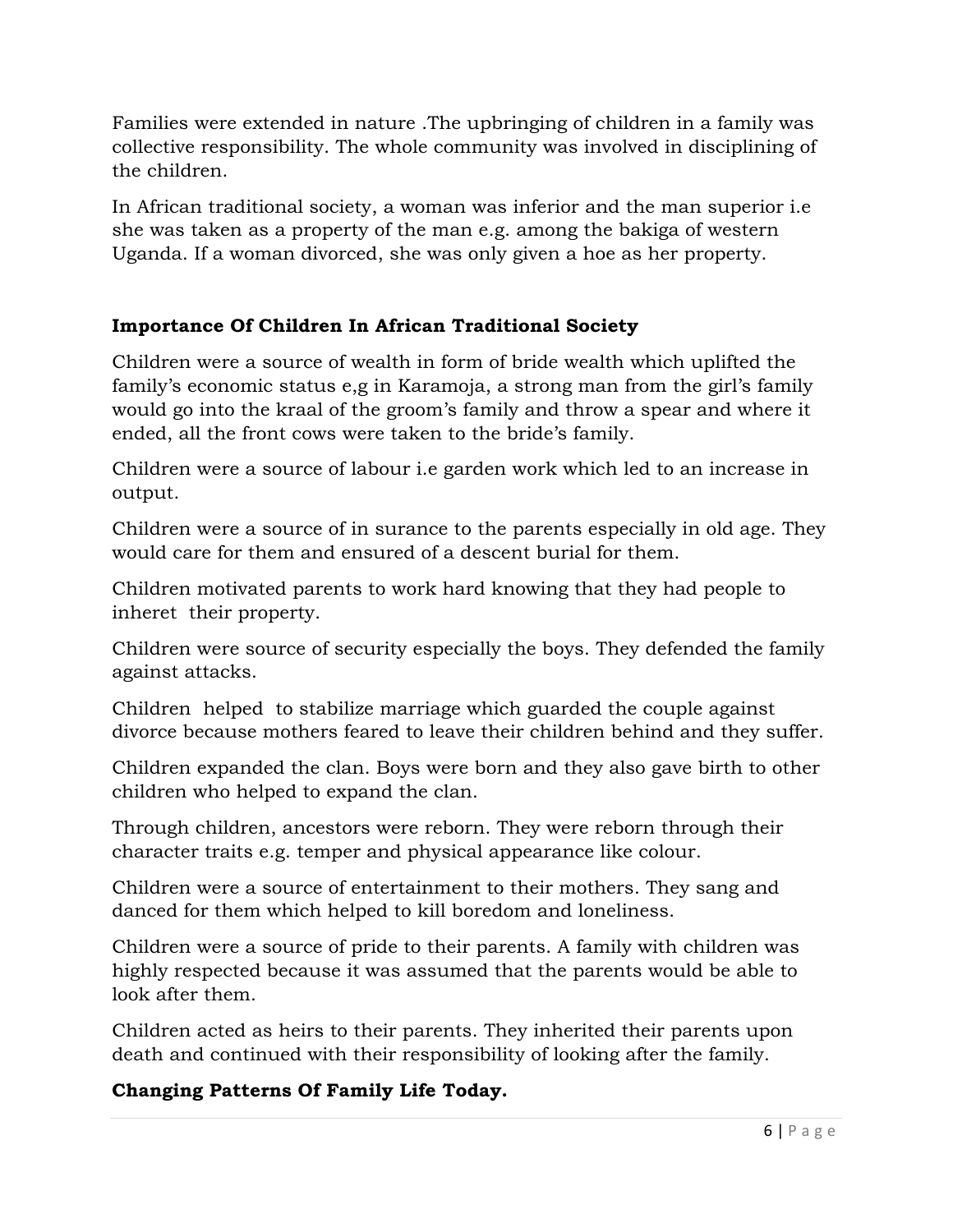Some people live single lives within the familybecause of various reasons like religious influence like being a priest unlike in African traditional society where everybody of marriageable age was expected to marry and form a family.

Many people prefer to have few children whom they can cater for by providing them with basic needs of life yet in African traditional society ,family with many children was highly respected.

 Many people prefer to have nuclear families which is due to the bad economic situations like poverty while in African traditional society , it was mainly the extended family system.

There is individualism in the families today. Family members like in isolationin respect to the sources of entertainment and social ways of life while in the African traditional society it was a communal living.

Intermarriages are common in African families today. Family members have freedom to marry from any tribe or race while in African traditional society people married their tribemates for easy coordination and understanding.

There is an increasing level of family instability caused by poverty, while in African traditional society , most marriages were stable due to sex education.

All children in a family have equal rights especially education, protection and inheritance of property .while in African traditional society boys were respected more than the girl child.

The family tends to employ others to do most of the domestic work. This is brought about by the working patterns of the parents where they tend to be away most of the time while in African traditional society, work was done by everyone starting from childhood.

There is equality of all members in the family. This is brought about by Christian teachings where e verybody being created in Go d's image while in African traditional society men were more superior than women.

There is equal provision of basic needs in families by both husbands and wives since they all work and earn income while in African traditional society provision of basic needs was done by the men.

Single parenthood is common in modern families due to a number of factors e.g. death of a partner while in African traditional society widows were inherited by the brothers of the deceased. They had no room for single parenthood.

Men prefer to marry one wife to form a family . this is because of poverty while in African traditional society polygamy was a sign of respect to the man.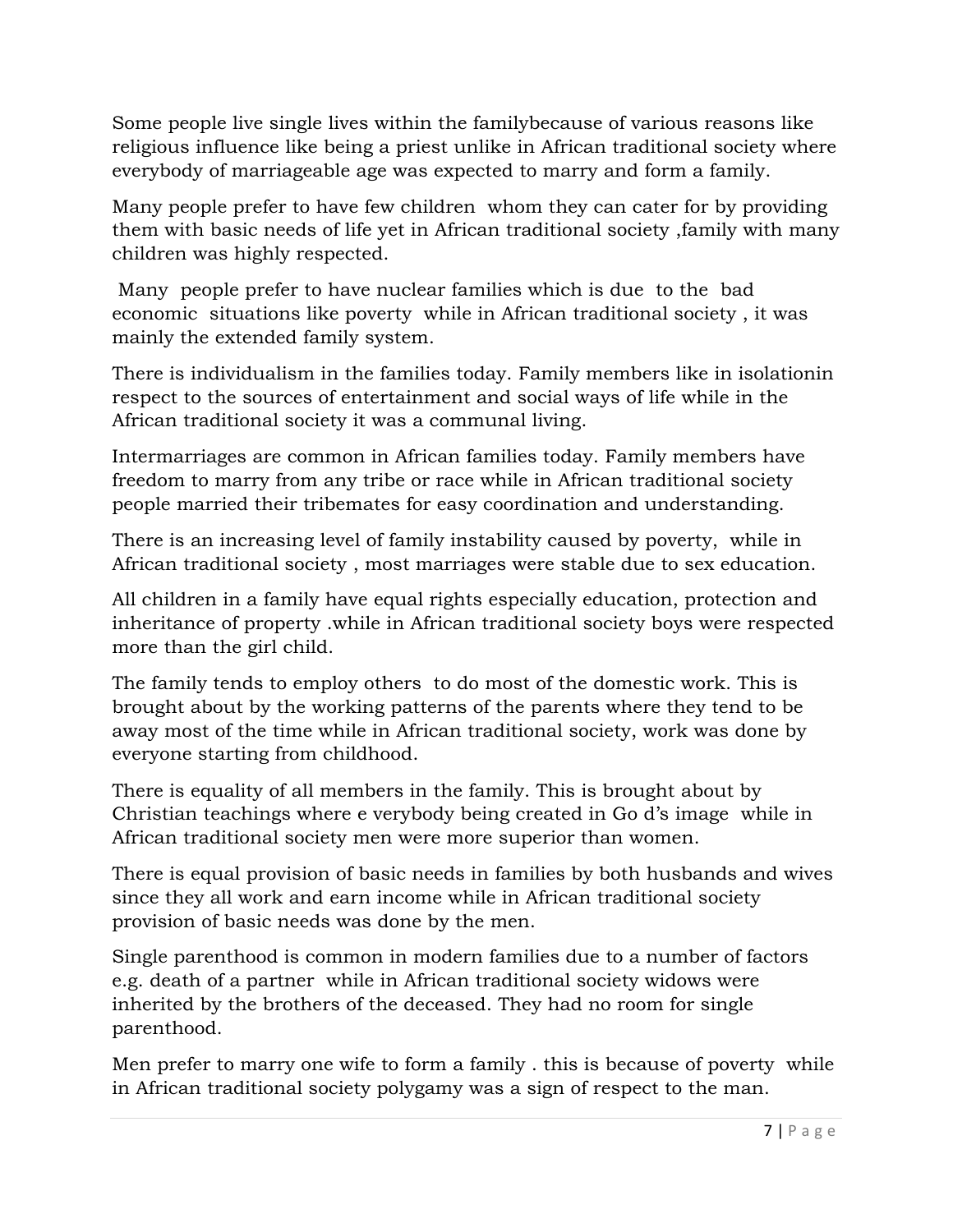### **Problems Resulting From The Changing Pattern Of Family Life**.

There is a problem of incest resulting from parents keeping children themselves away from the village relatives hence such children don't know one another and may end up having sex with close relatives.

There is a problem of selfishness especially among the youths since they have been trained to bather less about other people apart from their brothers and sisters yet sharing is a Christian value/ virtue.

Widows and orphans are left to take care of themselves in situations where their husbands died and fathers died earlier than expected which results into poor living conditions.

There is a lot of indiscipline in families where children lack respect for parents and at times , parents lack respect for their children hence increasing family conflicts.

 There is a lot of disagreements between husband and wife, parents and children because the difference in interest and tastes due to generation gap hence leading to family break up.

Many families have house girls who do house work therefore children grow up without knowing how to do domestic thus laziness and state of irresponsibility.

Bad habits like alcoholism , drug taking are part of the family where a wife, husband and children are victims which leads to fights in a society and in a family which ends up leading to imprisonment.

There is a lot of " I don't care" attitude where people of the same clan or family are less bothered about what affects other members of the other family hence creating of enmity among themselves.

Today's family is characterized by sexual immorality i.e incest because of , staying in nuclear families ,t his has led to spread of diseases and unwanted pregnancies.

### **GENERATION GAP**

Generation refers to all people within the same age bracket.

Generation gap refers to the differences between the various age bracket especially between the young and old.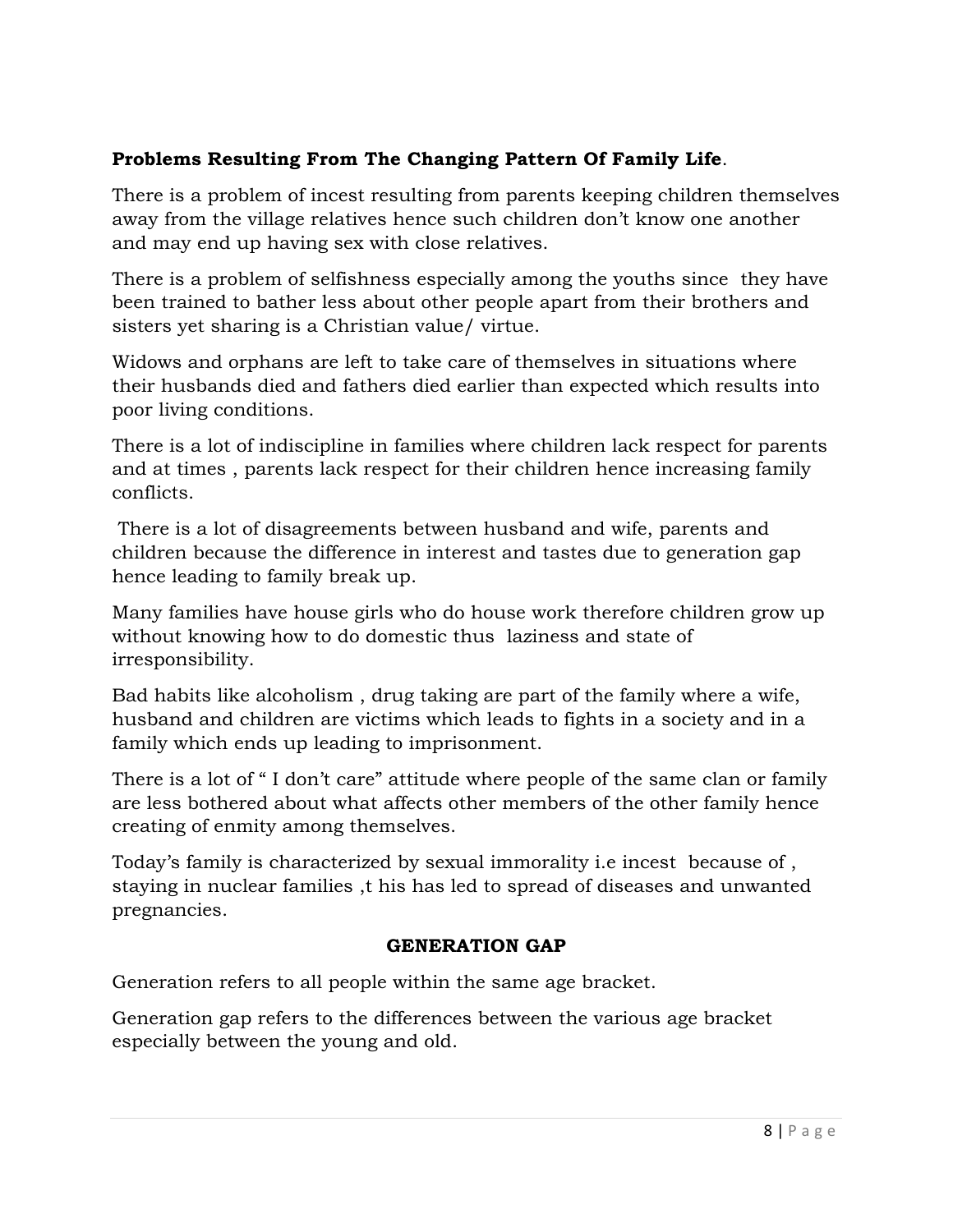Members of the same age bracket tend to understand each other better and share a lot of information.The old and young tend to put their ages into consideration in their socialandeconomic ways of life.

Causes of the generation gap in the family.

The working patterns keep the parents away from home most of the time. This means that the children are left to go on their own and mostly left in the hands of the house maids.

Some parents are conservative t hey insist on doing things as they were doing in their past time, however life keeps changing e.g. today many young girls wear high waist trousers in order to appear smarter which old people consider to be indecent dressing.

Some parents prove to be irresponsible to the point that they fail to provide for the needs of their children so the children feel neglected and develop an attitude of being less considered when it comes to making decisions.

The emphasis on children rights is increasingly making it difficult for parents to have full control over the affairs of their children. This has tended to cause misunderstandings between parents and children.

Presence of technology where young people spend a lot of time surfing and refuse to do domestic work and instead watch pornography which leads to misunderstsndings between children and parent

Influence of the money economy where Children have become richer than their parents and ignore what their parents tell them and instead do what pleases them.

Influence of formal education where children look at themselves as more educated and knowledgeable than parents and therefore under look their parents and advices.

Peer/group influence where young people tend to follow the advice of their friends in order to fit in the group e.g. young boys tend take drugsand they end up learning bad habits like having sex before marriage.

Permissiveness where people behave in a way they like minus minding about other people's feelings e.g. if one wants to have sex he/she gets a partner and has it and also if you feel like kissing in public you can do it.

#### **BIBLE TEACHING ON A FAMILY**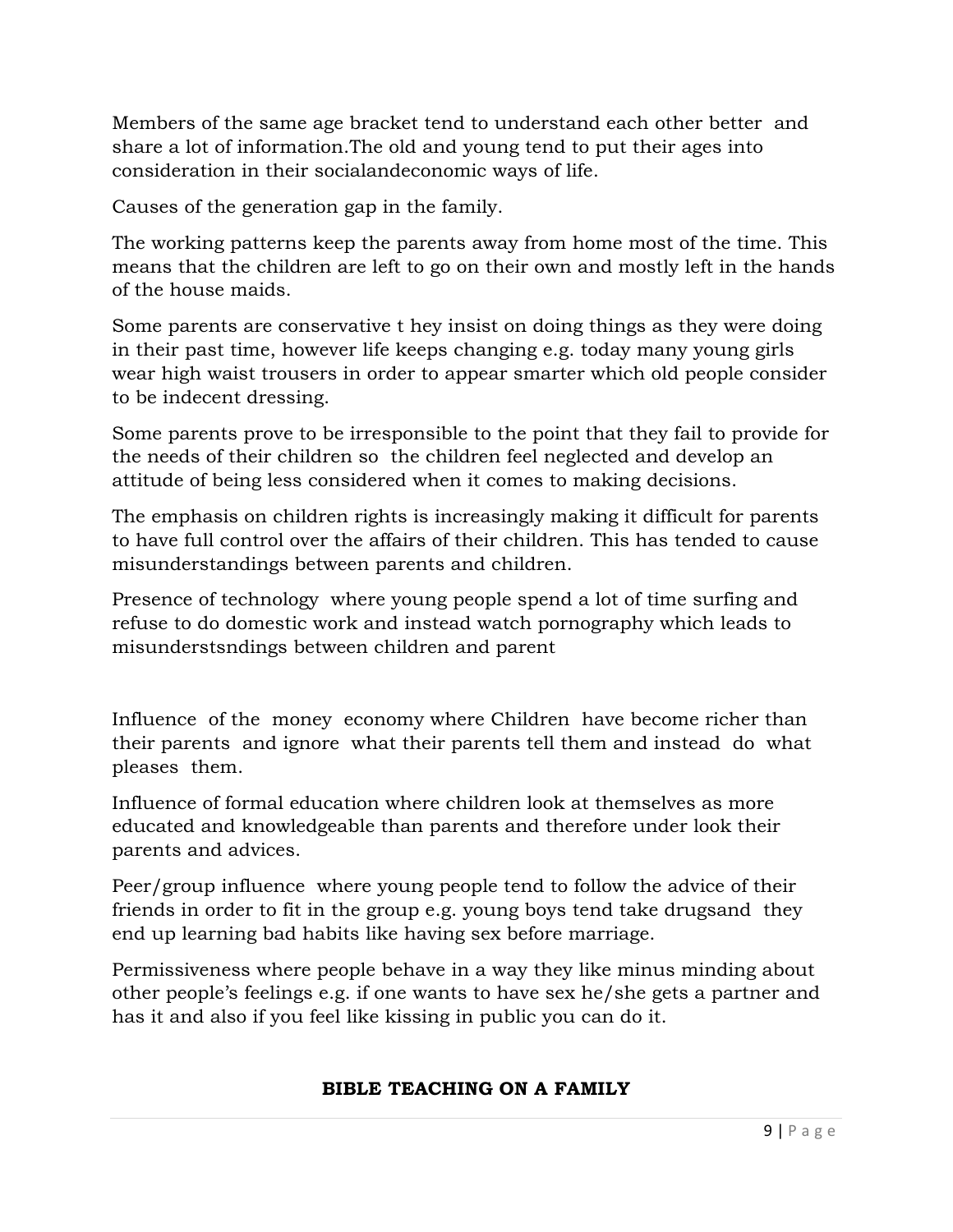#### **OLD TESTAMENT**

It teaches that a family should be comprised of one man for one woman i.e monogamy that is why God created Eve for Adam.

It teaches that there should be companionship between a man and a woman in a family to avoid loneliness. e.g God created eve for Adam because he was lonely and needed company and he was happy.

It teaches permanence in a family.. God created man and woman to stay together permanently e.g. in the book of Malachi God says " I hate divorce declares the Sovereign Lord (Malach 2:15)

It teaches that in a family ,children must respect their parents in order to live longer and establish a strong family relationship. ( exodus 20;5).

It teaches that in a family there should be forgiveness of each other when partners wrong each other to promote peace and harmony e.g. Prophet Hosea forgave his adulterous wife Gomer and bought her back from the other man.

It teaches that family was centre of child education. Parents are responsible for the discipline of their children e.g. in the book of proverbs, it says spare the rod and spoil the child.

It teaches that parents should offer sacrifice for their children whenever they go wrong to cleanse their sins e.g. job used to offer sacrifice to God on behalf of his children whenever they went wrong in order to be forgiven.

It teaches that the production of children unites a husband and wife. A childless family is unstable e.g. Abraham was forced to produce with his slave girl Haggar a child because he lacked a child with his wife Sarah.

It teaches that children are considered important in a family and are looked at as blessings from God e.g. Hannah was miserable until she prayed to God and He blessed her with a child called Samuel (1 Samuel 1:1-4)

It teaches that in the old testament , a family includes relativesand it is an extended type. Many people were included in Abraham family and it was the basic unit of he community.( genesis 12:1-5).

#### **NEW TESTAMENT**

It teaches that man is head of the family and deserves all the respect just as Christ is the head of the church.

It teaches hard work in a family in order to provide basic needs to family members. St. Paul in his first letter to timothy , he says a man who does not provide for his family is worse off than a non believer.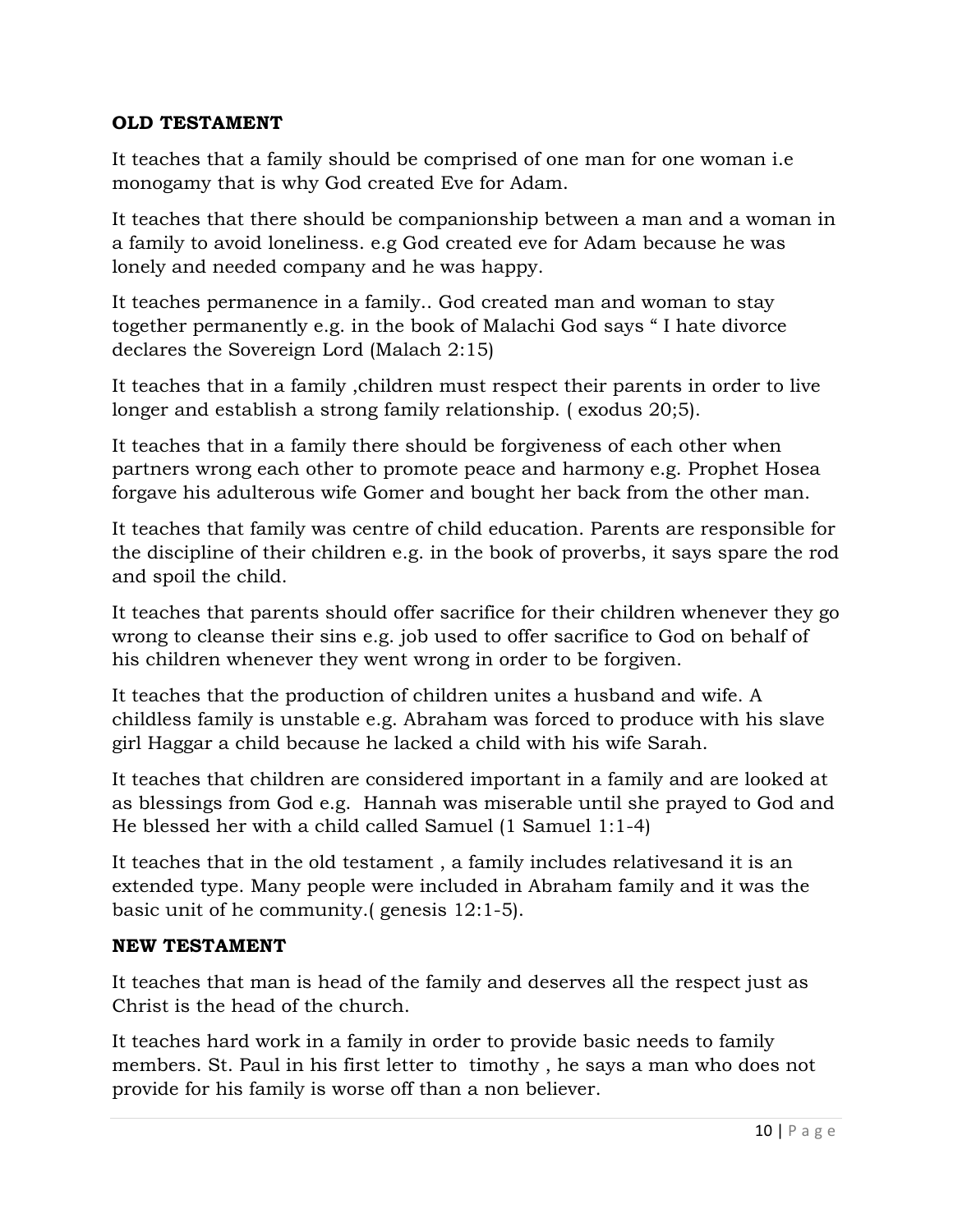It teaches that parents should raise their children in a God fearing way i.e should raise up their children with Christian instructions.( Ephesians 6:1-5).

It teaches that there should be love in a family between husband and wife. eg St peter says " husbands love your wives and treat them with respect just as Christ loved the church.

It teaches that there should be permanence in a family. ,Jesus said that what God has put together no man shall separate(divorce). That's why man leaves his father and mother to get united with his wife and become one.

It teaches that children should obey their parents and respect them and the parents should treat their children well and not provoke them into anger. ( Ephesian 6:1-4).

It teaches that there should be submissiveness of women to their husbands. This leads to peace and harmony in a family e.g. Sarah was submissive to her husband Abraham and called him master. ( 1 Peter3:1-8).

It teaches that there should be forgiveness in a family between parents and children inorder to live in harmony e.g. in the story of the prodigal son, was forgiven by his father after wasting his money and a feast was conducted for him .

it teaches that in a family one is free to choose a career or vocation e.g. Jesus' parents never stopped him from preaching the gospel to his people.

It teaches that children are important in a family and a couple wasn't allowed to produce children outside e.g. joseph wanted to break his engagement to Mary because she was not pregnant for him.

### **SEX DIFFERENCES AND A PERSON**

### **What is Sex?**

Sex refers to the biological differences that exist between male and female. Sex can also be defined as a state of being male or female.

Gender is used to refer to the task, duties and responsibilities attributed to a particular sex by a given community.

### **Difference Between Men And Women Today**

In marriage men pay bride wealth to the parents of the girl which appears like as if a wife has been bought from the parents making men more superior to the women.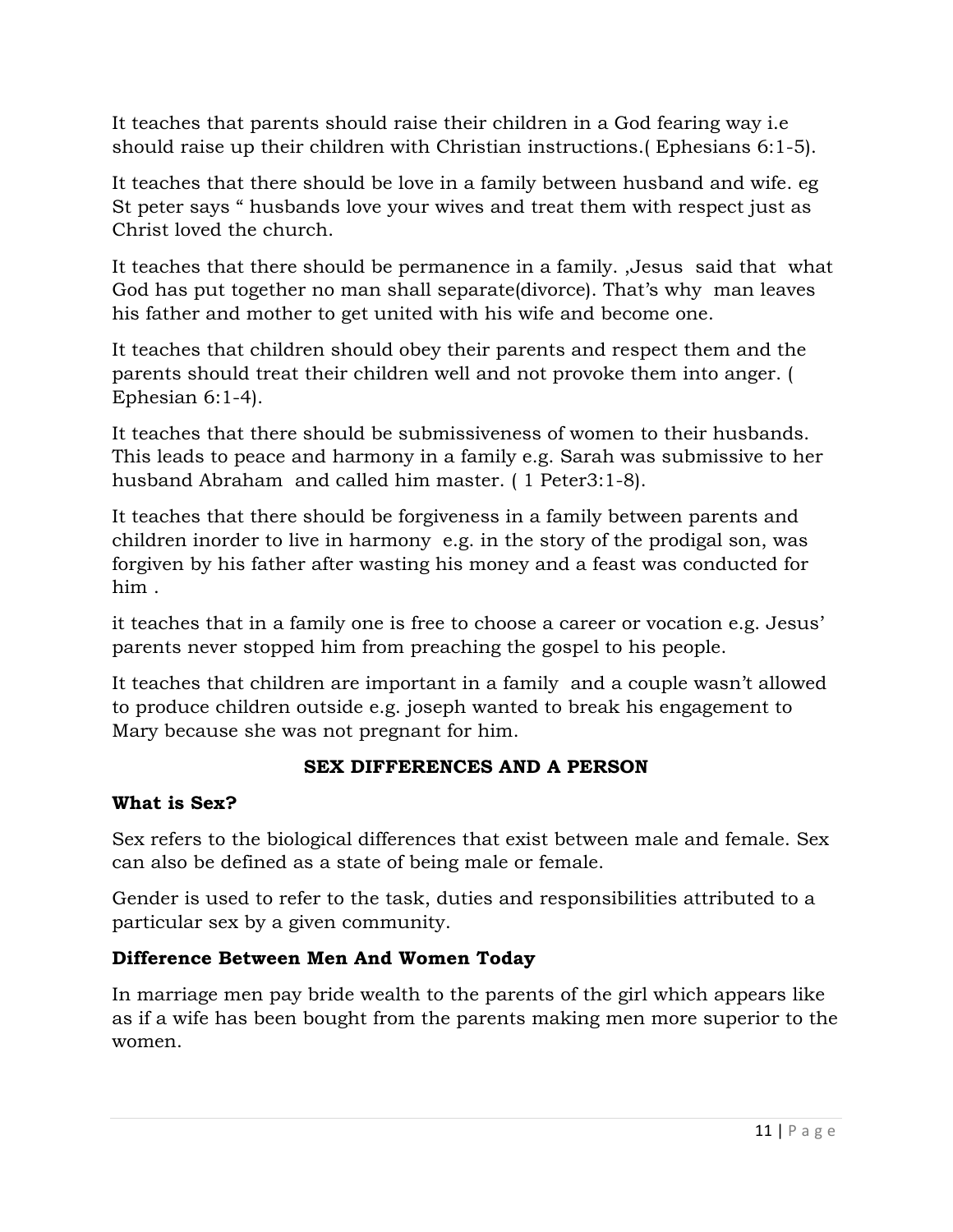There are jobs which are offered to men because they are stronger than women e.g. lifting of heavy loads, driving heavy vehicles which shows that men are still stronger than women.

Today there is much pride and happiness when a baby boy is born than the girls. This is experienced by both parents showing that males are more important than females.

Women at the time of marriage leave home of their parents and join homes of their husbands and they go to live with them permanently.

Children and property in a family belong to men in most African societies and women are entitled to a small percentage of the property.

In some families, where money is scarce , parents prefer taking sons to school at the expense of gals claiming that gals will get married to educated men.

Inheritance in most African societies still goes to sons other than daughters because of the belief that women are foreigners in their fathers' home.

Domestic violence in most of the families affects females rather than males who are mistreated by their husbands, beaten at times up to death.

Sexual indiscipline like rape, defilement mainly affects females rather than males, men rape women which portrays inferiority complex and at times they become pregnant and produce bastards.

Women are still blamed for the indiscipline of children in many homes and men are left free.

Women are being divorced by some men without complaining-or getting any share from the acquired property.

Today leadership posts ln a country are manly given to men and are skeptical to vote women into leadership e.g. Maureen Kyalya applied as a presidential candidate in 2016 but was given few votes ( less than 1% of the total votes cast) and president Museveni won the race with over five million votes.

Today in African societies still deny female certain food stuffs and prefer them to be eaten by men like some clans of the baganda, girls don't eat mamba fish.

In some families women are left out when in inheriting property of their fathers.

### **Areas Of Equality Between Men And Women**

Both men and women have equal job opportunities in the job market as long as they have academic qualifications and ability.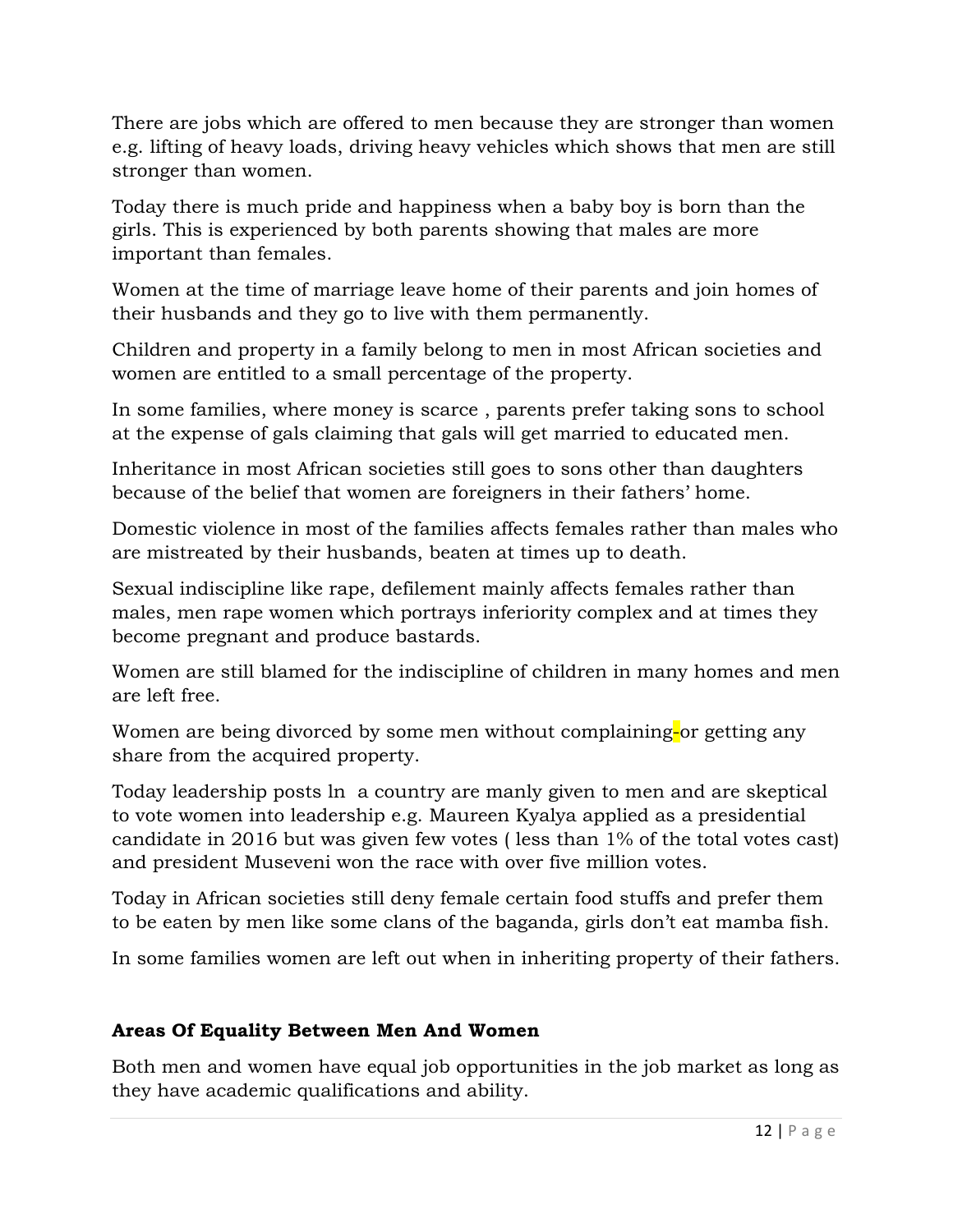Schools have been built to provide education to both men and women whereby some are mixed and others are single.

In schools especially mixed ones both men and women ---------today and some are doing better than those headed by men especially if a woman has good paying job.

There is equal sharing of tasks in a family between husband and wife e.g. paying school fees , buying food and building of the home etc.

In churches both men and women are involved in activities of serving God like preaching e.g. pastor Imelda Namutebi of liberty worship centre in Kampala. She is the senior pastor and preaches the gospel to all kinds of people.

Today both men and women vote for leaders of their choice i.e one man one vote regardless of sex. This helps them to determine the political position of their country.

Through affirmative action, the government empowered women to choose female members of parliament per district which has made parliament to have many women today e.g. Hon Betty Namboozeis a woman MP for Mukono municipality under DP ticket.

Both males and females are free to participate in marriages and above all to choose for themselves marriage partners.

Men and women are actively involved in police procedures in situations of disagreement which help to create harmony in society e.g. hon betty bigombe initiated peace talks between the government of Uganda and lord resistance army LRA rebels which created peace in northern Uganda.

Women are protected by the same law as men e.g. they shouldn't commit adultery which applies to both men and women.

Today women have been encouraged to train and become professionals in areas which seem to be for men e.g. Engineering, Police and Law etc.

Both have a right to own property. Many women today own big property like men e.g. Nalubwama and Nabukeera arcades in Kampala are for women.

### **WOMEN LIBERATION MOVEMENT**

This is defined as an attempt by women to set themselves free from all forms of oppression ranging from political, social and economic setting.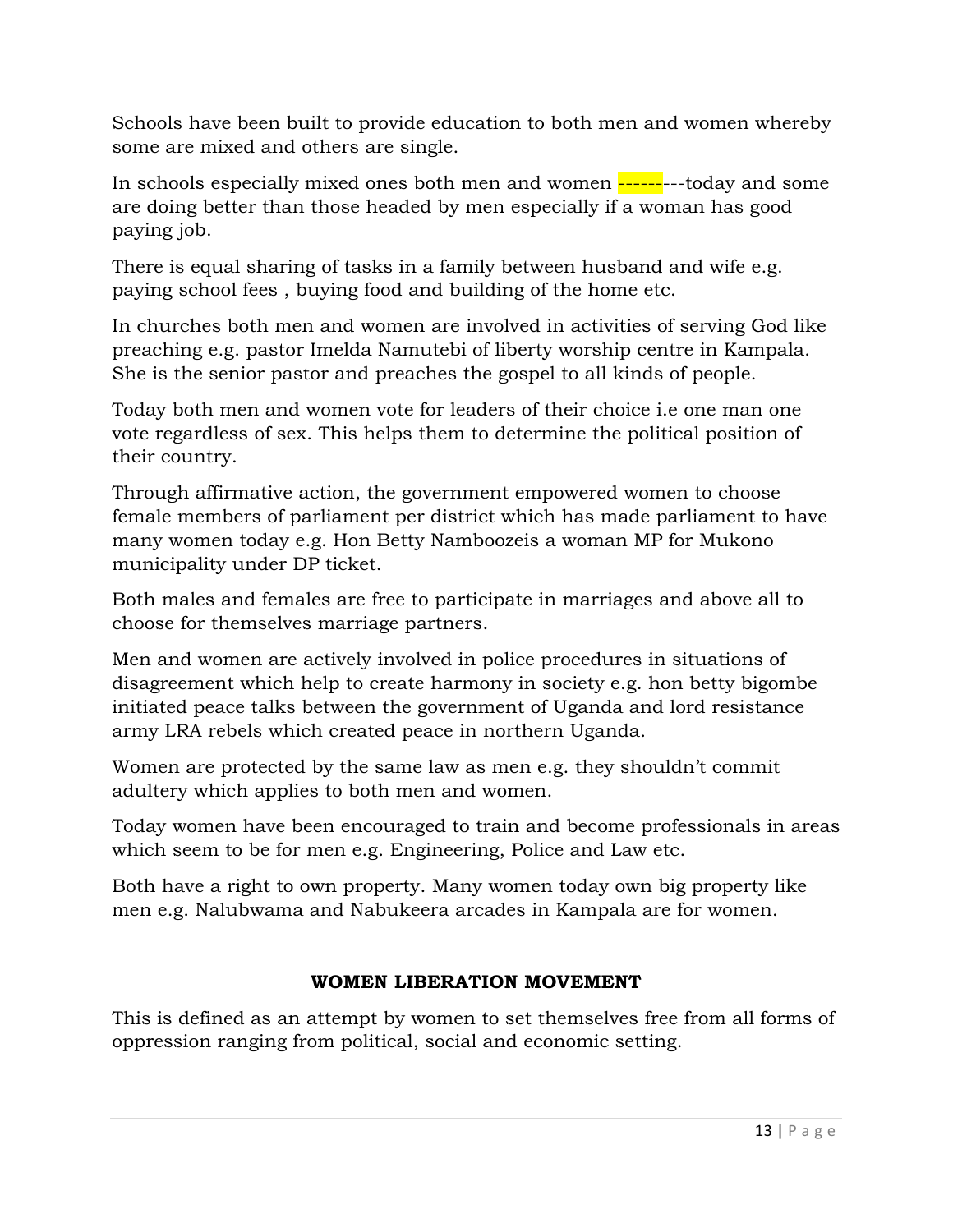### **Aims Of The Liberation Movement( What Are Women Fighting**)

The movement aimed at achieving equality of men and women on fundamental human rights e.g. a right to marriage partner.

The movement aims to achieve freedom in all aspects of life such as employment opportunities and choice of a marriage partner.

The movement seeks recognition from men and the public so as to appreciate the women and their effort in development of their family and the government/nation.

The movement aimed at overcoming all forms of sexual abuses in women because in most societies women were looked at as sexual objects e.g. among the bahima of western Uganda, if a man got a special visitor, he would surrender his wife in order to avoid the visitor from starving sexually. It was called " Okwarirana".

The movement seeks to reduce and stop domestic violence which is practiced against women that leads to death of some e.g. Katussime from bushenyi district lost her ears, limb when she was seven months pregnant. They were cut off by her husband who suspected her to have committed adultery.

The movement aims at uplifting the status of women and make them valuable by enabling them get access to job where they earn some income and live better lives.

The movement aims at stopping forced marriages that young girls get into which denies them to the right to marry a partner of their choice.

The movement also aims at uplifting the economic status of the women in society. This is because women had no economic bases for financial prosperity. So it aims at empowering them economically.

The movement seeks to give the same opportunity in the field of employment so that women are considered in recruitment as men because most times they are considered to be inferior and less knowledgeable.

The movement also aims at removing the social bias against women in which they are considered weak and inferior than men e.g. if a woman lost her husband, most times people think she cant survive on her own.

### **Impact of the women liberation movement /advantages and disadvantages of equality.**

**Advantages/ positive impact:**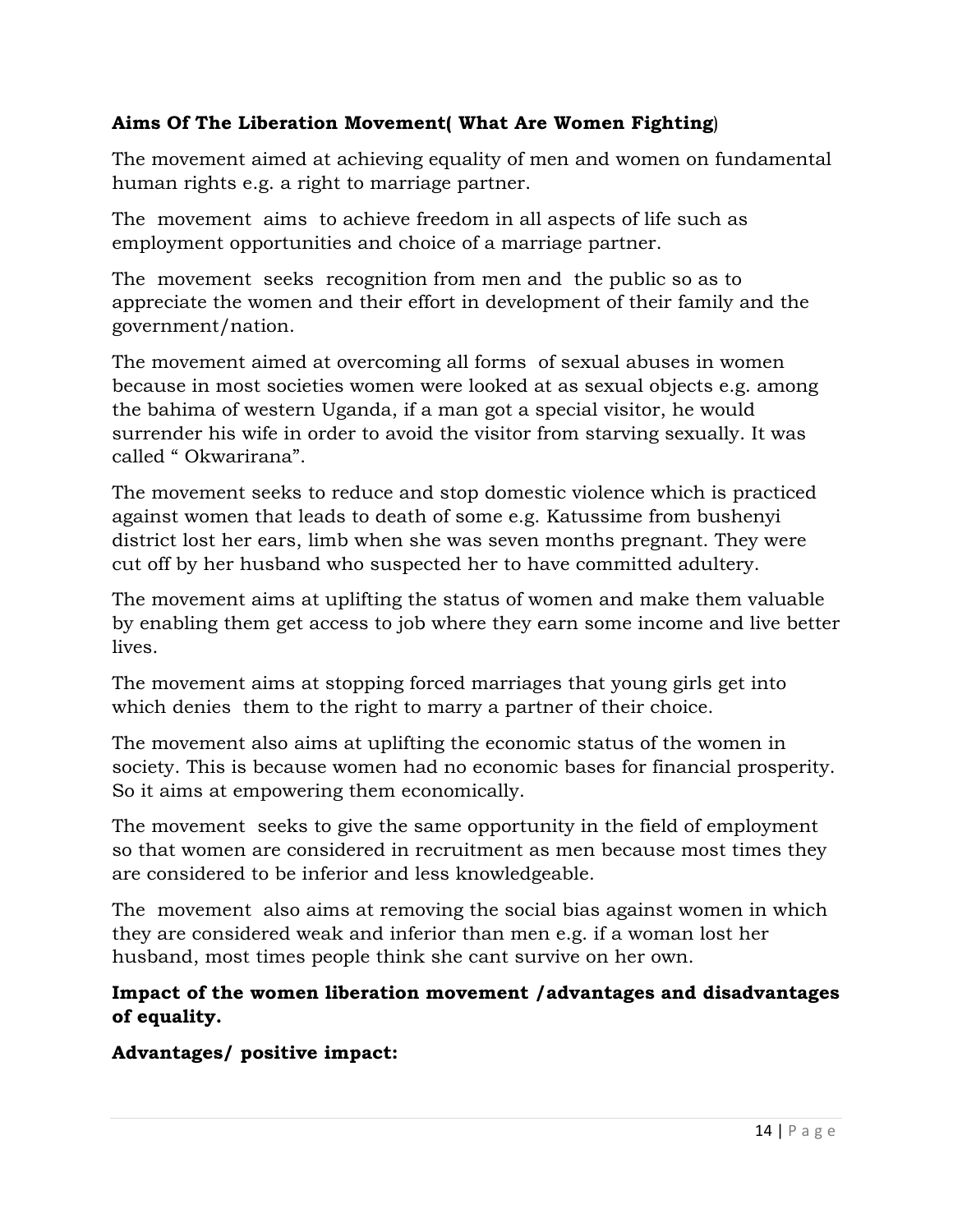There is sharing of responsibilities in a home, which improves on the relationship between husband and wife that brings about love and stability in marriage/a home.

The government revenue has increased as both men and women contribute to the national income through taxation since they are all employed.

The movement has improved people's standard of living, health and sanitation especially in home because both men and women work towards the families welfare.

There is proper family planning and managing resources where the wife and husband sit to decide on priorities of the family.

The movement has reduced on the rate of early marriages which are responsible for thepromotion of domestic violence since women get married to partners they don't love but whose parents like of material wealth.

The movement has increased the life expectancy of women as they eat each and every kind of food that they want so they get a lot of food values and nutrients.

The movement has increased the number of women in churches such as pastors in the born again churches This has led to their spiritual growth.eg. pastor Imelda Namutebi of liberty worship church in kampala.

The movement has enabled women to own land and access bank loans leading to increasing investments for the family and the nation at large since they have money.

The movement has promoted the leisure industry since women are key players in the leisure( music) industry such as actresses hence leading to incomes of their families.

There is effective participation in public affairs like parliament which helps in proper decision making e.g. Rebecca Kadaga the current speaker of parliament and woman MP of Kamuli subcounty (constituency).

The economic status of society has developed since women also participate in trade e.g. Sarah Nyakana owns lady charlotte bridal centrein kampala.

The movement has given women a chance to participate in the policy making and implementation e.g. Janet museveni minister of education and sports helped in the implementation of the new curriculum.

### **Negative impact/ disadvantages**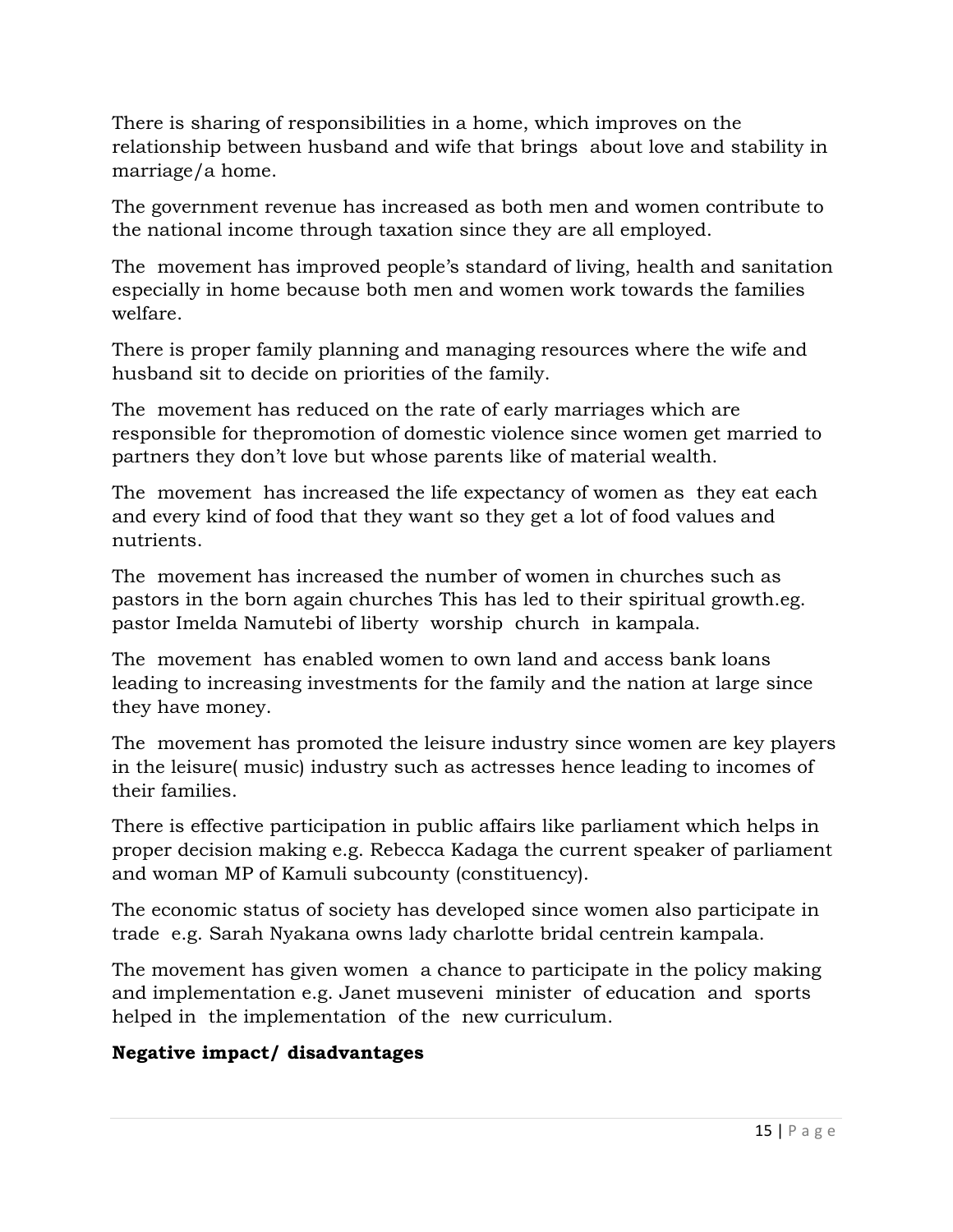The. movement has made Women to forcetheir husbands to take up their roles like domestic work. This has led to conflicts in a home.

The. movement has led Women to initiatedivorce and have decided to live on their own homes which has led to prostitution and suffering of the children e.g. former vice president SpeciozaWandira Kazibwe divorced her late husband Engineer Charles Kazibwe for slapping her twice.

The movement has made Women to drag their husbands to courts of law even over simple matters which has led to misunderstandings between them hence divorce.

The movement has made women to also deny their husbands sex especially after a disagreement and a quarrel which has led to sexual unfaithfulness with its problems like AIDS.

The movement has made women to misusetheir leisure time by carrying out adultery which has led to unwanted pregnancies hence abortion which at times leads to death.

The movement has made Women go to the extent of marrying men and even helping them pay bride wealth which is against our traditional culture of men marrying women.

Women have gone to the extent of refusing to produce children for their husbands since they don't want the burden of pregnancy. This makes the men go out and produce the children they want with other women.

Women have also misused songs which belittle their husbands which at times leads to fights hence causing body injurieseg A woman is like money even when thrown ie a toilet, she is picked.

The. movement has made Women leave the work of disciplining / raising up their children to house girls because they are busy with work. This has led to immorality among children.

Women dress indescently because they have money and buy clothes of their choice. This leads to ashaming of their husbands in public.

Women have assumed family leadership where they take decisions in a home,which has led to disrespecting their husbands so they end up getting other women who give them their dew respect.

Themovement has made Women to be taken up foreign cultures leading to deterioration of African cultures leading to poor dressing, poor language and life style.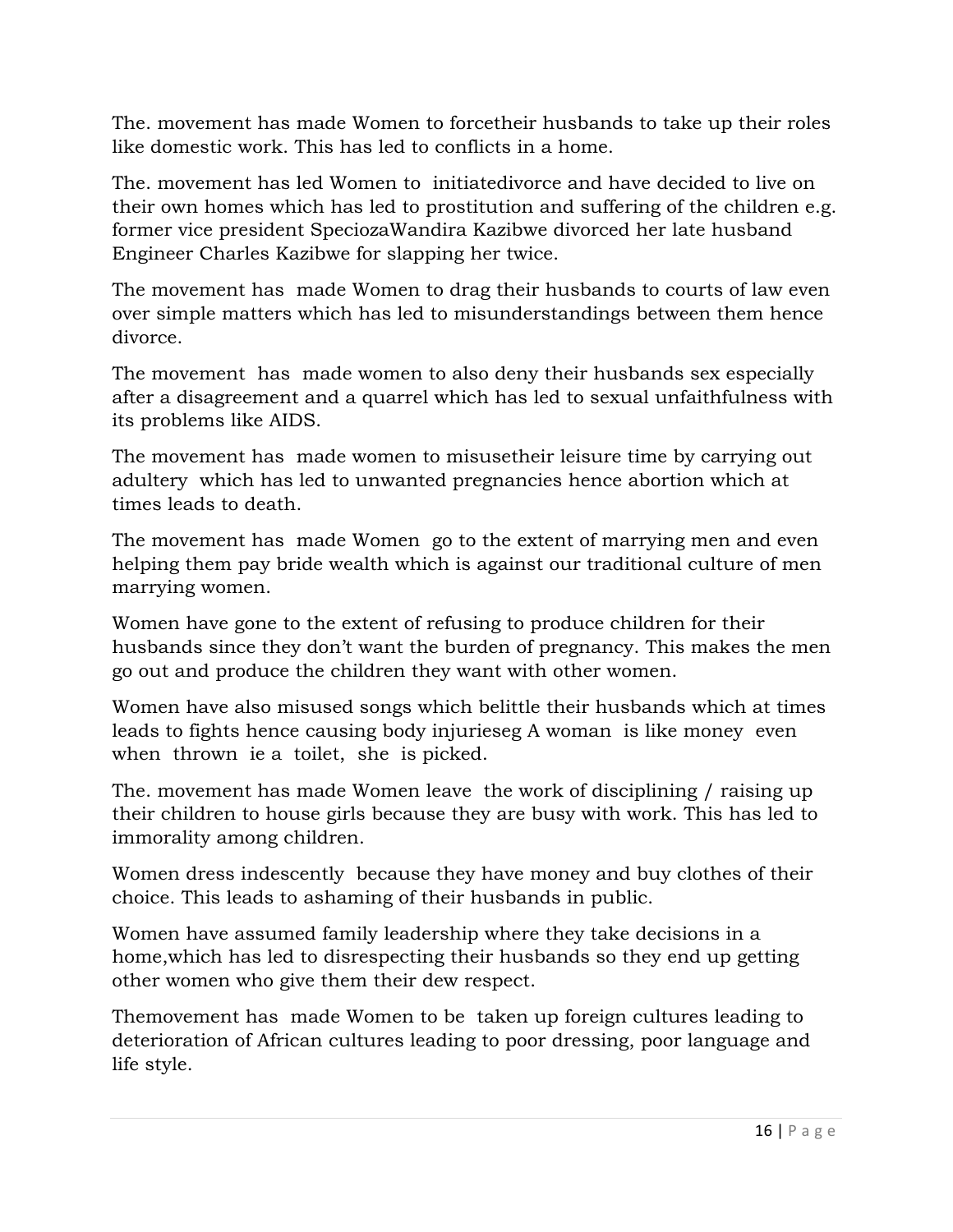# **The Role Of The Church In Uplifting The Status Of Women.**

The church has constructed girls schools which has helped to equip girls with education so as to compete with men and eradicate illiteracy from the society. St. joseph girls school Nsambya constructed by St. Francis church.

The church has encouraged women to make choices of their marriage partners and that is why before church marriage occurs the couple is always asked whether it has agreed to get married.

The church has offered scholarships to girls in various levels of learning hence empowering them academically especially the needy girls like the orphans e.g. compassion international.

The church encourages women to participate in politics so that they openly compete with men. This has helped women to make political decisions.

The church has established self help projects for women like liquid soap making, which is aimed at uplifting the economic status of women since they get money after selling their products.

The church preaches about equality between men and women and encourages men to respect their wives since they were all created in God's image and likeness.

In some churches like Anglican church, some women have been ordained as reverends hence lifting them up spiritually and they preach to people and convert them to Christianity.

The church encourages forgiveness and reconciliation among the married people and other members of society. This helps to stabiise the marriages and avoid divorce.

The church has encouraged the development of girls' talents e.g. music by sponsoring their launches to help them record their videos.

In some churches women read scriptures and conduct choirs hence helping them to develop their talents of music administration and speech.

The church has provided training systems for women mainly on health related concerns such as food and nutrition, family planning. This has helped them to live longer due to eating nutritious foods and having the right number of children they can look after.

**The Role Of The Government In Uplifting The Status Of Women In Uganda.**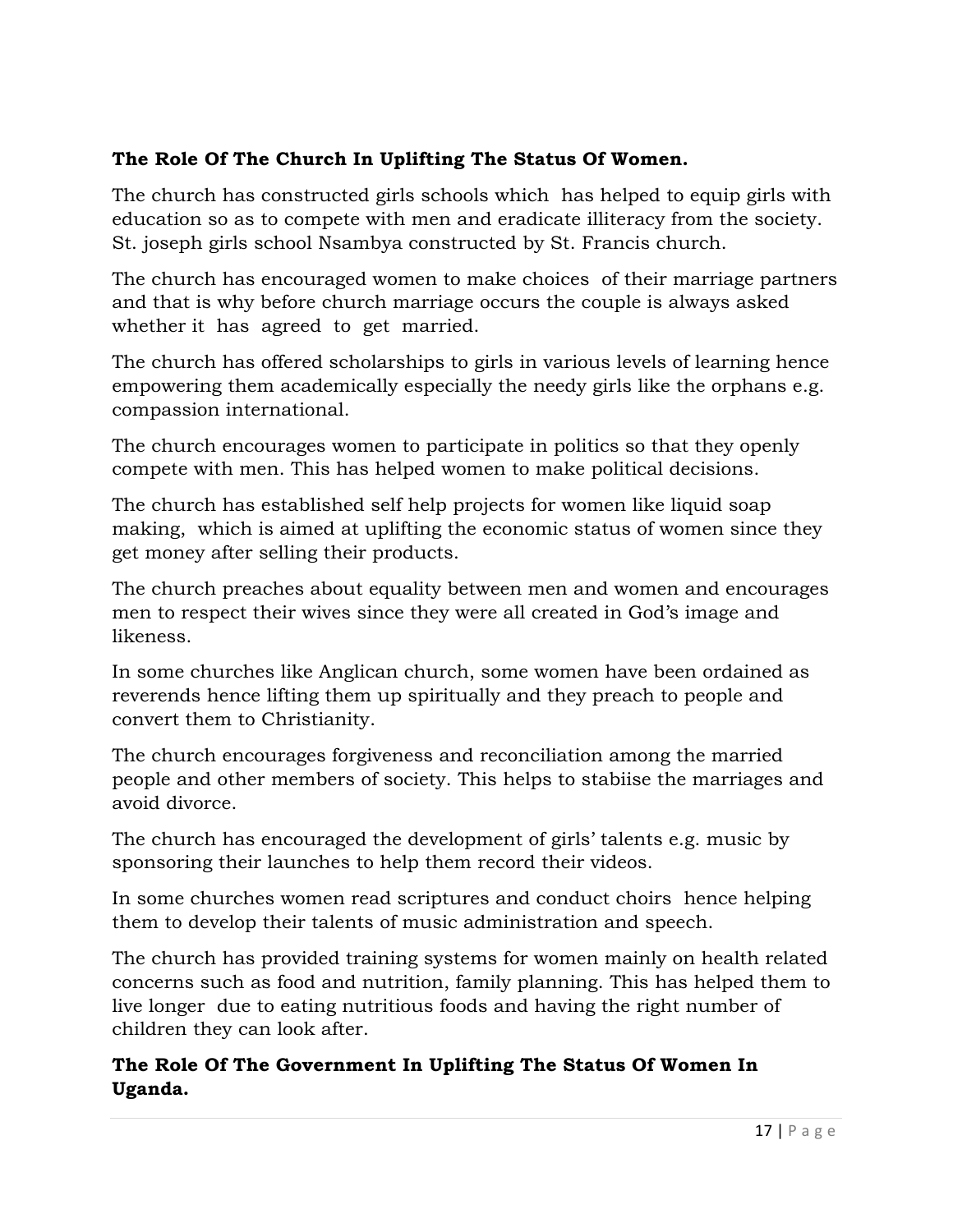- 1. The government has encouraged the education of a girl child in order to compete openly with the boys at university level e.g. government gives the girls the 1.5 entry points to Makerere university.
- 2. The government has facilitated maternity wards with equipment in the various hospitals in the country in order to enable the women to have safe delivery.
- 3. The government has put in place strict laws against sex abuse which affects mostly women like rape which has helped them to be protected against ruthless men.
- 4. The government has allowed women to give birth to number of children they need minus carrying out forced family planning methods.
- 5. The government has created a ministry responsible for women affairs. this is the ministry of gender, labour and community affairs. This has helped them to discuss the various problems that they do face and get solutions for them.
- 6. The government has put in place a special day for women in the recognition and contribution they make to the country politically, economically and socially e.g. on the 8th march of every year is declared a public holiday and it's a women's day.
- 7. The government has encouraged establishment of financial institutions aimed at empowering women economically and to be self-reliant by giving them loans at various levels.
- 8. The. government Politicallyhas established electoral colleges for women e.g. women council representatives aimed at empowering them politically, socially and economically.
- 9. The government respects fundamental hu man rights irrespective of sex to the extent that some organisations, human rights bodies are headed by women e.g. Allen kagina who is the commissioner for UNRA.( Uganda National Roads Authority).
- 10. The government has tried to avail equal opportunities in the employment sector hence males and females today compete for the same job opportunity hence enabling women to earn some income.
- 11. The government has built schools for both boys and girls and some schools are mixed to encourage co-education start befriending members of the opposite sex.
- 12. The government hasmade auniform salary scale in different sectors of the economy for both men and women.

# **SEX EDUCATION**

Sex education refers to the various way through which the youths come to learn about sex related issues and sex roles.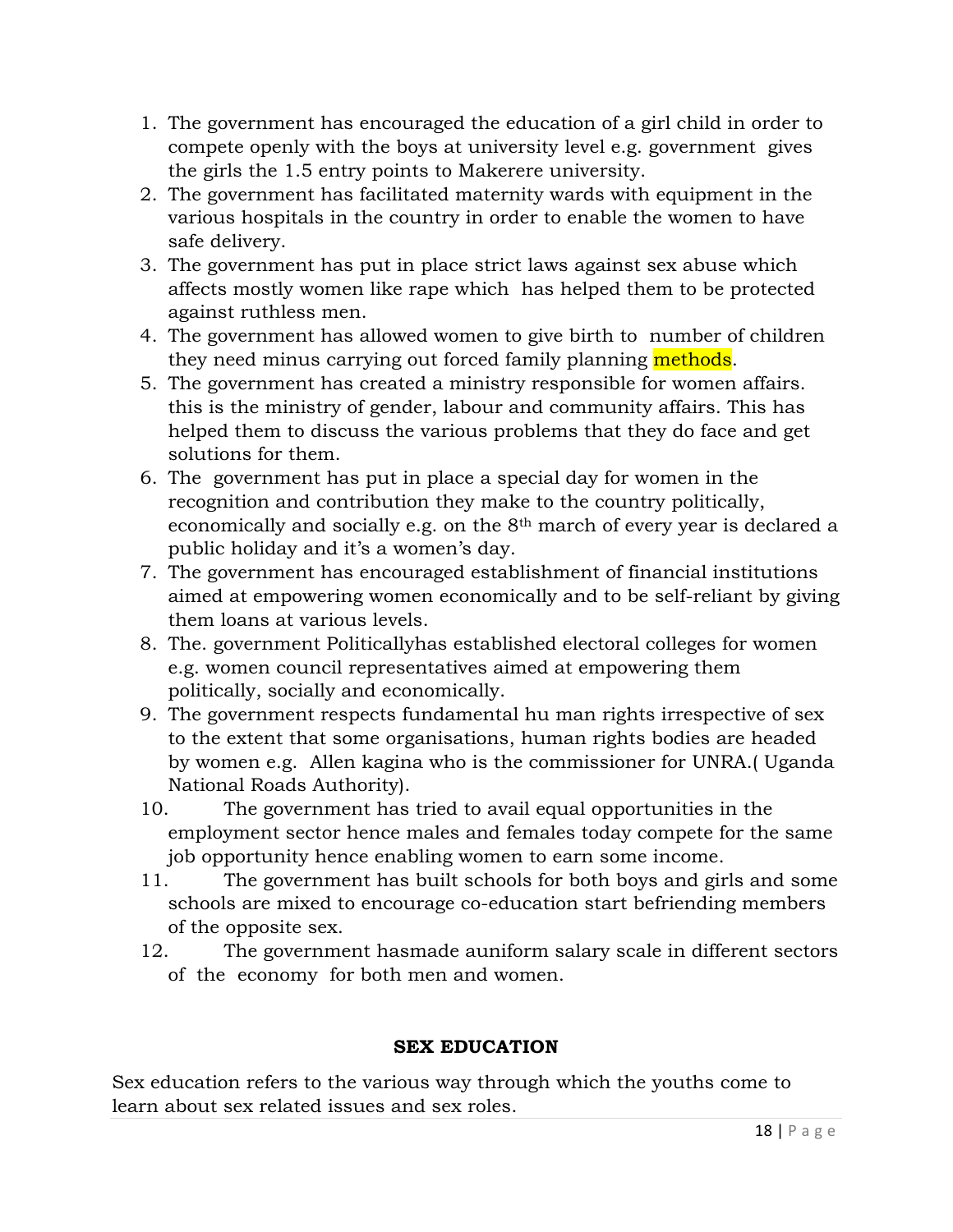There are many ways through which members of society acquire sex education and those include the following;

- 1. Parents and relatives are the first teachers to their children concerning sex. They teach them to keep clean, abstain from sex till marriage, have minimal interaction with boys.
- 2. Sex education is cquired through formal education in subjects like Christian Religious Education (CRE), biology where reproductive education is given.
- 3. Sex. education is acquired the hrough reading news papers e.g. red pepper where they read about sex related issues.
- 4. Sex, education, is, acquired t hrough reading the bible e.g. 1 corinthians talks about our bodies as being a temple of the Holy Spirit which should be respected and not misused sexually.
- 5. Sex, education is,got t hrough professional sex educators e.g. SsengaBabiryeMulongo Of Radio Beat who teaches girls what to do in order to be sexually good to their husbands in future.
- 6. Sex, education is acquired t hrough teachers in class during CRE lessons where they are taught how to maintain their virginity till marriage.
- 7. Sex. education is acquired t hrough conferences,seminarse.g. the Ekisakate organized by NabagerekaNaggindaSylivia( the wife to the Kabaka of Buganda Ronald Muwenda Mutebi II) where girls are taught there sex roles.
- 8. Sex, education, is acquired through Peer groups where they discuss various ideas concerning Sex and came to learn about them
- 9. Sex, education is acquired through mass media e.g. tvs, where young people are taught issues concerning their sex like how bath so as to ensure good hygiene.
- 10. Sex, education is acquired through the church by the religious leaders who organise seminars and teach the young about the dangers of sex abuse
- 11. Sex, education is acquired t hrough listening to music of songs that elevate people e.g. gospel music, which make the youth to appreciate the value of purity of their bodies.
- 12. Sex. education is acquired by punishing wrong doers and rewarding achievers which makes others copy and live an exemplary life.

# **Problems Of Teaching Sex Education/Limitations Of Parents In Participating In Sex Education**.

Most parents are shy to discuss sex related issues with their children therefore they leave them to learn on their own leading to sex misuse out of ignorance.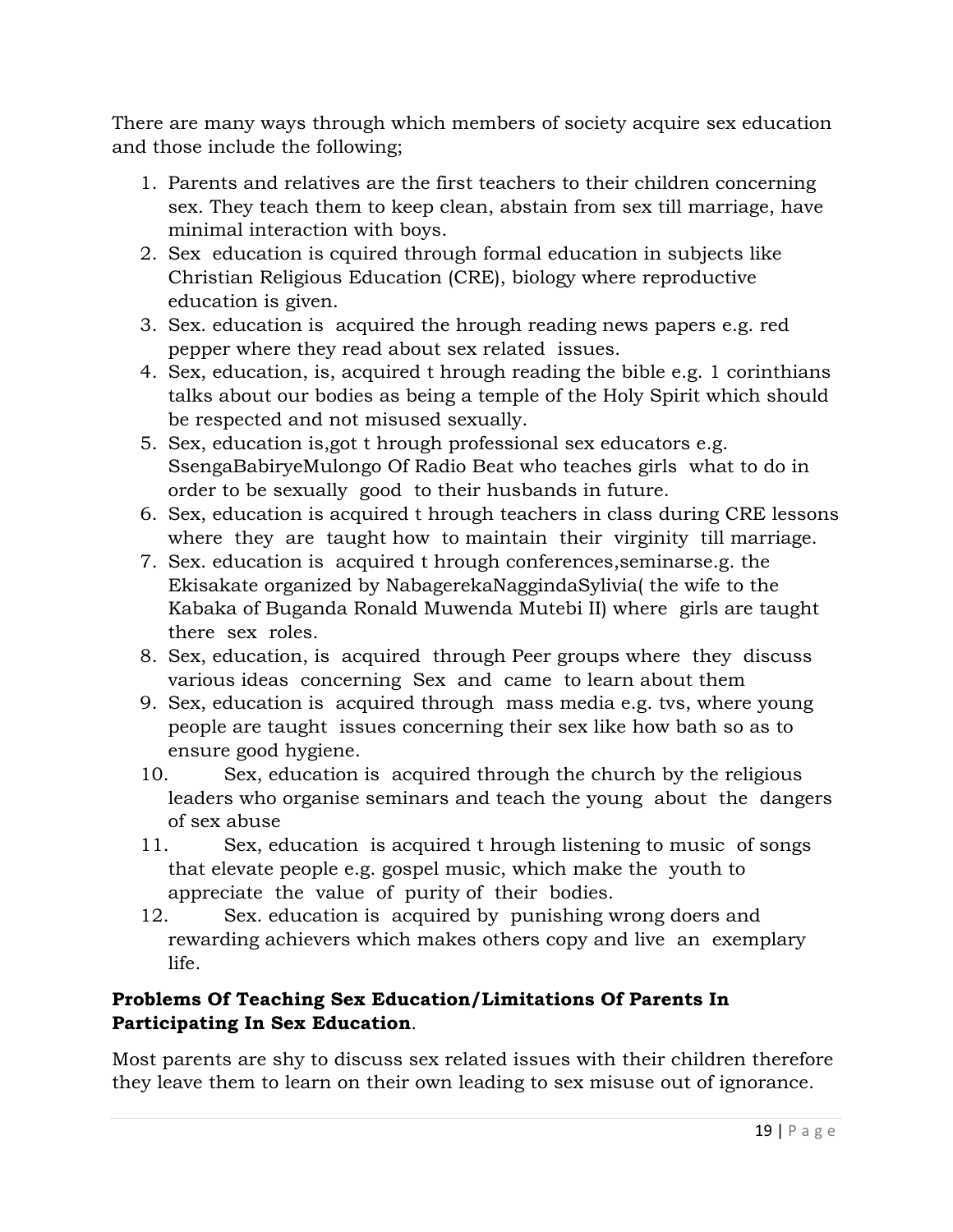Most parents leave sex education to schools where teachers are expected to teach them while teacher assume that they have been taught by their parents. This leaves the children in suspense.

Today parents claim to be busy to spare time to teach children about sex. They leave them in the hands of house maids who end up teaching them sex at an early age.

Some children are more knowledgeable about sex due to modern technology than their parents so they see no need to be taught and they neglect such information.

Permissiveness in society has given chance to children to have sexual intercourse before they are taught therefore the adults find it of no reasons to teach their children.

Wrong information is given to children esp girls in families where there step mothers so as to get spoilt e.g. they tell them there is no need of learning house work, you will get married to rich men. This is because they don't want them to be successful in future.

Low religious conviction where children don't care about their spiritual lives. They engage themselves in sex at an early age due to lack of fear of God.

Some children are too afraid and are not free with their parents because they are tough and keep a distance from them hence mixing out sex education and they get information from their peers.

Today most children spend their time in boarding schools and lack enough interaction with their parents they miss sex education and instead get information from their peers and news papers which may be misleading.

Some children are rebellious to their parents and they end up failing to attain sex education from their parents because of indiscipline e.g. some don't want to do house work.

There is a problem of poverty whereby some children fail to practice sex education as they get into prrmarital sex with a view of attaining material benefits which their parents may not provide.

Peer group influence also distorts the information given the young ones by their parents and hence limiting effective sex education. They take their friends information as true since they want to fit in the group.

# **Measures Taken To Improve Sex Education**.

Parents have been advised to spare time and talk to their children about sexuality so that children are to take in the right information.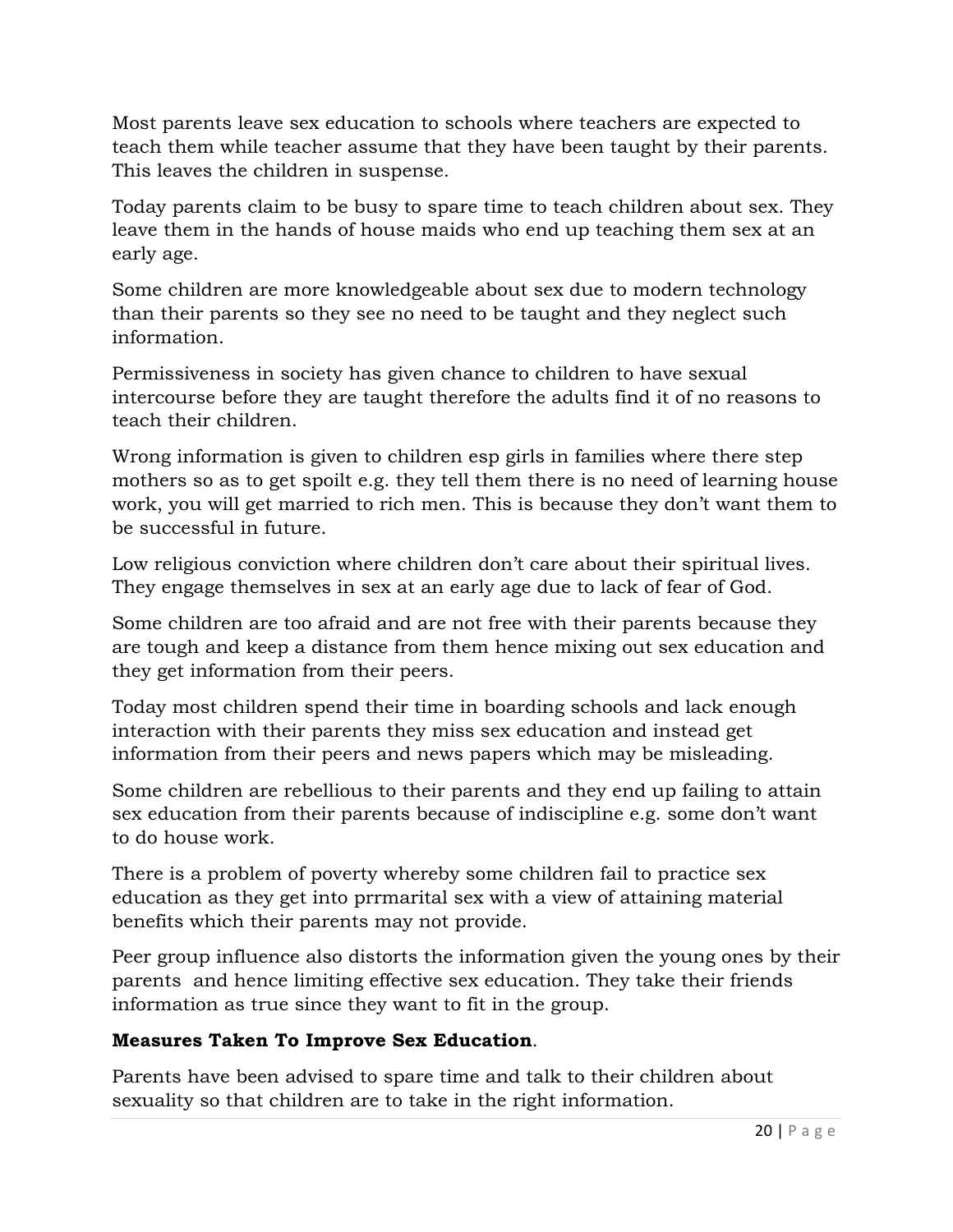The church should emphasize exemplary living by parents and other adults to encourage good morals to the young ones.

The government through the parliament has passed strict laws on sex deviations like defilement which has made the youths to do away with sex because they fear to be imprisoned.

Guidance and counselling of parents who fear or have no time to talk to their children about sex. This can be done by counsellors, village leaders, church leaders in order to teach their children about sex education.

Seminars, workshops, youth camps and conferences have been used as centres where children are given sex education e.g. Ekisakate organized by SylviaNagginda in holidays for the youths between 13 and 20 years has helped them to acquire sex education.

Church leaders and other Christians shouldteach sex education through their -se rmons and fellowships toyoung people inorder for children to live morally upright life e.g. pastor alexmitala always organizes " GLOVIMO" seminars for the youth which helps them to maintain their virginities until marriage.

There are radio programmes which are used to talk about sex. These help the youths to live holy lives e.g. top radio talks about abstainance from sex until marriage every Sunday from 3.00pm-5.00pm.

Newspaper and magazines are produced with a column containing sex education to the children e.g. Straight Talk in the New Vision which talks about safe sex and abstinence.

The ministry of education has included sex education in the curriculum right from the lower level of education to help children have access to such information e.g. PIACY which was initiated by the president to educate the youths about sex and AIDS.

The government has launched a campaign of reviving cultures of tribes to teach sexual values that are important to children.

NB The tense you use, will depend on the question

# **S ex Differences and a Person In African Traditional Society( Understanding of Sex InATS)**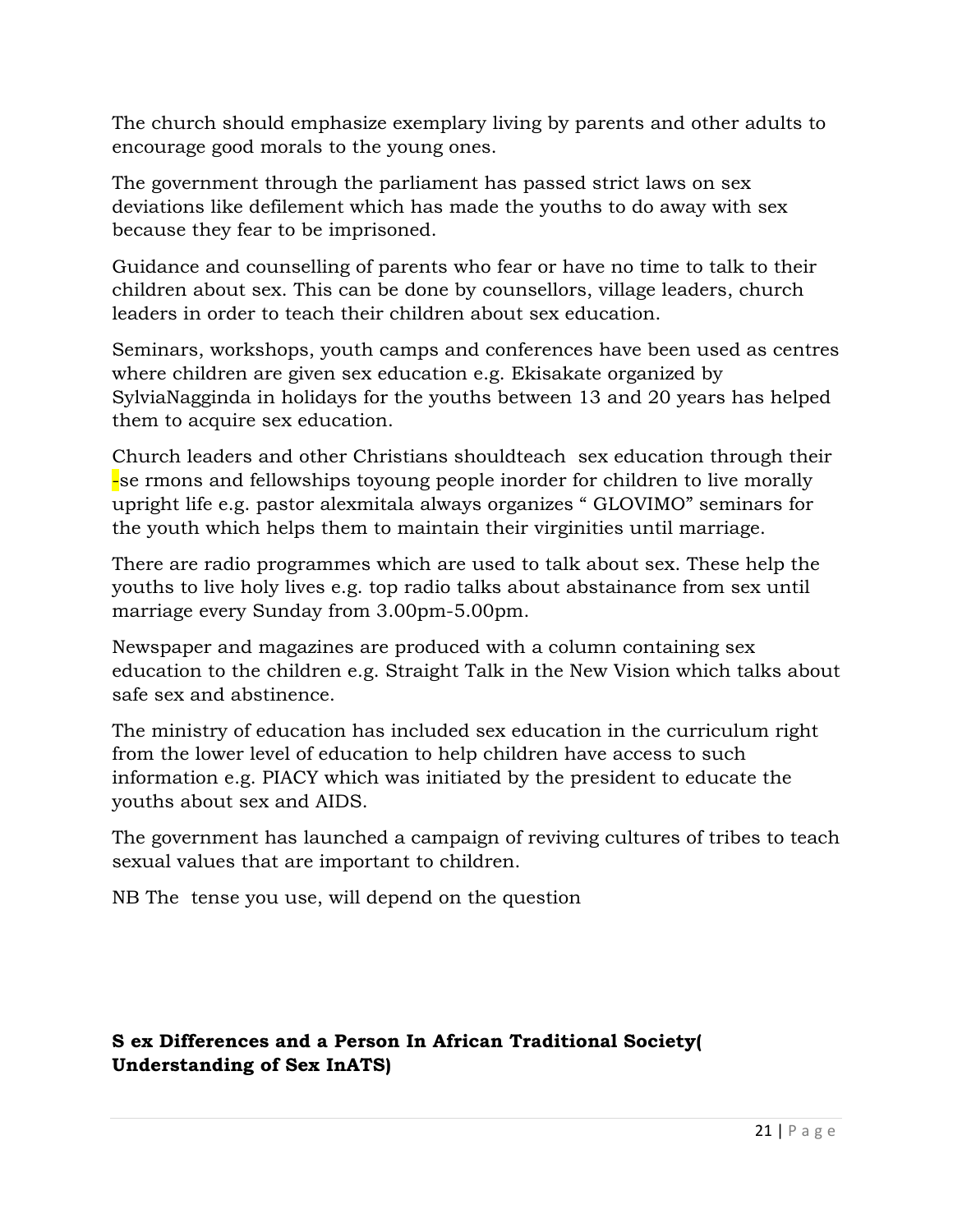In ATS Sex organs were highly respected and were given special names ( pet names). They were not called by their real names. E.g. in Buganda, the private parts were called "akasolo" meaning afierce animal

In ATS in adolescent stage, children of different sexes were separated when playing and while sleeping in order to avoid sex abuse i.e incest.

In ATS Sexual intercourse was only for the adults who were married and was done late in the night ( wee-hours). It was to keep sex a secret from the children and from others.

In ATS Widows were inherited by the brothers of their dead husbands and the widowers were given wives from the family of the late wife to cater for their sexual needs and look after the children properly.

In ATS sex was understood as a means of producing children to expand on the clan and the society at large. A barren wife/ childless marriage was compensated by polygamy.

In some societies, blessings were related to sex e.g. among the baganda, a successful journey depended on the sex of the person one met first, those who were women preffered women and men preffered men.

In ATS Premarital sex was highly prohibited and accompanied by heavy punishments to sex offenders in order to serve as an example to the rest of the young girls e.g. among the bakiga a girl who got pregnant before marriage was pushed off a cliff of river Rwizi to die and serve as an example to the rest of the girls.

In some tribes, before marriage of their children, parents of the bridegroom were the ones to have sex with the bride before the actual marriage e.g. among the banyoro, the father of the boy was to have sex with his daughter in law because they believed that sex was painful and fathers had the experience of breaking virginity.

In. ATS Sex was also understood as a way of expressing happiness and love e.g. among the banyankole a man expressed his happiness by surrendering his wife to a visitor for two nights. It was called okwarirana.

In ATS Sex was for married adults that is why in some societies wives would be shared with others. E.g. among the banyankole a man was free to have sex with his brother's wife, he would put a spear on the door which was as a sign to show he was inside having sex with a woman.

In ATS Virginity was valued and the youth were taught the values of virginity and were urged to maintain it till marriage e.g. among the baganda a gift of a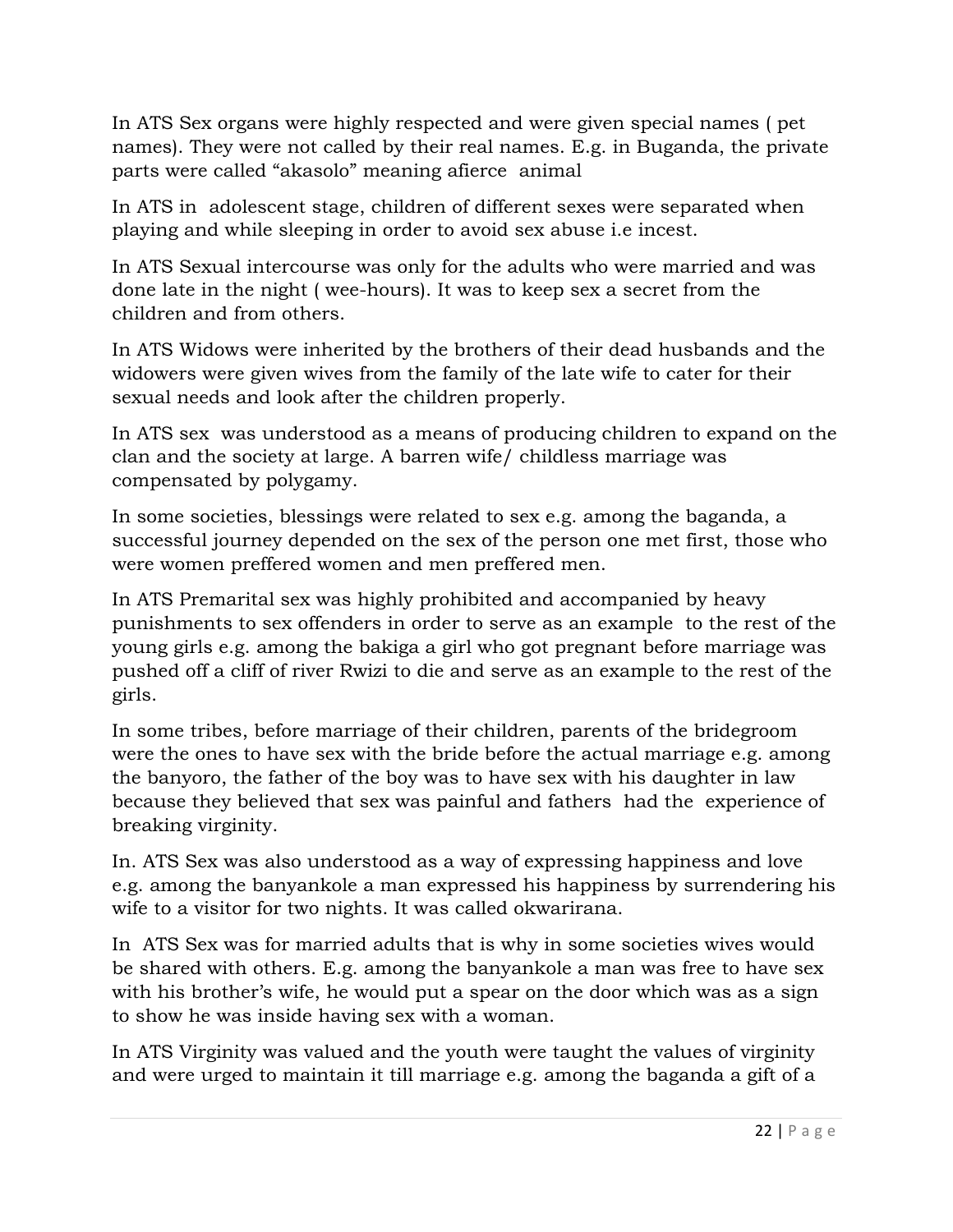goat was given to the aunt by the groom's family when a woman was found a virgin on marriage as a sin of appreciation for the work well done.

In. ATS Sex meant roles carried out by people of different sex e.g. women did indoor work, and the men did outdoor.Girls were taught by their mothers and aunties and boys were taught by their fathers and uncles.

In. ATS Sex rituals were observed to mark important events in life and to bless their children e.g. among the baganda parents had sex the night their children got marriage as a sign of giving them blessing especially child production.

### **Contents Of Sex Education In African Traditional Society.( What Was Taught)**

- 1. In ATS Girls were taught traditional methods of birth control e.g. breastfeeding and traditional herbs in order to ensure proper spacing as growth of their children.
- 2. In ATS Boys and girls were taught about their physical and emotional experiences in preparation of adult life e.g. wet dreams for boys and menstration for girls.
- 3. In ATS Girls were taught to take care of themselves in marriage e.g. cleanliness, beauty by wearing beads in order to attract the men.
- 4. In ATS Girls were taught patience and tolerance especially those about to get married since marriage was fullof challenges.
- 5. In ATS Girls were taught to keep their virginity because it was a source of respect on honour in future e.g. among the banyankole a girl who got married was still a virgin the boy sent a wholly coin to the girl's aunt and the goat as a form of appreciation for work well done.
- 6. In ATS Boys were taught to be courageous and brave in order to meet members of the opposite sex and form a family and also protect their families.
- 7. In ATS Marital secrets were revealed to the young ones, girls were taught by their aunties how to clean their husbands after sex to ensure cleanliness e.g. in Buganda they were taught to keep a piece of cloth for hygiene purpose known as "enkumbi". It was used to clean the man's private parts after sex.
- 8. In ATS Girls were taught how to look attractive in the presence of opposite sex. They were encouraged to smear oil in order to soften their bodies e.g. in ankole, girls would smear their bodies with ghee in order to soften it and appear attractive to their husbands.
- 9. In. ATS Playing sex was taught to both boys and girls ready for marriage. This helped to stabilize their marriage in future. E.g. in Buganda girls were taught bed songs "kusikina" by their aunties. It was aimed at making sex enjoyable.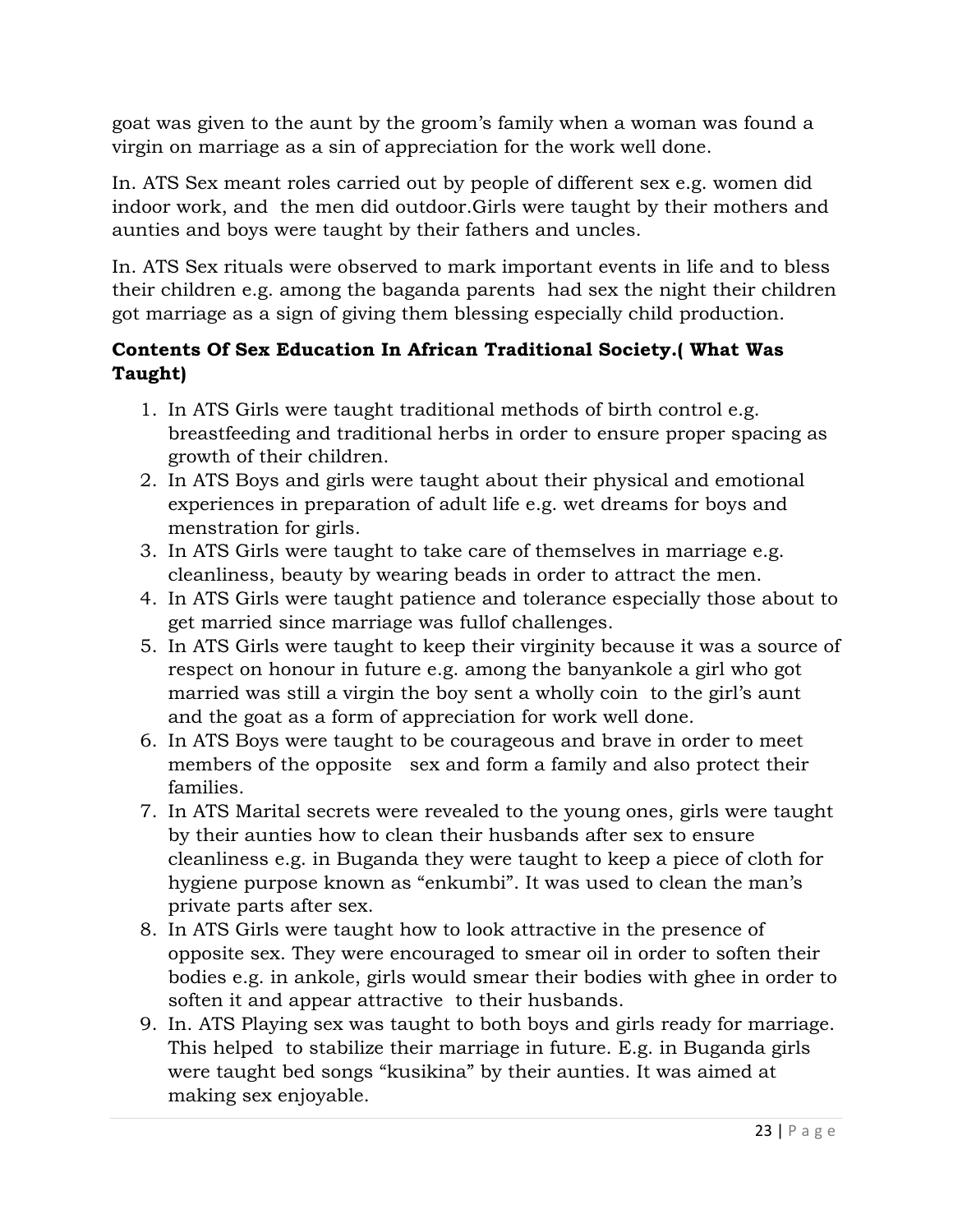- 10. In ATS Girls were taught domestic roles. They were taught skills of preparingfood and digging, welcoming visitor. This helped them to manage their homes and families in future.
- 11. In. ATS the, young were taught their clans, custom and relatives were introduced to them which helped to prevent incest among young people
- 12. The youth were taught how to respect elders and their superiors and girls were taught how to respect the opposite sex eg in buganda, girls had to kneel down while greeting elders and boys which was a sign of respect.

### IMPORTANCE OF VIRGINITY

Virginity makes sex exciting and creativity never runs out in Marriage as the couple discovers new styles every Now and then

It helps one to get the right partners for a life long relationship in Marriage with limited levels of regrets for sex misuse.

it brings joy to the parents who invest much in their Children with a hope for a better future for them. Fornication causes alot of disappointments to parents

Abstainance from sex till Marriage makes a girl to be treasured in Marriage by the husband. since she kept her self pure

Virginity enables one to achieve his or her dreams as a result of prolonged life ie free from unwanted pregnancy and Hiv /Aids

Virginity saves one from being guilty of sex misuse and helps one to keep her health in good condition esp in such an immoral society.

Virginity strengthens faithfulness are trust among the married people leading to a stable MArriage relationship in future

Virginity makes a woman dignified and is treated with respect by the society for her patience.

Virginity is Gods will for sex to be enjoyed in marriage only. outside marriage its a sin

Virginity makes ones health free from STDS like AIDS the killer disease which leads to psychological torture.

Virginity ensures emmotional and spiritual security to a person since she avoids frustrations and broken hearts and worships her God freely. Virginity enhances self control, a character that is highly rewarded byGod since its a fruit of the holy spirit.

STATUS OF WOMEN IN A.T.S

Women were separated from their husbands they couldn't sit with their husbands while eating but instead sat with the Children bse eating together was a sign of equality.

Forced marriage was carried out to the Women as parents wanted material things and neglected the girl or women's feelings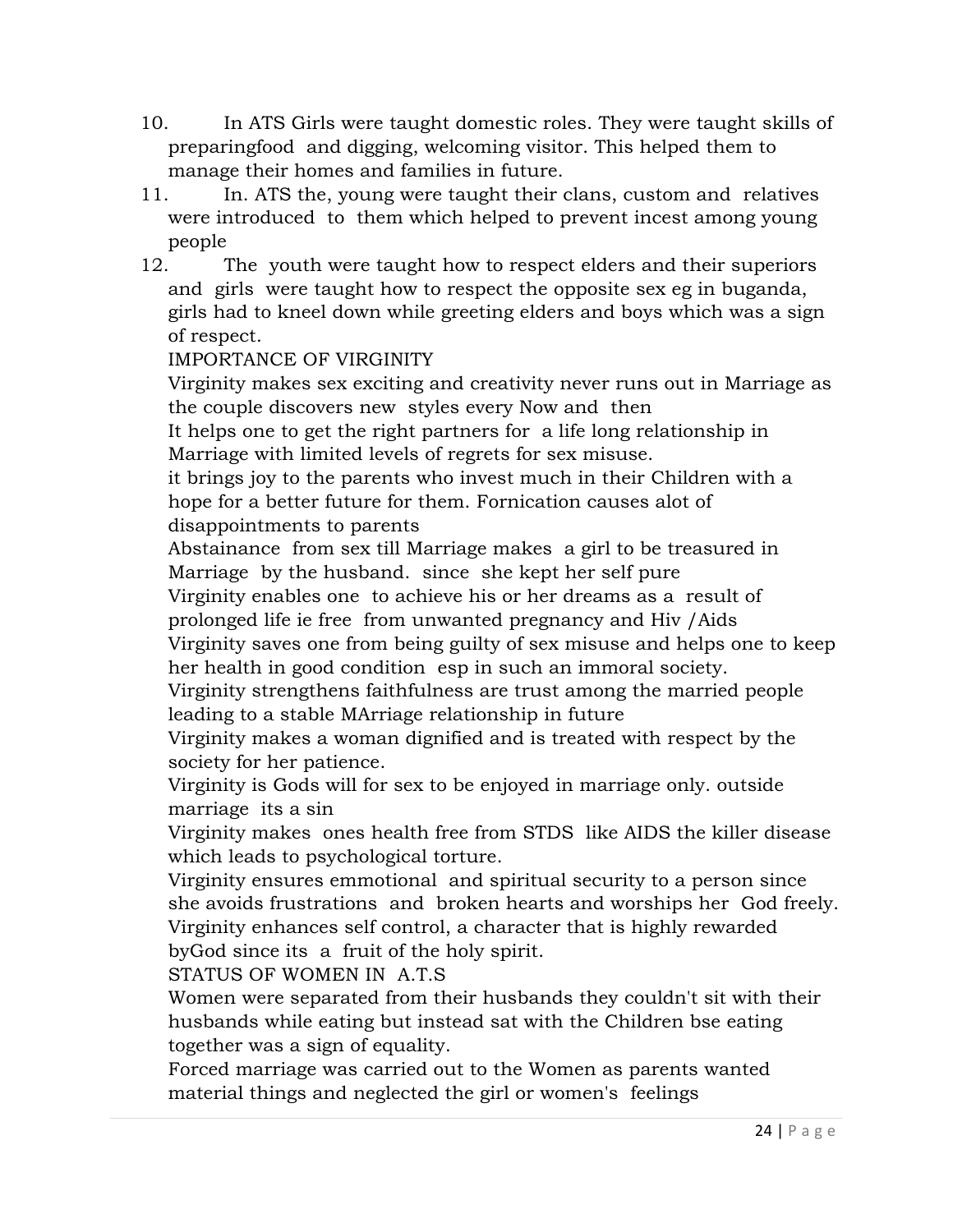Polygamy was allowed among the men which put women in a difficult situation as they were looked at as property of men and had to compete in order to win the mans love.

The birth of a girl was taken to be normal while a boy created happiness and was accompained by a feast in the commmunity

Women were denied a chance of eating delicious food stuffs which denied them food values e.g in buganda Women were prohibited from eating chicken, grasshoppers that they would make them barren.

Women were a source of entertainment to visitors. it was a hospitable gesture to give a wife to a male visitor for sex e.g among the Banyankole it was called okwarirana meaning laying a bed for one another.

Women were regarded as property of the men and that is why men would at times beat their wives esp those who were sturbon

There was much inequality btn men and Women because of their sex differences. Women were considered to be a weaker sex and therefore inferior to men

Women were given hard tasks like digging ,fetching water, caring for Children while men would just eat go for games and attend meetings. Childless Women were humiliated, they were looked at as a source of curse and blame was put on the Women. men would even be Forced to get another woman instead.

There was female genital mutilation carried out on Women which reduced on their sexual urge eg among the KikuyuWomen of Kenya the labia manora was cut off in order to prevent adultery.

POSITION OF HONOUR FOR WOMEN IN ATS

They were mothers and had a good image as mothers eg they looked after Children and raised them up in a morally up right manner which gave them respect.

Women were strong in the field of health,they were instrumental in the treatment of various diseases, they used local herbs.

Women were educators in society, they taught the young ones morals. discipline, culture through proverbs and story telling.

Women provided sexual satisfaction to men and a man was highly respected if he had many women.

In some societies women acted as spirit mediums esp in sacred places. Women contributed vital ideas through their husbands and sons to watch which was important to the community eg in buganda the queen mother was a strong advisor to the king and her contribution was highly regarded by the king and the society.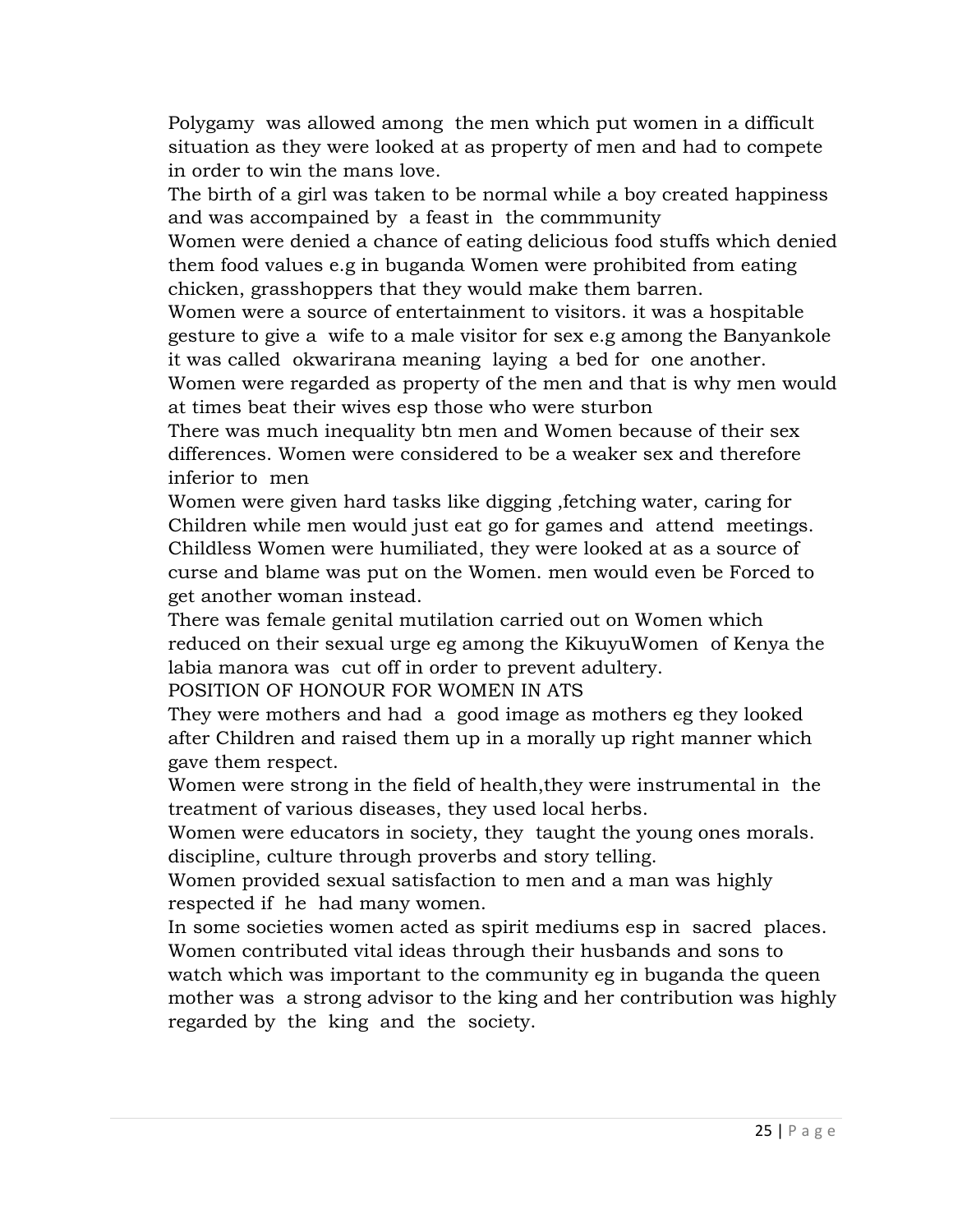j

### FORNICATION.

Fornication refers to sex before marriage.

ASSIGNMENT. Write down the causes of fornication in your books.

#### **Dangers of Fornication.**

Fornication leads to **spread of diseases** as a result of unprotected sex which has permanent damages to the body.

Fornication leads to **unwanted pregnancies** and this further leads to production of bastards who later suffer improper upbringing.

Fornication leads to **school dropouts** especially the girls who terminate their studies early because they are pregnant.

Fornication **results into sin of abortion** as a way of terminating unwanted pregnancies yet abortion is murder and a sin before God.

**Fornication makes one loose dignity and respect** if one engages in sex he/she will fear to associate with people freely because of guilt conscience.

Fornication **leads to loss of virginity**. Virginity is valued and a man who marries a woman who isn't a virgin doesn't fully trust her thinking that she can go out anytime.

Fornication leads to **enmity and hatred** if one of the partner refuses to marry the other because of disappointment.

Fornication leads **to prostitution**. Girls at times may be dropped after fornication and end up floating. In the long run, it results into prostitution.

Fornication Creates a **bad relationship between parents and children** when they discover that they are fornicating yet they spent much money on them.

Fornication leads to **production of bastards** who end up being raised under hostile environment after being dumped at their grandparents' village.

**Fornication is a sin before a God**. Fornicators will never inherit the kingdom of heaven. Sex is meant to be played in marriage.

The **girls may lose a chance of getting married in future** because they are considered as being cheap by the males.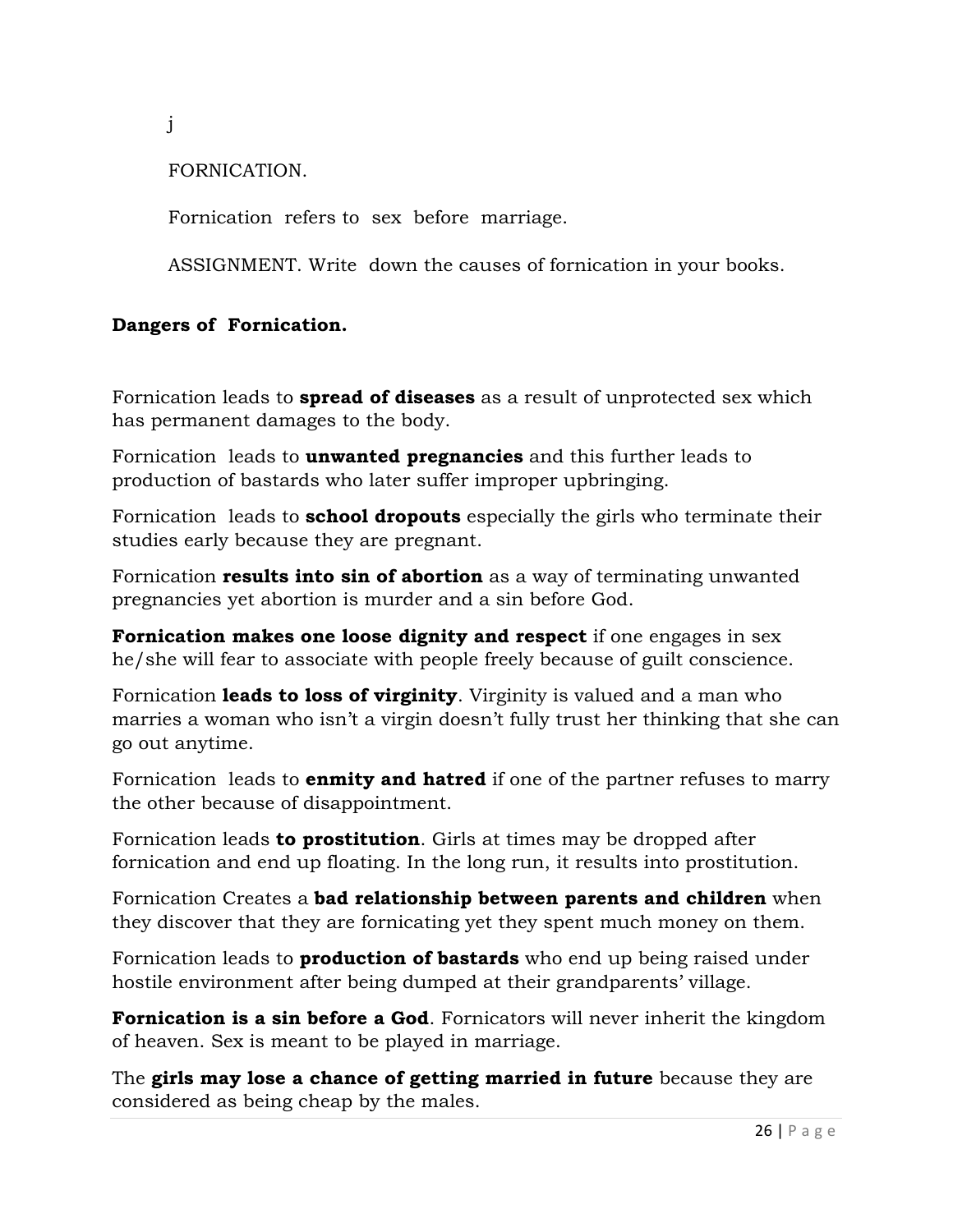### **Solutions of Fornication.**

One must have **self control** by allowing the Spirit of God to rule over and dominate him/her.

Christians should **pray to God** to help them overcome temptations because whatever you ask from Him, He gives it to us.

**The youth shd go in for marriage**If they cant control the sexual desire, they should go ahead and marry rather than dying of passion.

**Bride wealth** should be reduced by parents so that young men who don't have money can get married and avoid fornication.

The youth should **join groups with good ideas** because bad company ruins good character.

The youth should **occupy themselves** all the time because an idle mind is the devil's workshop. They should do constructive work during their free time to avoid sexual temptations.

. Girls and boys should wait to Have sex until officially married to their spouses.

The youth should **respect their bodies** because they are temples of the Holy Spirit and should be holy and not defiled.

The church should **provide guidance and counselling** to children in their adolescent stage in order to refrain from sex before marriage.

**The youth should receive Jesus Christ as their Lord and Saviour** who will help them to become free from sin and immorality.( Romans 6:66-8).

**The church should give counselling and guidance** to give solutions to their problems instead of selling their bodies for money.

**Parents and teachers should give proper sex education** so that they are able to know the DOS and DON'TS in society.

# **CHURCH HISTORY( THE ROLE PLAYED BY WOMEN IN CHURCH HISTORY)**

The church encourages women to be equal to men in the following ways:

**The Roman Catholic Church**encouraged nuns to play a very leading role in society e.g. treating the sick, teaching people how to read and write, beautifying the church etc.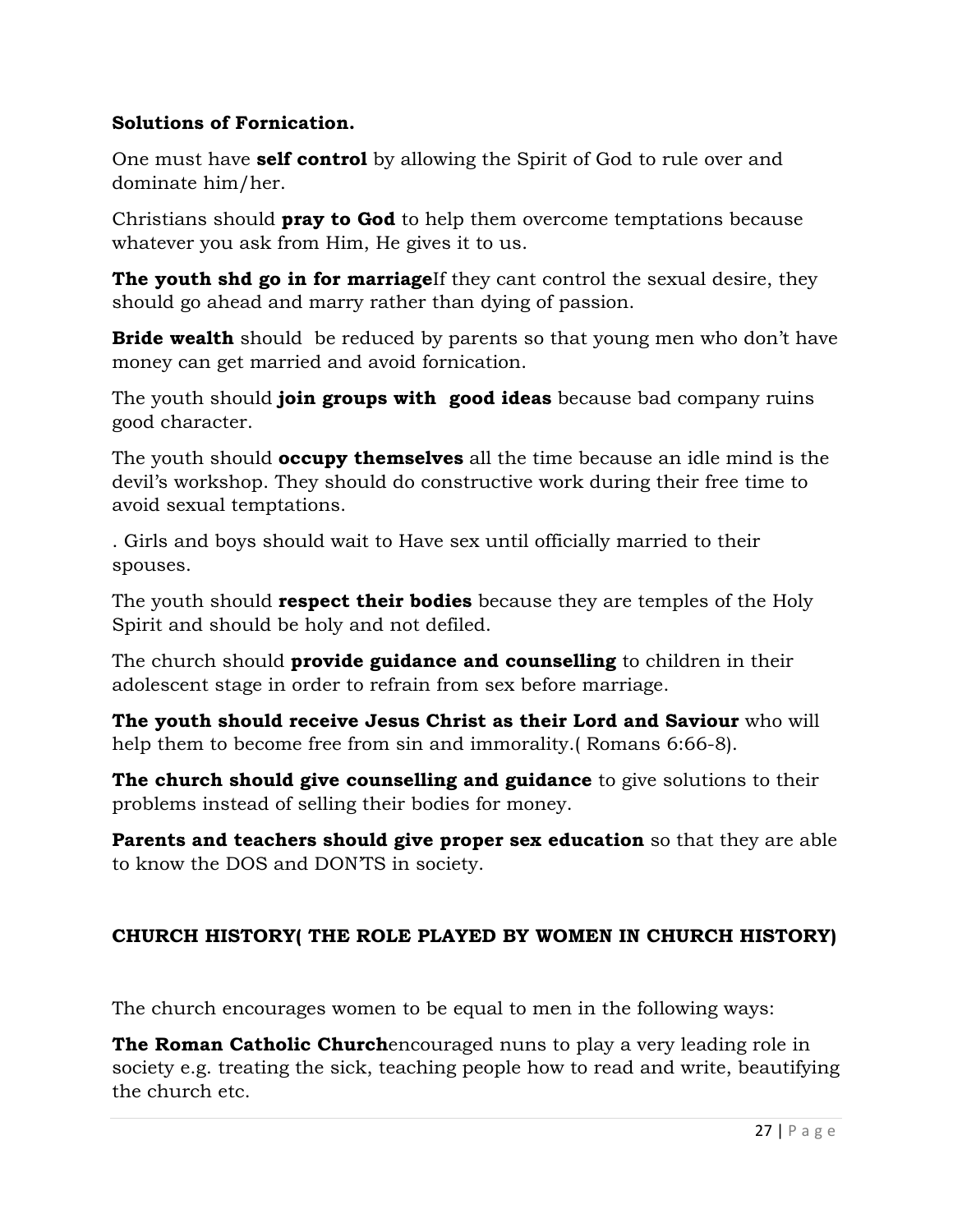Some important women **advocated for the rights of the poor and the sick** e.g. mother Theresa of Calcutta in india who established schools and houses for the poor and orphans

**Women took up vocations** which gave them access to the public to render services e.g. nuns in roman catholic church.

**They went out to preach the word of God** alongside men as missionaries. Wives of Christian leaders played a very leading role of taking care of their husbands to enable them to do the work of God.

**Mother kevin of little sisters of St. Francis established a religious organization** which set up many social facilities to help the needy and others e.g. nsambya hospital and babies home etc.

**Missionaries gave equal opportunities** to men and women to receive education e.g. the girls schools were set up to promote girl child education.

**Missionaries in Africa preached against oppression of women** in marriage. They recommende a free and fair marriage where each partner's rights are respected.

**The missionaries encouraged re marriage** and discouraged African practices like inheritance of widows which used to encouraged exploitation of women.

Missionaries **encouraged monogamy and preached against polygamy** which undermined the position of women in Africa.

**The wives of protestant missionaries provided gospel of free women** and in some churches they were preachers and also participated in others like teaching and helping the disadvantaged.

Among the Anglicans and seventh day Adventists church, women were ordained as deacons to minister to the congregations

The apostles preached the gospel to both men and women without discrimination and both men and women were converted to Christianity and began to preach the gospel.

Many female Christians composed hymns which were being sung in churches. Many women prayed for people and also carried out prayer in the society e.g. the mother of john offered her house as a place of prayer in the early church.

Hanna Kagye a widow of the chief of toorotought women and children Christianity by entering into their homes.

She also trained girls at mission schools to be productive by teaching them traditional crafts so that they were not lost.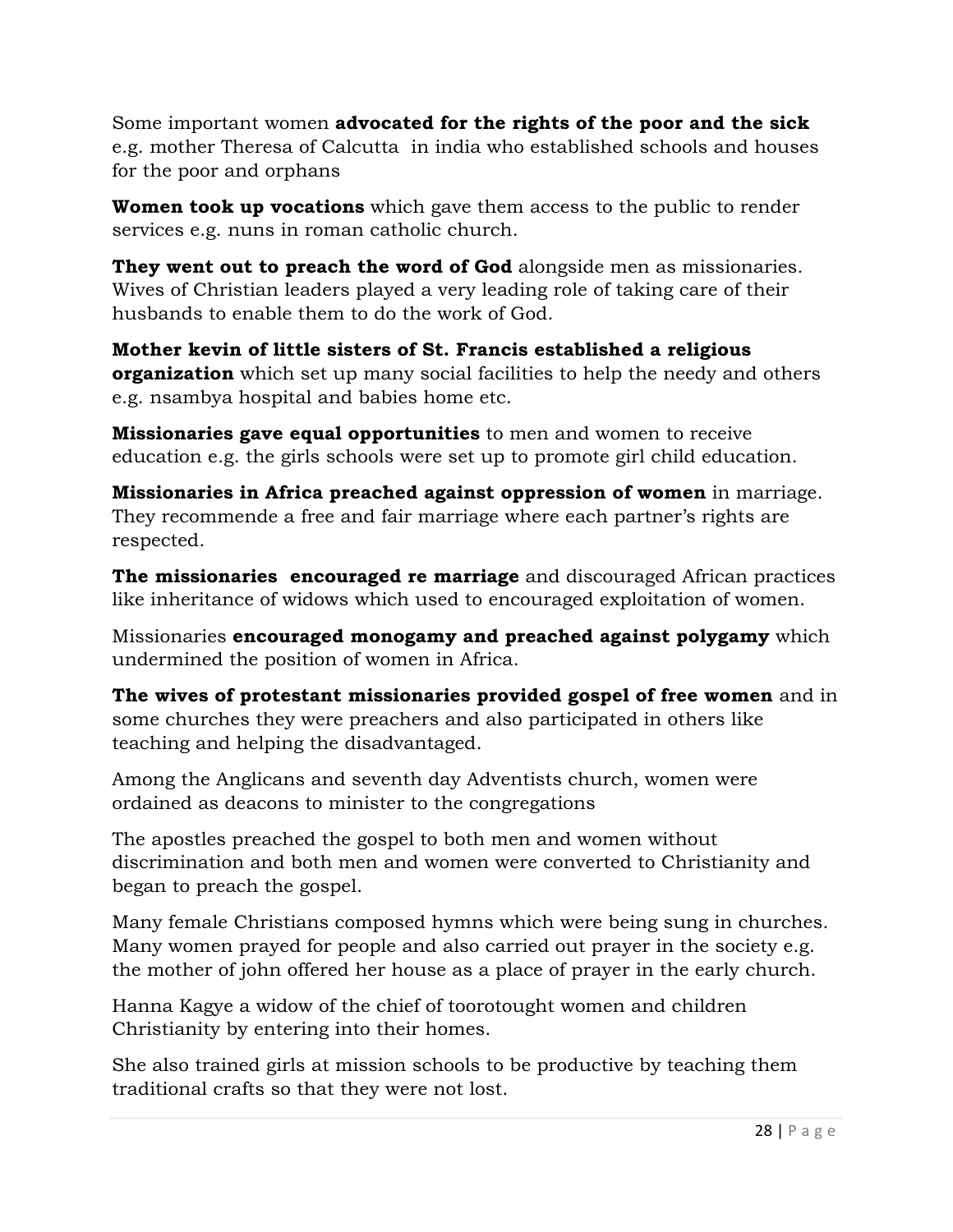### SEX DIFFERENCES AND THE PERSON IN THE OLD TESTAMENT (BIBLE TEACHING ABOUT SEX IN THE O.T )

The book of Genesis implies that both man and woman were created in the image of God and implies that they are equal ( Gen 1-:27).

In Genesis man and woman need each other i.e they complement each other. Woman was created as a companion to man( gen 21:24).

The ten commandments protect both man and woman meaning that they all have equal rights e.g. don't commit murder applies to both(Exodus 20)

God gave both man and woman control over all the resources available. On the earth.and other creatures

One of the ten commandments reflects equality. It advocates for children to respect/ honour their fathers and mothers so that they may live longer on earth.

Women were appreciated and loved in the role played in producing Children e.g Sarah produced iscaac for Abraham when he was 100 years.

Both men and women lost God's favour after sinning in the garden of eden. They were all given punishments e.g. a man was to sweat in order to get food and a woman was to yearn for her husband and produce out of pain. ( Genesis 3:16-17).

Both men and women God rewards them for those who have trust and pray to him for help e.g. in Samuel , God responded to Hannah's requests who was barren by giving her a son called Samuel after serious prayersat Shiloh ( I Samuel 2).

Both men and women were rescued from slavery regardless of sex. God heard the cries of the Israelites and Moses rescued them (Exodus 3).

The Old Testament has examples of records of women who made contributions to their society e.g. Deborah was a judge and esther was a prophet and Miriam composed a song ( Exodus 15:19-21).

CASES OF INEQUILITY BETWEEN MEN AND WOMEN IN OLD TESTAMENT

During creation, a man was created first meaning that he is superior to a woman who was got from his rib ( Gen 21-23).

Women were included in the list on the man's property together with his houses, oxen, servants, donkeys (exodus 20:17).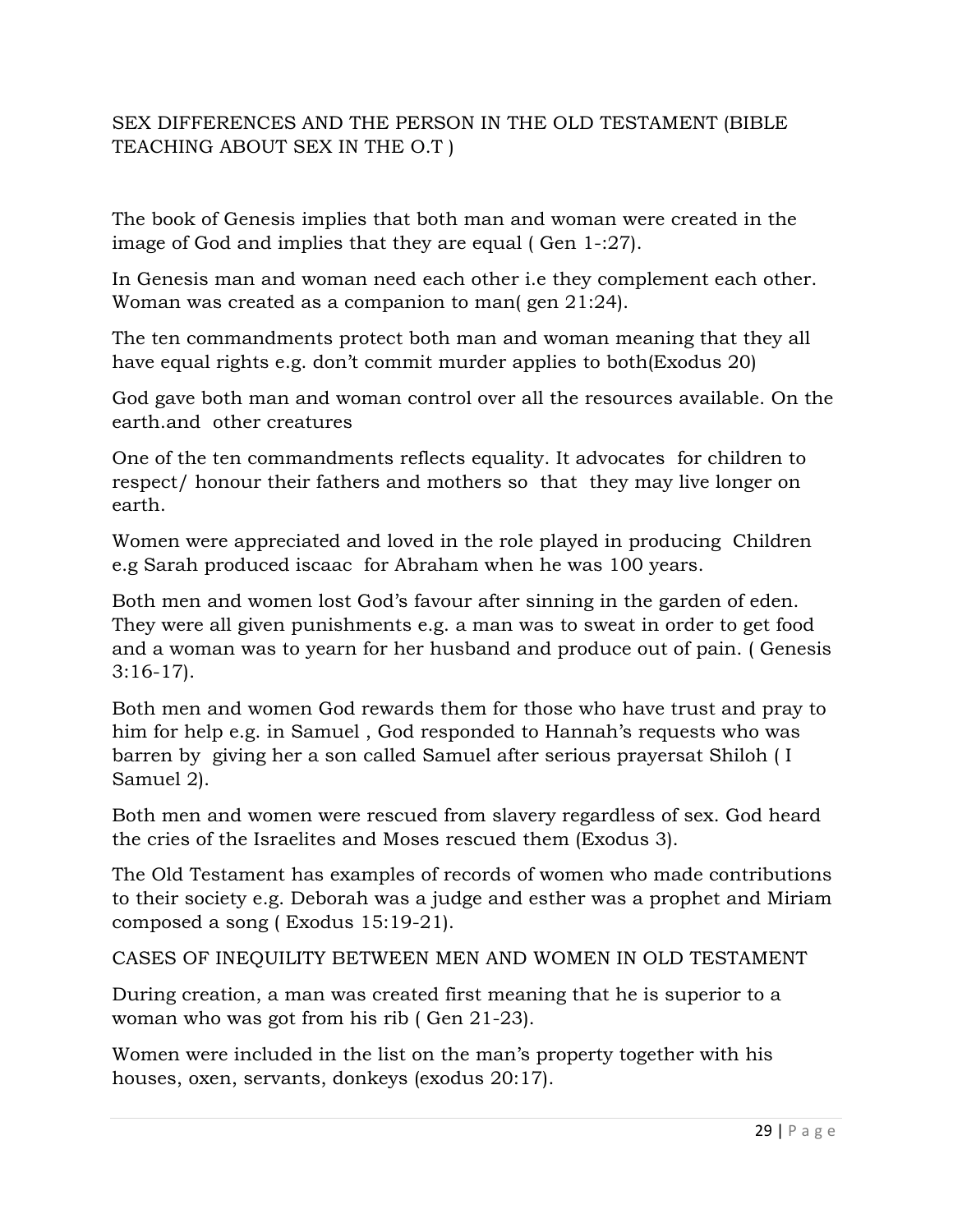A woman become inferior to a man after eating of the forbidden fruit (Genesis 3:16). I will increase your desire for your husband and he will rule over you.

In the Old Testament polygamy was carried out by men, they married many women(1 kings 11:3) King Solomon married 700 wives.

In the Israelites community women were considered unclean and not allowed in places of worship especially after giving birth and after MPs.

Men were allowed to issue divorce certificate to their wives if they were tired of them ( deut 24:1-3).

Women were blamed for being agents of the devil and causing harm to the society e.g. in Genesis 2:3, during the fall of man, the woman caused the man to sin by eating the forbidden fruit.

Barrenness was blamed on the Women and barren Women were despised. racheal, jacobs wife was barren and was jeolous of her sister leah (gen 30.1-8)

Women were considered inferior to men and were prohibited from playing an official role during the time of worship. Exodus 19.15-18.

In the O.T men always had an upper hand in the social and political affairs of the community. they took up most of the posts in leadership like kingship and being judges. Exodus 29.1-9

The second creation story shows that man was created first and woman was created from the mans ribs hence inferior.

SEX DIFFERENCES AND A PERSON IN THE NT (BIBLE TEACHINGS ABOUT SEX DIFFERENCES )

It teaches that Jesus is the saviour for both man and woman because he died for mans sins (john 3.16.

It teaches that for one to enter the kingdom of God, he or she must accept Jesus christ therefore going to heaven is not by sex but accepting Jesus Christ as a personal saviour.

It teaches that on the judgment day, both men and Women will be affected. the righteous will see God and the sinners will go for destruction.

It teaches that Jesus sociali sed with both men and women e.g in the book of mathew, he had friends Mary and martha and he told them to seek the kingdom of God.

It teaches that Jesus had a concern for everyone, he cared for everyone in terms of healthy eg jesus healed a woman who had a flow of blood for 12 years when he touched his cloak.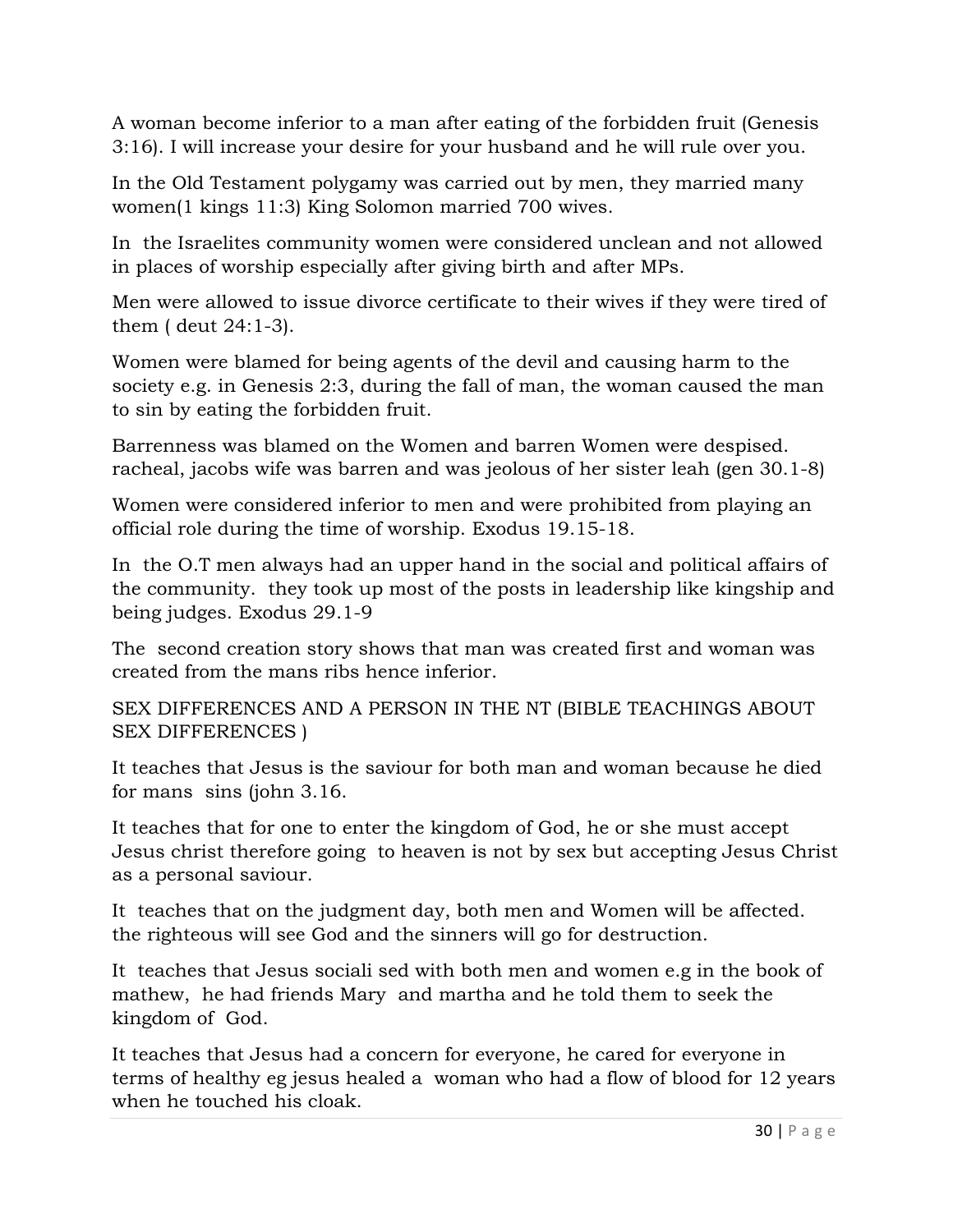It teaches that jesus instituted the second greatest commandment of love the lord your God with all your strength, mind heart and soul and love your neighbor the way you love yourself.

It teaches that women receive the promises of salvation on behalf of mankind e.g. Mary received the promise of salvation.

It teaches that man and woman should love each other. St. Paul advises men to love their wives and women to respect their husbands which shows that there is equality in marriage relationships.

It teaches that married people are a master of each others bodies meaning that there is equality e.g. St. Paul in his first letter to Corinth 7 says that a woman's body belongs to the man's body and a man's body belongs to the woman's body.

Peter in his letter calls both men and women to agree to suffering. Both men and women entitled to salvation. ( 1 peter 1:1-2).

Paul in his letter to the Galatians indicated that all people are equal to the Lord. In Christ there is no difference btn men and women

It teaches that Jesus forgave both men and women e.g. he gave Zacchaeus the tax collector and the adulterous women and told her not to sin anymore.

# COURTSHIP AND MARRIAGE

Courtship means the period of time people intending to live together as husband and wife take while studying one another.

### **IMPORTANCE OF COURTSHIP.**

Courtship gives chance to man and woman to appreciate each other's physical appearance i.e beauty, this gives them joy.

Courtship helps to understand each academic levels and know the intellectual support they should get from each other for a better living.

Courtship tests ones patience and endurance because if one is able to wait for that specified period of time, then she/ he is ready to marry.

Courtship helps the couple to establish each other's health status through medical tests and observance, this helps one to accept each other's health status without affecting the marriage.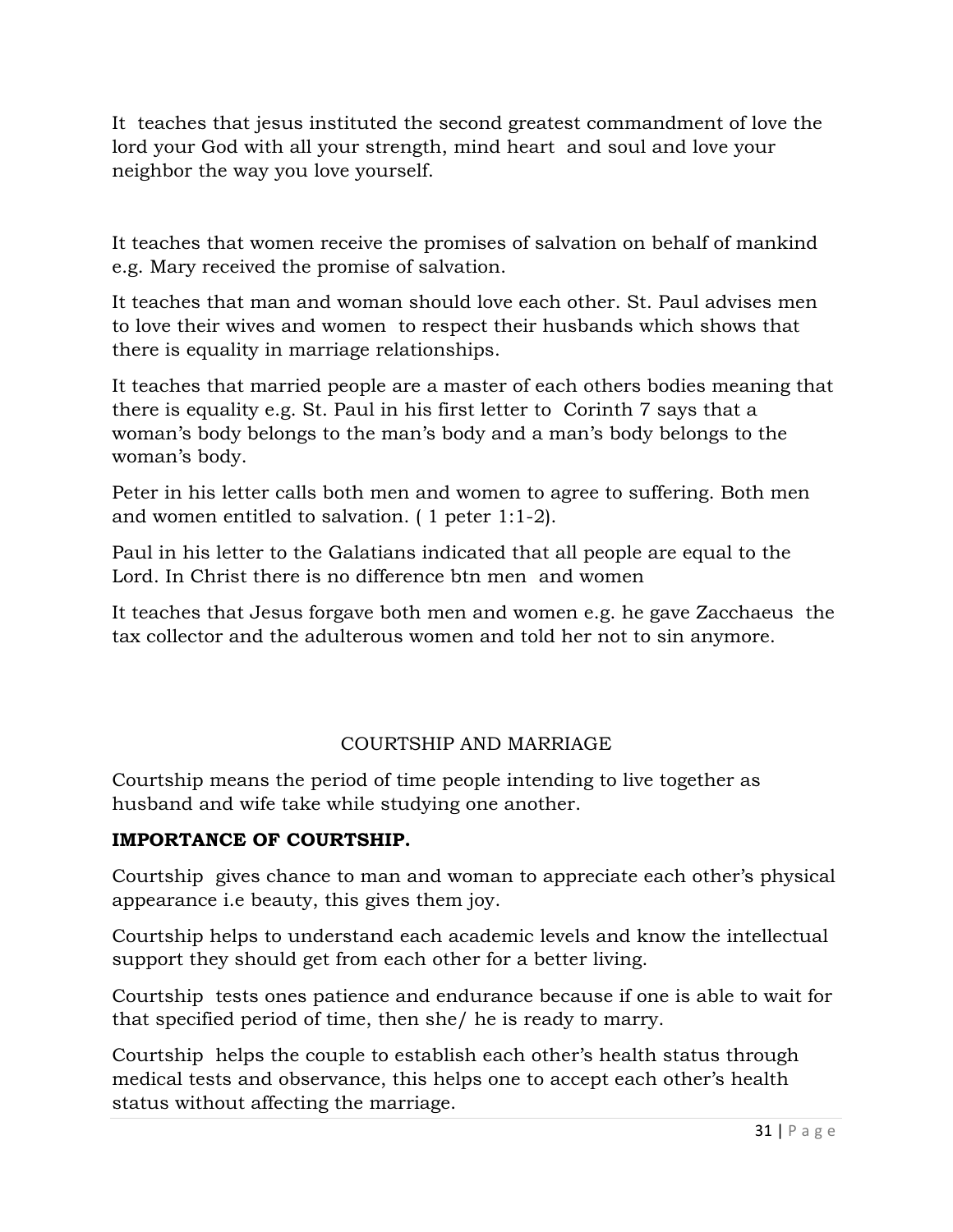They also come to understand each other's status so that by the time they come together, they prepare for the financial constraints.

Courtship is a time when they express love for one another like visiting , exchanging gifts and sharing inner feelings to one another. This helps to cement their relationship.

Courtship helps the partners to know each other's family background and appreciate each other leading to making a commitment from an informed point of view hence building a stable relationship.

Courtship helps the couple to know their religious beliefs and get to find and agree on how to handle the identified differences in in their relationship.

Courtship helps to introduce relatives to each partner. This rules out the possibility of committing incest and draws closer commitment to one another.

Courtship is the time when the two share experiences in life like problems and how they intend to live together with them.

Courtship helps the two to understand, identify and respect each other's likes and dislikes ( individual hobbies} this helps in determining as to whether the partners will in future share their leisure time together.

Courtship enables parents of the concerned to advise or guide and give blessing to the children intending to marry, this leads to marriage stability.

Courtship helps the two people to recognize their cultural differences that they have e.g. language, food eaten, way of dressing etc. this helps them to adjust accordingly.

# **Problems Associated With Courtship**

There is sexual temptation between the two because they are always together in private places this leads to fornication which is a sin before God.

There is lack of proper guidance and counselling from adults because many youth keep their relationships a secret from their relatives which may lead to regret.

Many people work far away from their parents and fail to consult them during this period which leads to conflicts between parents and children.

It is expensive on the side of the man because he spends a lot of money to impress the girl.

There is limited time for courtship. This leads to making bad choices in terms of discipline which later results into divorce.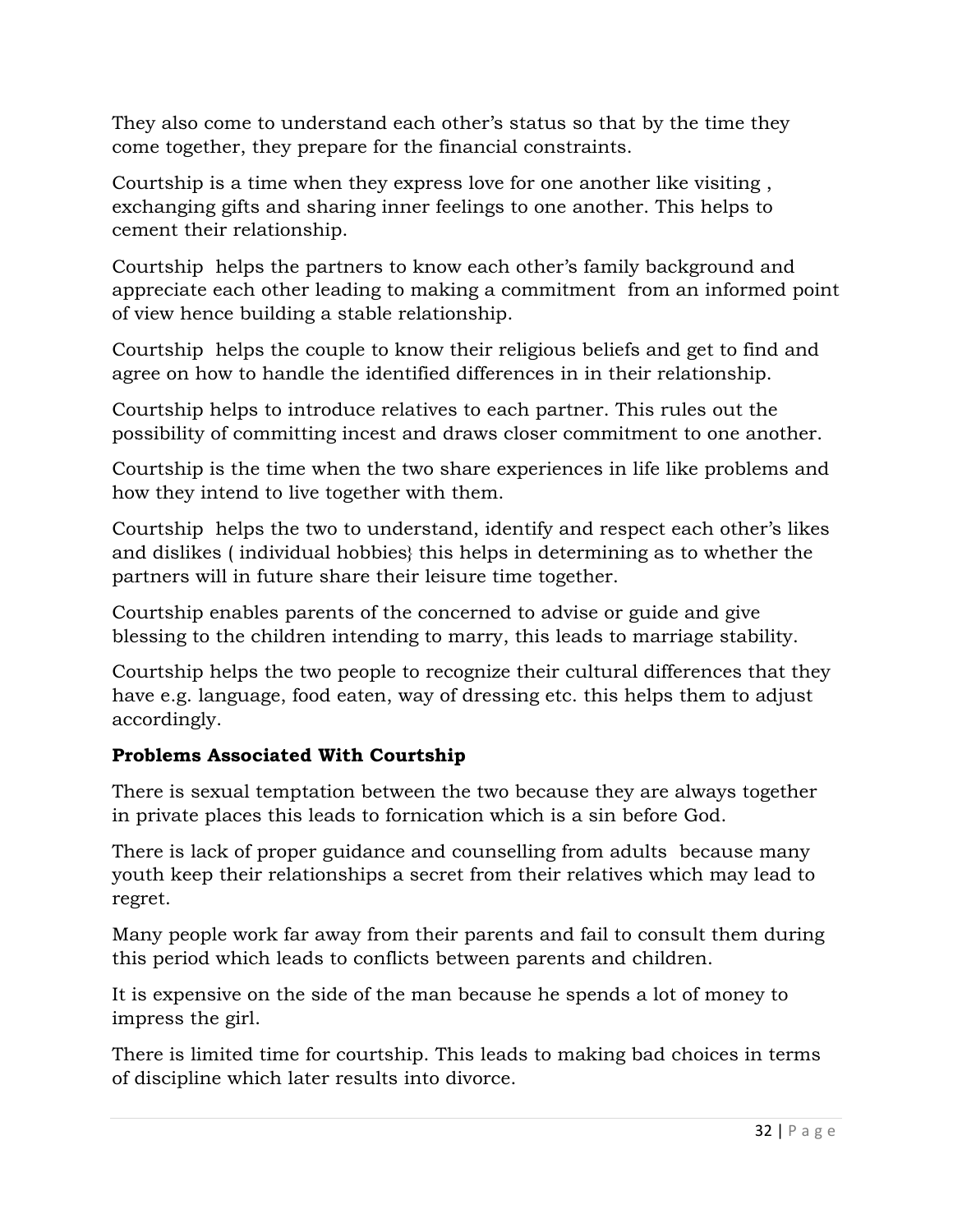Most young people consider physical beauty more than the inner beauty ( character). They fail to utilize courtship to lay a foundation for marriage.

There is a danger of HIV/AIDS, some people take up courtship before knowing their HIV status and end up into fornication paving way for AIDS and death.

There is a wide spread indiscipline and immorality among young people during courtship evidenced by sexual immorality, watching porn, smoking, drinking alcohol which are a sign of moral decadence.

It leads to incestuous marriages because sometimes these people don't study one another hence violating cultural norms and biblical teachings.

There is a possibility of getting unwanted pregnancies which leads to abortion which is a sin before God and also leads to death.

There is a lot of pretense in courtship. Most young people are not straight forward, hide their true character only to discover it after marriage which leads to disappointments and quarrels.

During the period of courtship, one may end up abandoning the one he/she had which leads to psychological torture.

During courtship, one of the partners may be unfaithful and end up cheating the other, which causes conflicts and at times separation.

### **MARRIAGE**

Refers to a legal union of man and woman as husband and wife to establish a permanent relationship of mutual love, companionship, comfort , production and upbringing of children.

# **Qualities Of A Good Marriage Partner.**

- 1. He/she must have sound health. One who is free from diseases, pressure, ulcers because they are expensive to treat.
- 2. He/she should be one who is morally upright i.e one of good character such as kindness, patience, truthfulness etc.
- 3. A good partner is one who is sexually attractive and able to satisfy your sexual desire in order to avoid sexual temptation of adultery.
- 4. There should be true love for one another. The two must be friends who cannot do without one another and should tolerate each other's weakness and build on strong points.
- 5. He or she Should marry a partner whose religion is in line /tolerable with hers or in order to avoid future religious conflicts.

6. The intending partners should chose a person who will entice them and feel confortable with to show your friends.beautiful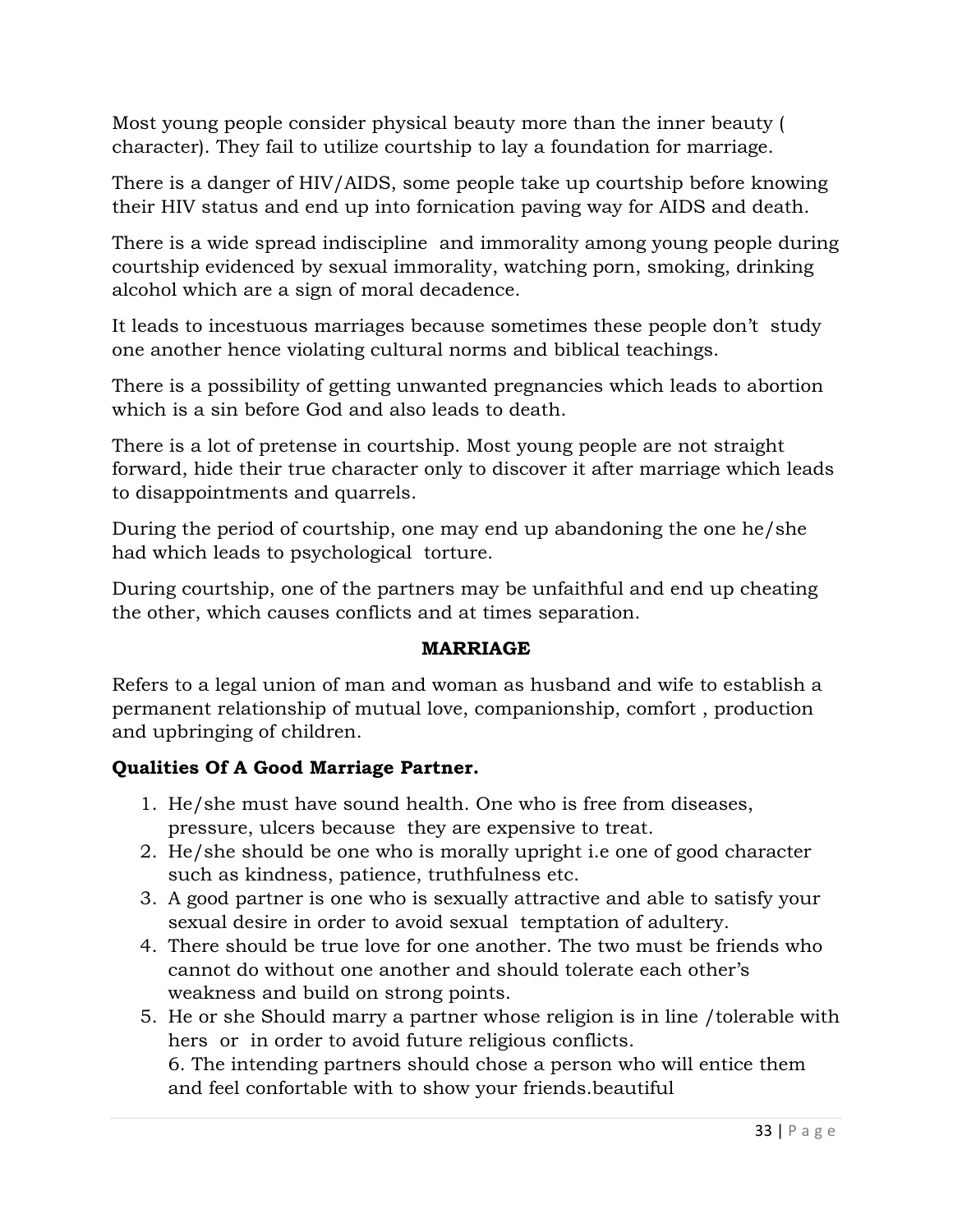- 6. The intending partners should be having almost the same level of education in order to avoid difficulties in understanding one another.
- 7. T hose intending to marry should have common interests in order to help then develop fellowship in marriage and also agree.
- 8. The age gap between the two should be minimal with the boy being older than the girl since girls mature faster than the boys.
- 9. The intending partners should be reasonably close in cultural beliefs. This will help them understand each other more clearly.
- 10. He or she shd be financially sound: marry someone who is employed and able to look after the family .
- 11. The family background of a person is profound. You should know whether they are wizards, criminals like robers -because charity begins from home.

### **Types Of Marriage**

#### **1. Customary Marriage.**

This is atype of marriage which takes place within the established customs of a given family.

It is arranged by both families of the couple and involves the payment of bride wealth.

#### **Characteristics/ Attributes/ Features Of Customary Marriage.**

 It involves payment of bride wealth and in some cases exchange of gifts is made to the family of the girl.

 In this marriage, the man is superior to the woman as the head of the family. The parents and the rest of the family members can choose the marriage partner or approve on the choice made by the children.

 It is polygamous in nature i.e a man is free to marry more than onev wife as long as he'll pay the bride wealth to them and look after them.

 Virginity of the girl is valued and respected. A girl who is a virgin earns respect to her family and additional gifts are added to her family.

 Marriage between people of different clans because people of the same clan are considered brothers and sisters.

 Widows are inherited. This is based on the ground that a woman is married to all family members.

 The community members involved through giving sex education to their children and contributing towards the payment of bride wealth.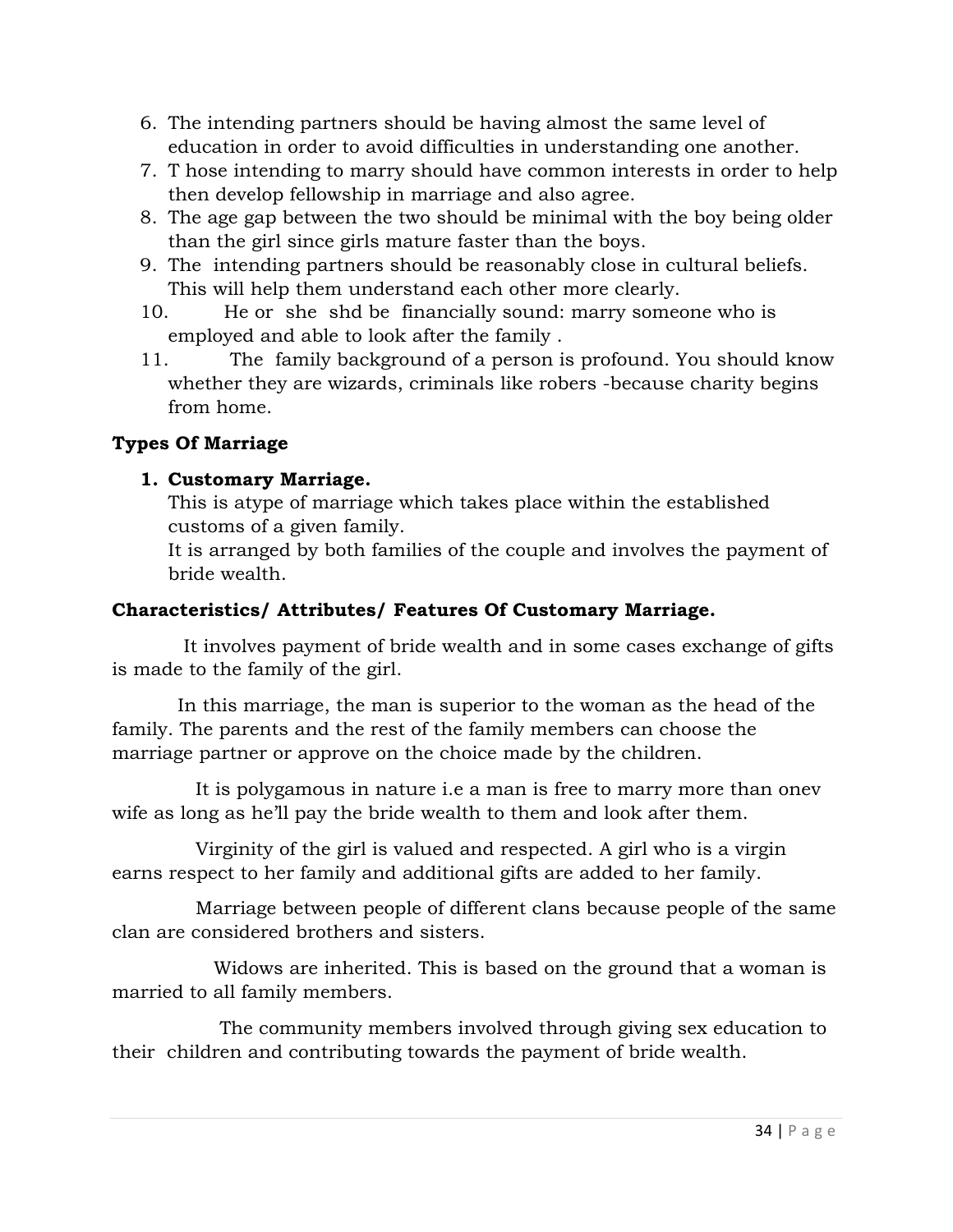The main purpose of marriage is production of children and childless marriage is considered to be cursed by the spirits.

Initiation rites are necessary before marriage. The intending parties are initiated from childhood to adult hood i.e among the Sabiny of eastern Uganda female genial mutilation was to be carried out to prevent adultery of women.

 Divorce is rare and only accepted so under serious conditions such as bad character like night dancing of a woman.

 It is a divine institution, its success depends strongly on ancestral spirits who bless the marriage of the Children.

### **Advantages**

The marriage is relatively cheap since it's a community affair where everybody contributed to the payment of bride wealth.

Marriage is more stable after payment of bride wealth and also there is continuous guidance to the couple.

Its flexible since there is room for polygamy and divorce in extreme cases of over beating one of the partners.

It gives chance to many women to get married since polygamy is acceptable.

There is a proper choice of a marriage partner since the parents are also allowed to choose or approve the choice made by their children.

It encourages and promotes sexual morality in marriage since virginity is valued and highly respected.

Thereis enough sexual education given to the partners before and after marriage which enables partners to know their roles as husband and wife hence family stability.

There is parental blessings. Parents usually bless their children to have stable marriages.

Sexuality is legalized. Sex outside marriage is a sin and is punishable but sex in marriage is legalized and partners enjoy it freely.

It is convenient .i.e there are no strings attached , one doesn't need to belong to a certain religion or be converted in order to practice it.

It helps to eliminate incest . this is because parents who are more knowledgeable about the relatives help in the choice of marriage partner.

It promotes culture i.e when the couples get to understand their culture . cultural values such as gilrs kneeling while greeting are promoted.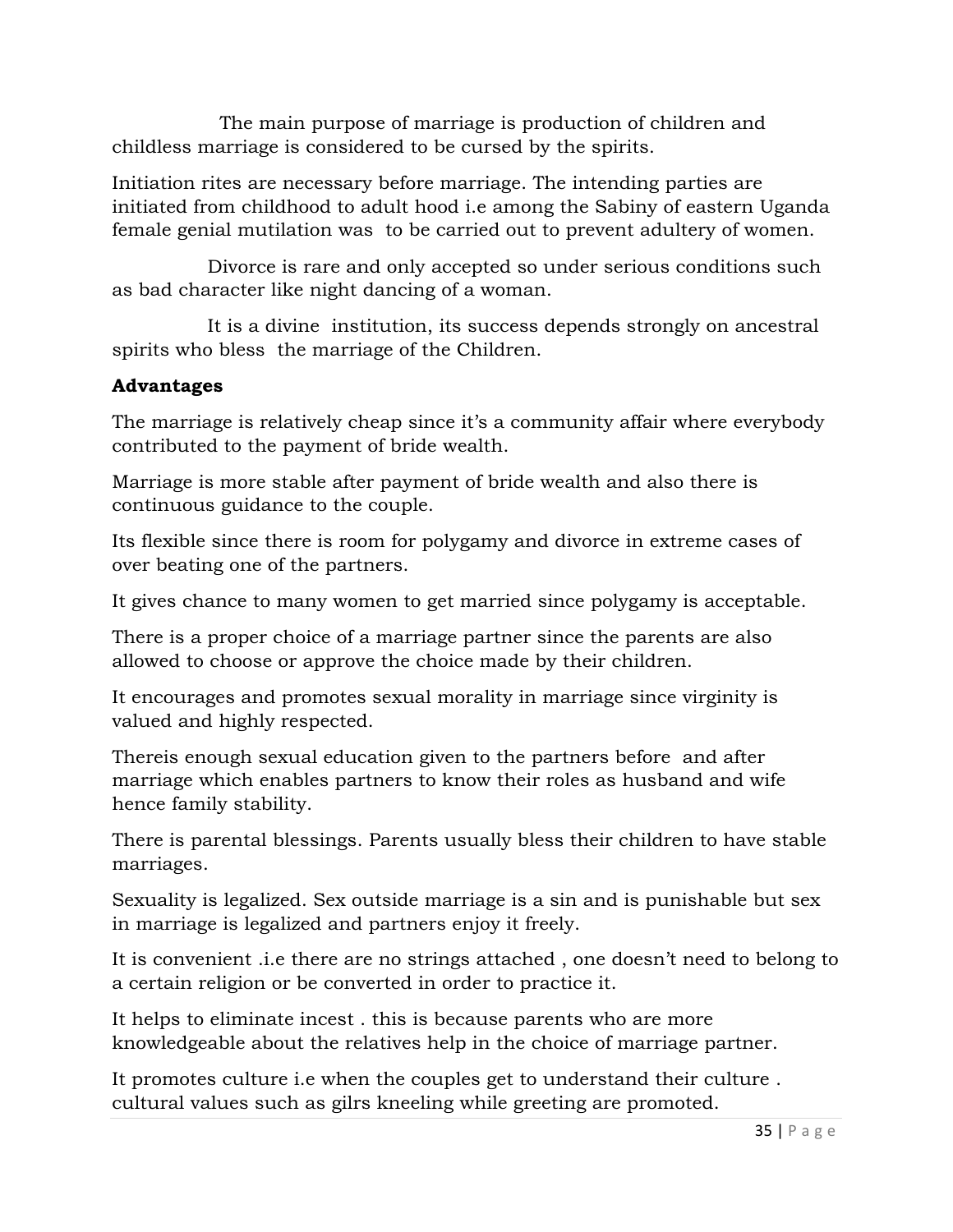Disadvantages

It tends to promote inequality in marriage since a man is considered to be superior and the women inferior.

It may be expensive especially when they demand a lot of bride wealth which at times may make the groom's family poorer.

There is a possibility of one making a wrong choice since the parents sometimes choose partners for their children.

There is a possibility of marriage breakup since it gives room for divorce incase of unfaithfulness, witchcraft and domestic violence.

Thereis a lot of parental interference since parents are usually involved in the generation of bride wealth which at times destroys the peace of the marriage.

There is a lot of misunderstanding in the family due to its being polygamous in nature.

Men tend to treat their wives as property since they paid bride wealth and this promotes inferiority complex.

It lacks God's blessings. Customary marriage misses out of God's blessings because at times the religious leaders who represent God on earth are absent.

There is lack of love in the initial stages. This is because choice of marriage partners is done by the parents.

It leads to early marriages since parents arrange the marriage and incase they have no money, some parents tend to marry off young girls to get money.

It leads to forced marriages as some people may force their daughters to go with men who are highly established.

# 2. CHURCH MARRIAGE ( RELIGIOUS)

This is a contract made between two people to establish a permanent relationship for mutual love, respect, production and upbringing of children. It is officiated by a religious leader.

Characteristics of church marriage

The church marriage is presided over by religious leaders.

The church marriage has got to be witnessed by a congregation and these become the witnesses of the marriage.

The church marriage is meant to be monogamous i.e one man one woman.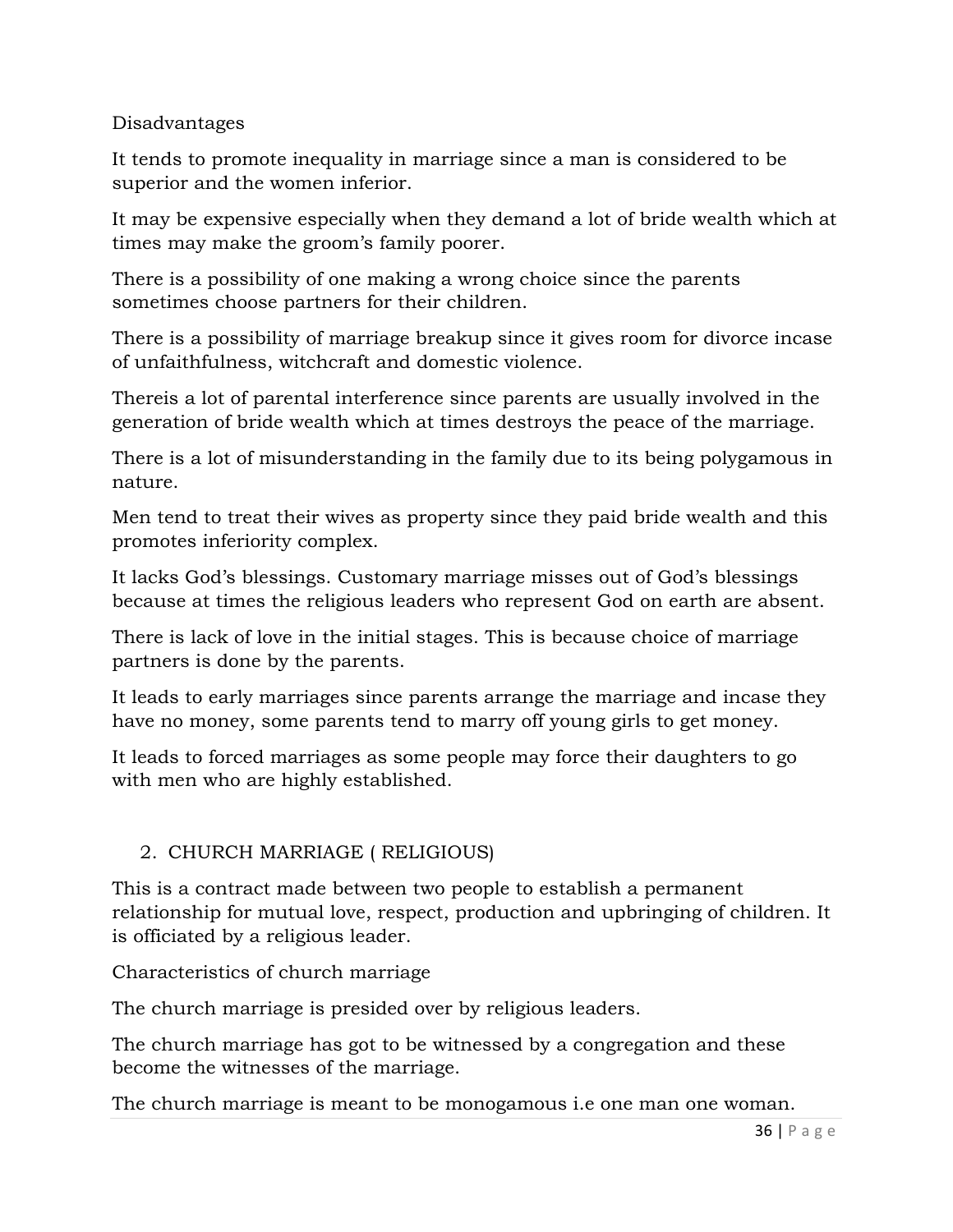There is exchange of wedding rings by the partners which acts as a physical symbol to reflect their commitment to each other.

A church marriage is always issued with a marriage certificate signed by the partners, church leaders and other witnesses.

There is of matrimonial vows i.e they promise to remain faithful to each other regardless of the circumstances.

The church marriage is a public affair i.e announcements are made before the wedding date.

It emphasizes individual choice of a marriage partner but this should be accompanied with parental consent.

It is blessed by God through the religious leaders as they represent God authority.

It takes place after the fulfillment of the cultural requirements such as the payment of bride wealth.

Advantages of church marriage.

It is a divine one and it is holy. The couple receives God's blessings through God's representatives i.e the priest.

Married people. It enables Christians to freely share the sacraments without any limitations e.g. Holy communion, special prayers, baptism etc.

It reduces on the problems with polygamous marriages like witchcraft since it is meant to be a monogamous type.

There are many gifts given to the couple by friends and relatives, this helps to boost the newly married couple to have a good beginning in their new home.

The couple is honoured and respected because the public knows that they are truly married people and they can easily access jobs and promotions atwork places. It is long lasting. This is because problems in marriage are solved by the couple and other religious leaders.

Children born in this marriage are brought up in a Christian environment and thus they have fear for God.

There is love and understanding in marriage because there is free choice of a patner and less interference from parents and relatives.

There is higher chances of sexual satisfaction since the couple give their bodies to each other and each has liberty to the other's body.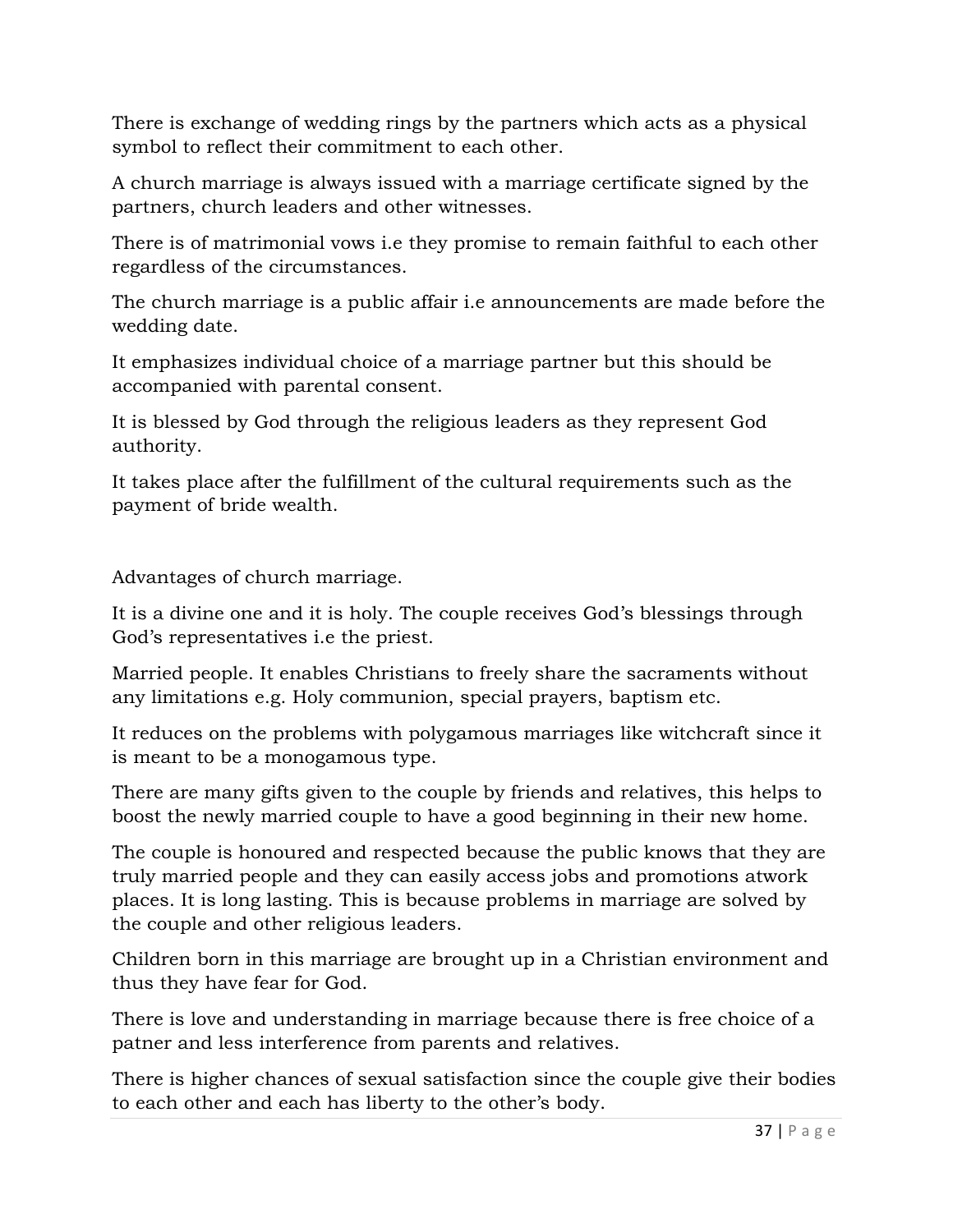It leads to production of legitimate children and the wife is secure incase the husband passes on, relatves know that she is on official wife and leave her the property.

There is high degree of faithfulness in marriage. This comes about because of genuine love among some partners.

Disadvantages.

It tends to be very expensive for the ordinary people to avoid as it requires many items such as cake, decoration, bridal cars etc.

It is risky incase one is got in adultery in these days of AIDS yet they vowed to stay together in times of joy and sorrow until death set them apart.

It leads to poverty. In order to make it very attractive before friends and relatives, one borrows a lot of money and some sell off their property.

It is rigid especially in case one of the partners is not a Christian and he/she has to be converted in order to be married in church.

It is against cultures and norms of some societies. It rejects polygamy yet polygamy solves a number of problems such as barrenness.

Some parents refuse their children to be married in church until the bride wealth has been fully paid. This makes church marriage to delay.

It is time consuming since it involves many activities for the occasion to be colourful.

Sometimes love is lacking. Some people enter church marriage for the sake of honouring parents and pleasing friends. This leads to divorce.

It undermines other forms of marriage. Church leaders consider them as evil and they consider those married customary as fornicators.

It makes the couple to make unnecessary commitiments before the partners are aware of their future stability e.g. for good for worse, in sickness and good health.

There is exploitation of a wife by the husband. Since she is wedded in church, the husband takes her as his property and overworks her.

### CIVIL MARRIAGE

This kind of marriage is officiated by the government authorities to become a legalized one. thereafter they become husband and wife and then the marriage certificate is issued.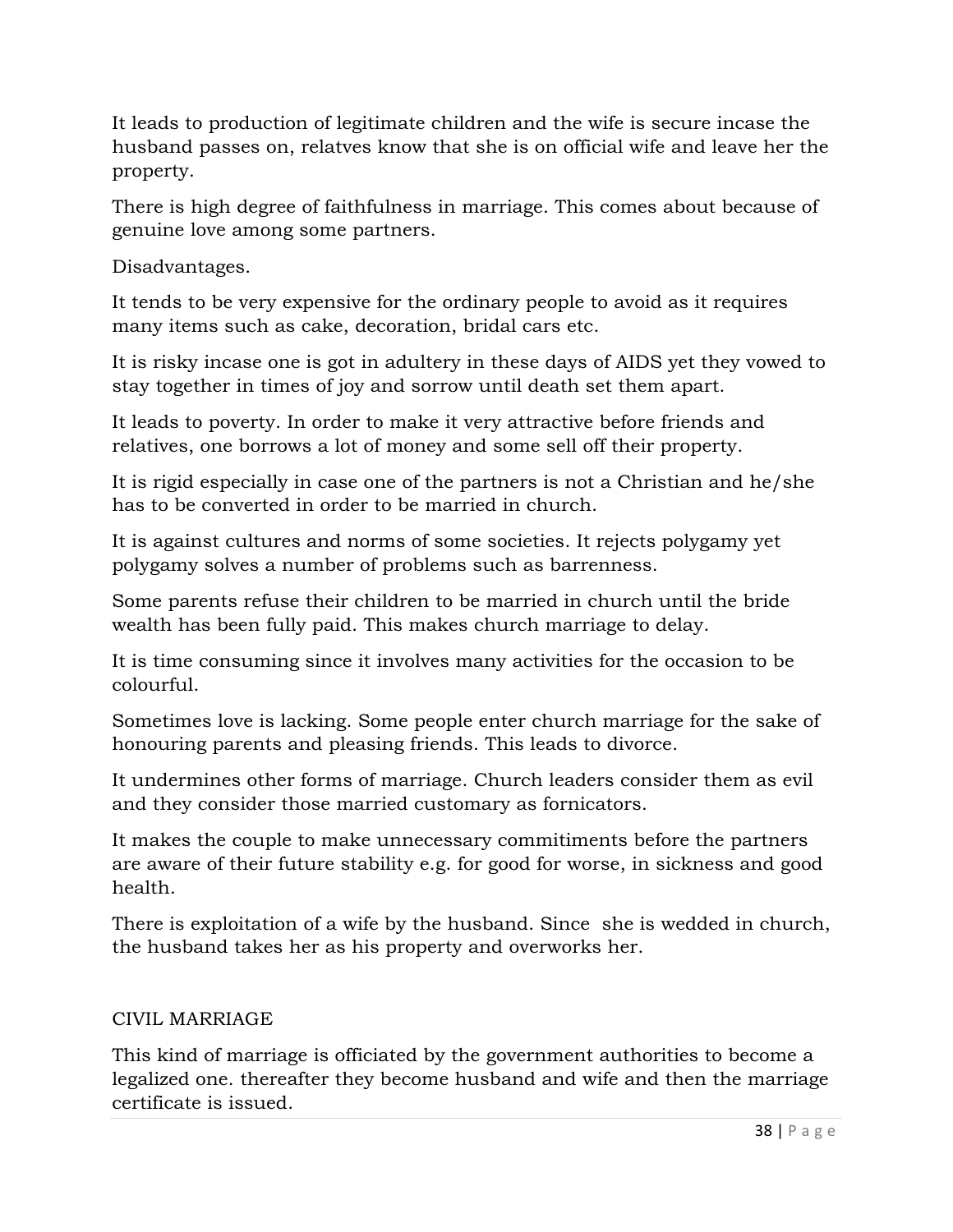### Characteristics

It takes place before government officials. It is there that the partners make their vows to each other before the RDC or District Commissioner who registers them.

The two partners have got to reach an agreement without any due influence for them to marry.

Both partners are supposed to be above the minor age of 17years in otherwards they are supposed to be in the age of consent so as not to questionthat decision to take up marriage.

It is meant to establish a legalized monogamous marriage i.e where there is a husband and one wife.

The partners have to carry a letter of permission from their parents and civic leaders like the LC1 chairperson. This helps and rule out the possibility of marrying off young boys and girls without the approval of the parents and guurdians.

The partners should be of a sound mind and sober i.e they should be mentally normal not under the influence of drugs.

Government often take on effort to search if the partners had been legally married before which would make the civil marriage disputable.

The public is notified for a period of more than three (3) weeks. This is done through public notice board at the district.

Advantages.

It is time saving. There are no wedding meetings therefore I can do other things instead of concentrating on wedding meetings.

It is cheap in nature. Since they are few expense and few witnesses. In Uganda, couples that want undergo civil marriage pay 200,000/= ( two hundred thousand shillings only) as registration fee.

It reduces on unnecessary parental intervention because parents are less involved in this kind of marriage.

It leads to family stability, the wife feels accepted , recognized and permanent in a home.

It is flexible, its less discriminate in nature because it doesn't put into consideration things like religion and culture.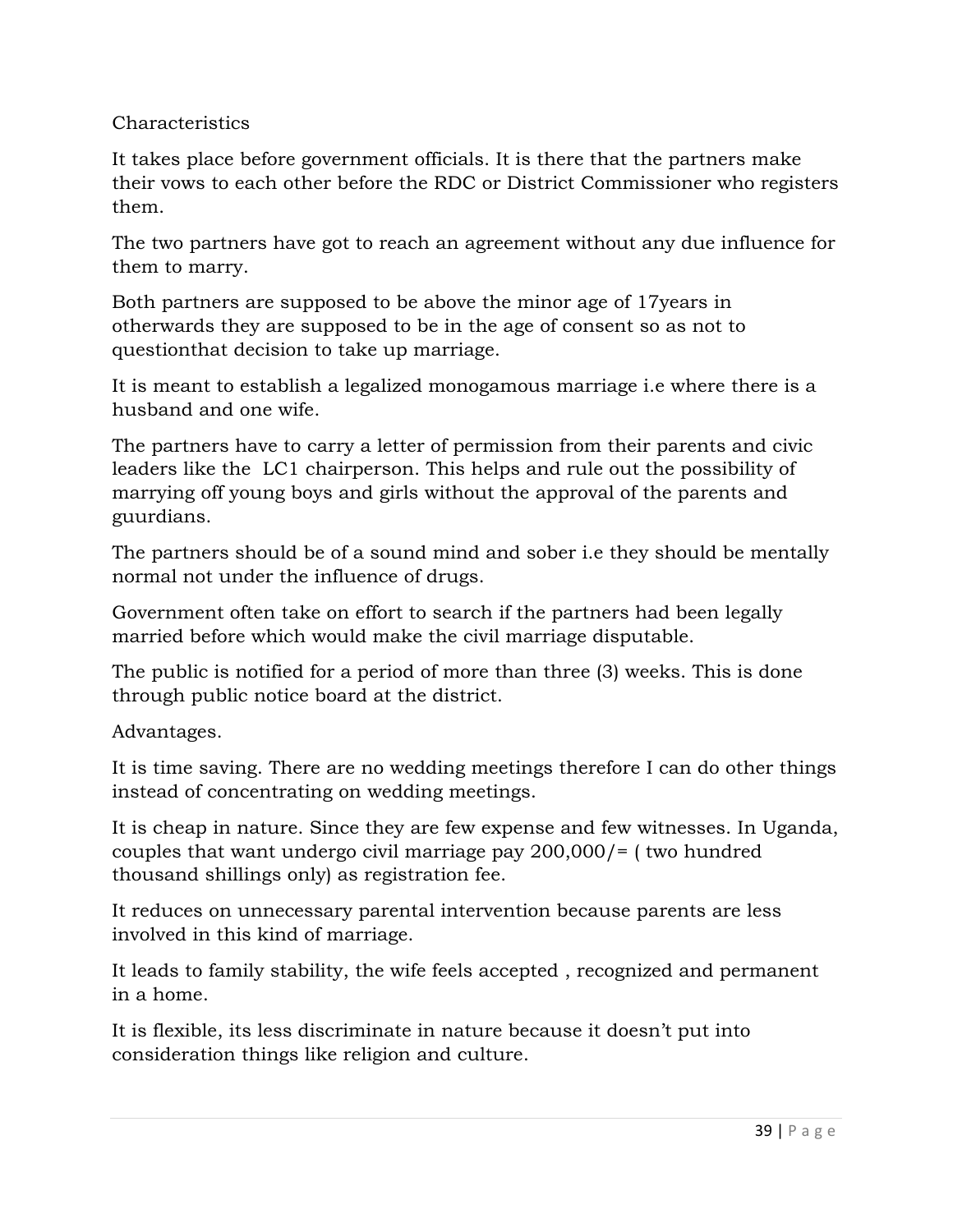It is an official and recognized form of marriage. It therefore protects peoples interests incase of any problem since it is recognized by government through its office.

It is flexible , to the extent that it can allow divorce, if partners apply for it with convincing reasons.

Disadvantages.

It lacks God's blessings. Civil marriage misses out God's blessings because religious leaders are absent in this kind of marriage to represent God.

It is mainly for people who enter it out of problems e.g. when a man impregnates a school girl and marriage take place circumstantially to avoid imprisonment.

There is fewer ties for courtship. The couple is not given enough time to study one another which destabilizes marriage.

It misses out parental blessings. Most times parents are not involved in this kind of marriage so the couple misses parental blessings yet parents represent God on earth.

It distorts African culture. This is because it allows mixed marriage cultures.

It is more private than public. Marriage is a public affair but with civil marriage it involves few witnesses and it is conducted in an office.

It sets a bad example. This is because other Christians may opt to go in for civil marriage and shun church marriage hence miss God's blessings.

It involves mixing of cultures and religions. This sometimes leads to conflicts in adjusting to people's cultures.

It can be terminated and incase children are born they may lack parental love and care.

# **Reasons Why Some People Reject / Postpone Church Marriage**

### **NB use the word because as you write yr points. why goes with because**

Failure to make the right choice. Marriage is a permanent relationship if one has failed to make a proper choice he postpones it.

It is monogamous and binding. Some people don't want to be committed to a person until they are sure of the true character of man and woman.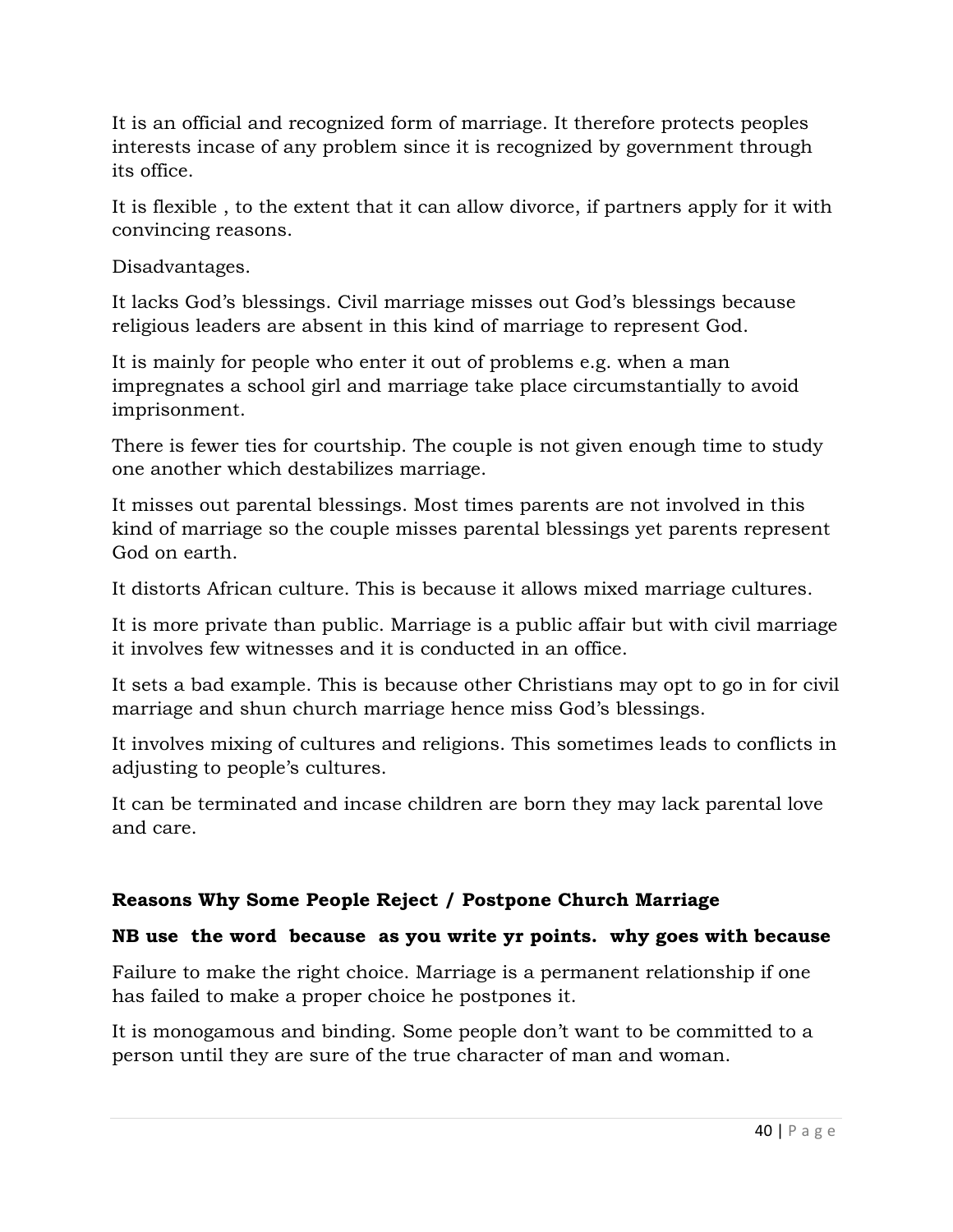Failure to pay bride wealth. If the boy hasn't paid bride wealth then marriage is postponed since some parents want it before church marriage.

Religious differences. Some people postpone church marriage because of religious differences between the partners e.g. catholic priest will not wed a Muslim boy with a catholic girl. She has to first convert to Christianity.

Some wedded women serve as bad example i.e they tend to be big-headed and because church marriage is binding , men postpone it to save themselves from headache.

It is expensive. It requires millions of shillings in order to make it appear colourful before friends and relatives.

Some people regard customary marriage as the true and essential marriage and they look at it as an extra.

Some people fear to commit themselves to an impotent man and barren women since children are important in marriage.

Existence of trial marriage which is not punishable, leads to production of children and gives all pleasures of marriage including sex so no need of church marriage.

Some people fear to make marriage vows which they are not sure of honouring even whenthey fail to have children thus postpone church marriage.

Some people fear to marry under church marriage because they look at it as a woman's culture which doesn't respect any African way of life.

What Should Church Do To Encourage Church Marriage.

The church should encourage the couple to make an affordable function.It should be within the means of the couple.

The church should continuously guide married people to behave well by conducting marriage seminars in order to serve as a good example to the unmarried people.

The church should carry out and support mass weddings. This will enable the poor Christians to many in church e.g. Pastor Robert Kayanja of miracle center cathedral carried out mass wedding of 200 couples on 6th February 2017 where they received Holy Matrimony.

The church should set up projects so as to employ people to raise money to fund the wedding function e.g. Pastor Gary Skinner of Watoto church constructed schools for poor and orphaned children in wakiso district and employs teachers who work in them.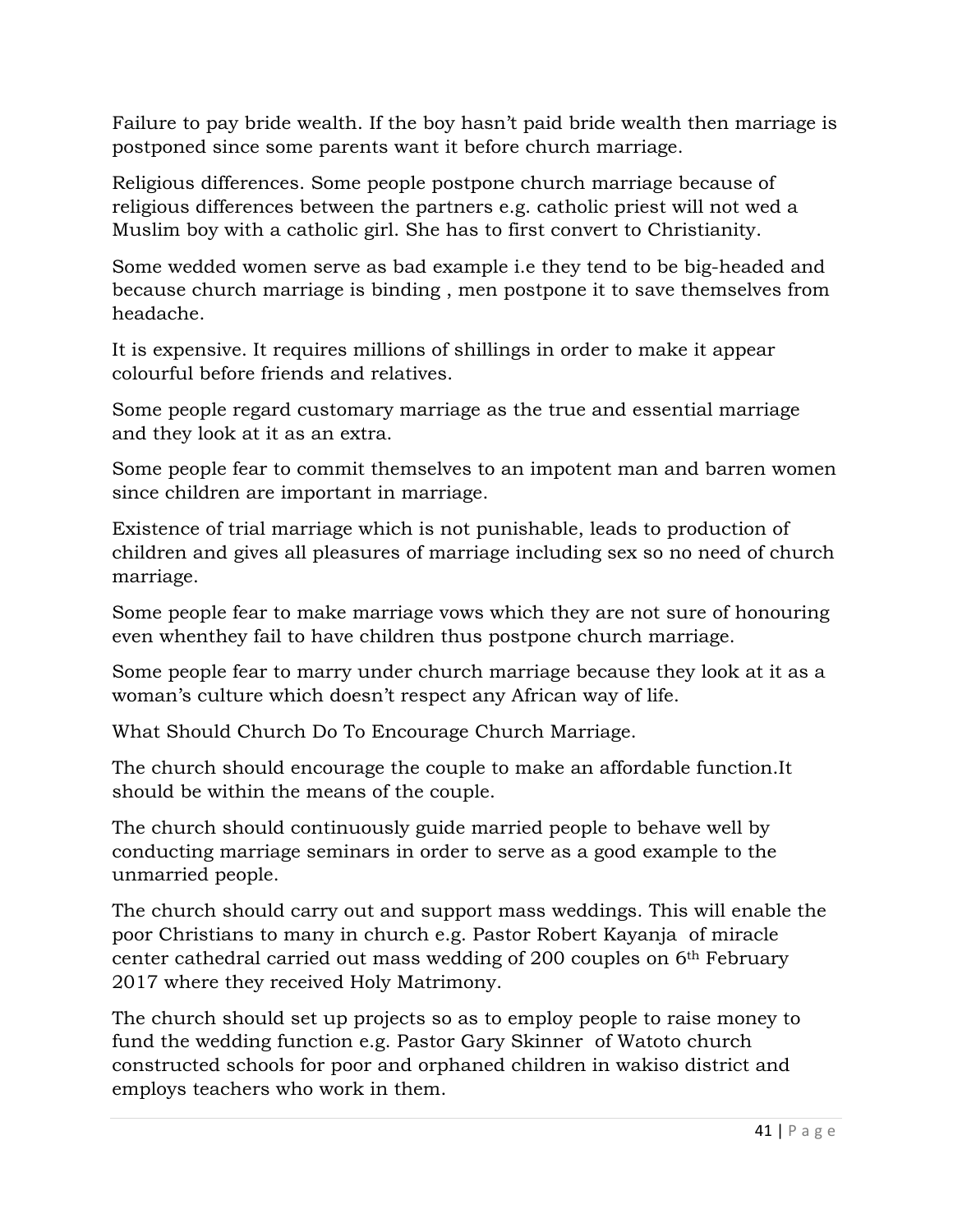The church should motivate Christians to undertake church marriage by offering sacraments and the church should also assist the couple maternally.

The church should appeal to parents to demand for less bride wealth for daughters. This will enable the poor men to marry them instead of fearing to go in for them.

The church should encourage intending couples to carry out enough courtship in order to make the right choices and go in for church marriage.

The church should sensitize the Christians about the importance of church marriage such as faithfulness, marriage, respect and blessings from God and parents.

The church should teach Christians to accept the teachings of the church about marriage such as monogamy so that they accept to live with one man and one wife.

The church should preach to Christians that sex outside marriage is a sin and therefore one should get married in order to avoid God's punishment (1 corinthians 6:18-20).

They should teach Christians that its right to get God's blessings therefore they should go for church marriage which is blessed by God through reverends and priests.

The purpose of marriage.

Marriage is purposely for producing children to fulfill God's commandment i.e be fruitful , multiply and subdue the earth.

Marriage enables parents to properly bring up their children who are displined and God fearing.

Marriage also fulfills God's plan of bringing man and woman together as at the time of creation, God said it is not good for man to live alone, I will make him a helper.

Marriage is for enjoying sex as a gift given to them by God.

Marriage brings about companionship, support, comfort of a man and a woman let us create man a suitable companion.

Marriage is the only way that two people in question can express love to one another. They express their emotions and feelings.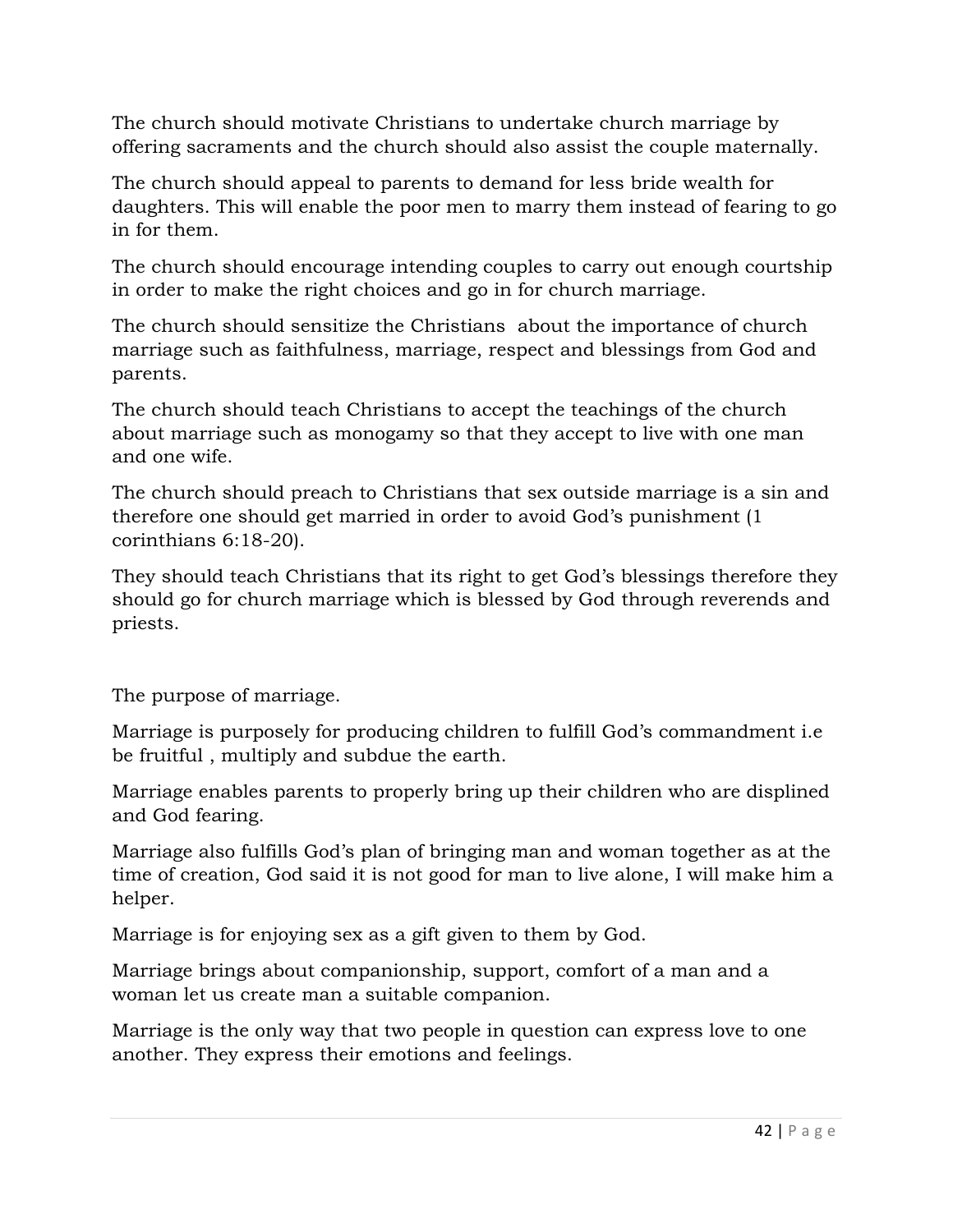Marriage makes human beings complete ie man leaves his father and mother to join his beloved wife and the two become one.

marriage makes man and his wife independent from their parents making them to live on their own.

marriage is aimed to bringing unity in families and in between the two families of the man and woman joined in holy matrimony.

Marriage is a sense of belonging to the partners and their children. This can be evidenced in tittles and after marriage like Mr. and Mrs. Mau

Marriage is a solution against misuse of sex of the unmarried e.g. fornication. One wont yarn for sex if one is married to someone because they always enjoy it.

Marriage is for the purpose of expanding the clan and enriching it through children. Boys are for defence and girls for bride price.

### **Requirements Of a Good Marriage**

A good Marriage should have love and faithfulness between the two people to marry if their marriage is to succeed.

Agood marriage must have a sense of responsibility among the. couple that brings about a lot of care hence a stable marriage.

A good marriage It is characterized by submissiveness and understanding of both partners and should always remember to pray for their future together so that they are able to settle out of their problems.

Agood marriage must be guided by the spirit of God i.e partners must be God fearing and always remember to pray for their future together.

Agood Marriage must be monogamous because it has less conflicts.

A good marriage must have blessings of parents so as to last longer.

Agood Marriage must be between people of different sex and clans. God created Adam and eve to eradicate incest.

A good Marriage must be forgiveness in a good marriage in order to live in peace with one another

A good Marriage must have effective and regular sex play in a good marriage. This helps to avoid sex misuse and satisfy sexual desires.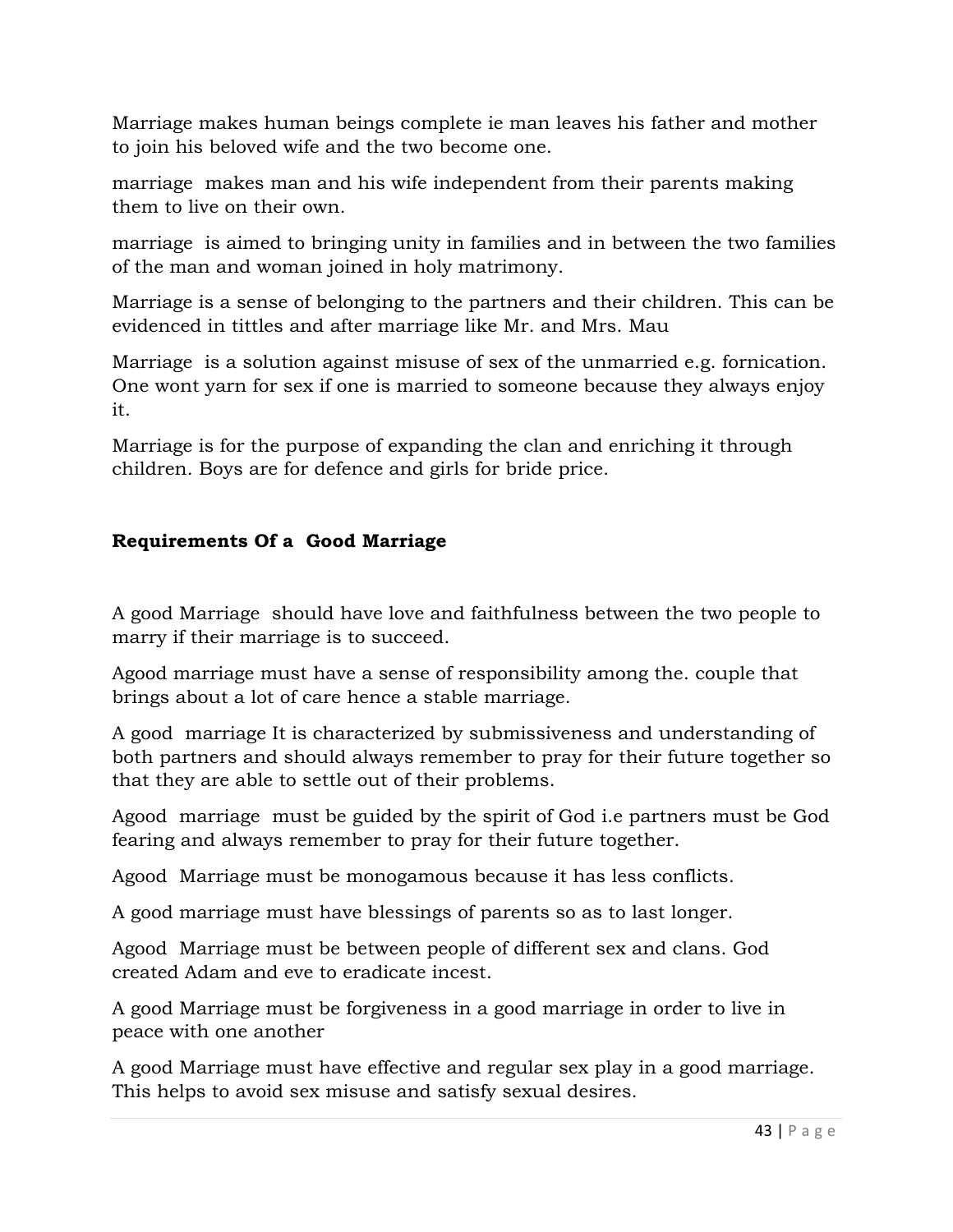A good. Marriage should be respect for each other in a marriage in order for it to last longer since there is harmony.

A good marriage should be of people from a morally upright background. His helps to raise up disciplined children.

# **COURTSHIP AND MARRIAGE IN AFRICAN TRADITIONAL SOCIETY.**

# **Methods Of Choosing A Marriage Partner in ATS**

In ATS ; parents of the would be partners especially mothers agreed that incase they produced children of different sexes they would get married it was called contract method .

In Ats parents could book partners for their children from specific families, where pregnant mothers would promise to each other that if they produced different sexes then they wouldmarry each other.

**In. ATS During initiation rites** like circumcision, boys and parents took chance to choose partners who showed hardwork, discipline etc.

**In, ATSthere was Free choices** where the boy identified the girl, talked to her and consulted the elders for advise.

**Parents played a role of identifying and choosing partners** for their children by looking at qualities they regarded as importantfrom specific families. .

**Some societies acquired partners through sending gifts to the girl's family** and if they were accepted it was allowed for the marriage to take place e.g. in Nigeria they used to send cola nuts to the girls family and they were broken then the girl would have accepted.

**In ATS it was through capturing girls who had gone to fetch water or firewood** by the boys e.g. among the Samya, boys pulled girls forcefully into their homes for marriage.

**Excitement where the girl's parents got impressed by the dancing skills,** talents and pledged their daughter for marriage e.g. among the Acholi theydanced "lakalaka" and a partner was chosen upon by the parents of the boys after seeing how skilled they were.

**In. ATS they Used magic and charms.** The boys would witch the girl and would apply some magic on the girl in order to seduce herinto marrying him.

**In ATS intermediaries** like relatives who looked for a girl on behalf of the boy and then brought the girl to the boys family for approval and arranged for payment of bride price.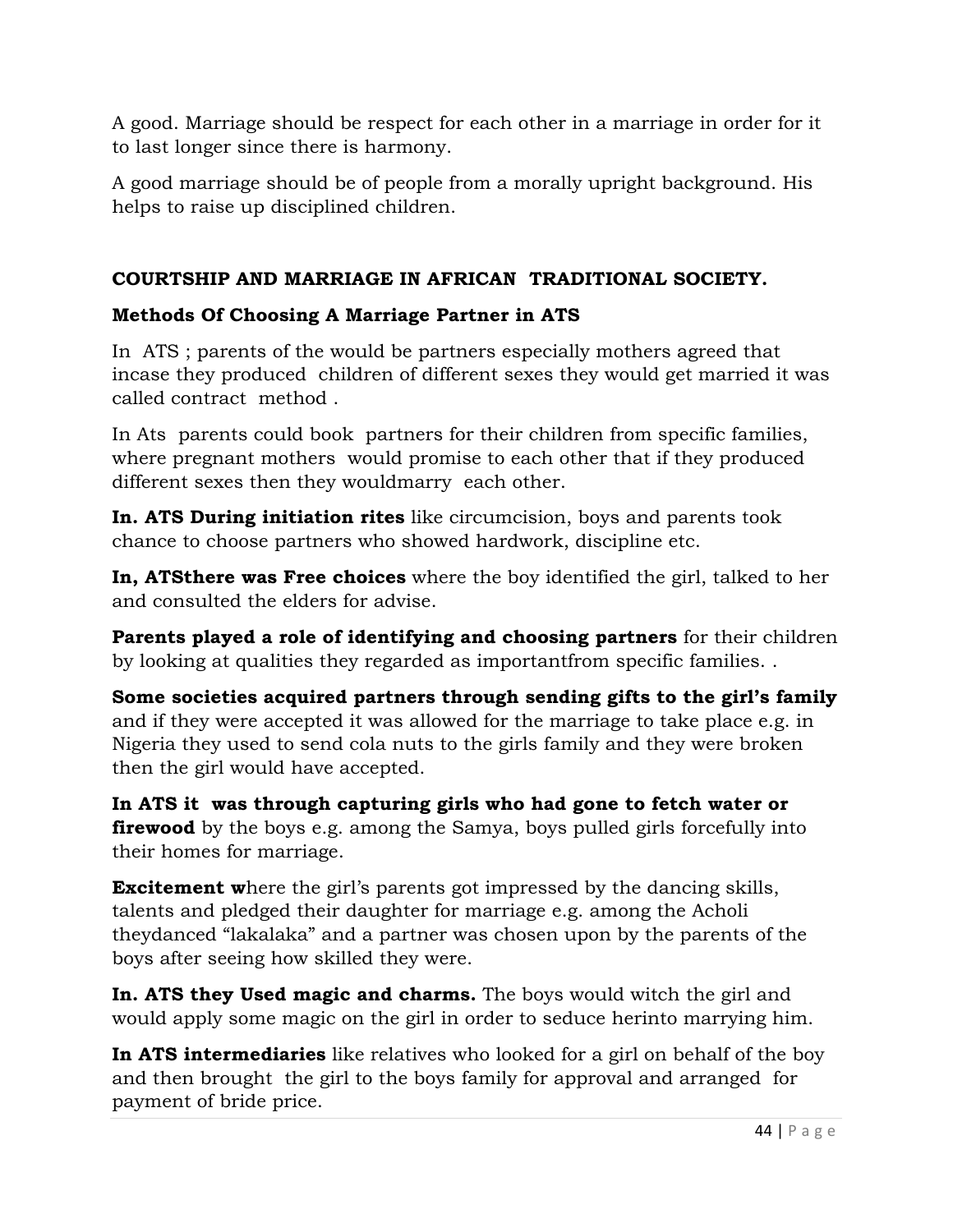**In. ATS during Beer parties.** Parents could share words concerning the marriage of their children during the beer party later arrange for their marriage

.In ATS a man would wrestle the girl down to show strength and after which takes her for a wife e.g. among the karamojongs the boys were expected wrestle the girls down before taking them home to show that they were strong enough.

# **Qualities Of A Good Partner In African Traditional Society**.

The girl had to be in position to produce for the man children were important in marriage since they helped in the expansion of the clan

One was supposed to **be sexually mora**l to be able to celebrate marriage i.e the man was to be free from impotence.

**One had to be in good health condition** i.e free from diseases like asthma to control the spread of diseases to the children.

A boy was to be **brave enough** in order to give effective protection to the family and property.

**Virginity** was a valuable quality expected among the girls and it was tested on the day of marriage and rewarded.

**One was expected to have gone through initiation rites**. They were rites of passage from childhood to adulthood e.g. in mbale, all boys had to undergo circumcision as a sign of adulthood.

**Girls were required to be hardworking**. Hardwork was a sign of blessing and laziness was a sign of a curse.

**Morally upright**.( discipline). If a girl was morally upright even her future children would learn from her and behave well in society.

**Partners had to be of the same tribe** so as to reduce on the problems of taking long to adjust due to differences in language, customs , taboos.

**Ability to pay bride wealth by the boy** to the girl's family. failure to do so showed that the boy was unable to look after the wife.

**Parents had to do research** and let their children marry from families which were free from witchcraft for the family to be upright.

# **Challenges Of Choosing A Marriage Partner**

**The rich men who had a lot of cattle denied the young boys who were poor** a chance to marry the girls of their choice because they took over the young girls.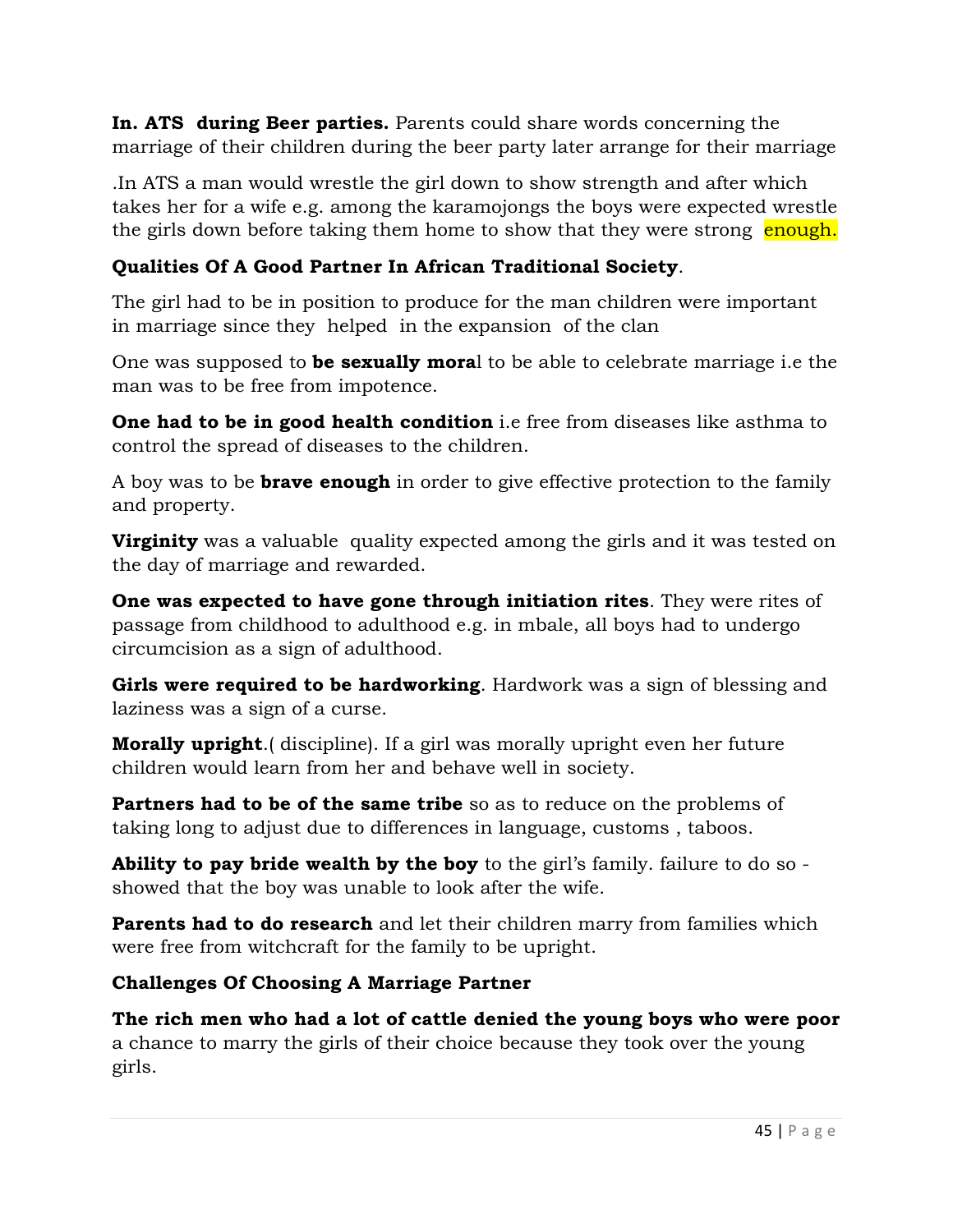There was a problem of **generation gap** where the young girl was forced to get married to the old ones because of wealth.

**Parents were more influenced in their children's families** especially girls knew that they were in such homes because of parents of the husbands.

There was a problem **of early marriage** where girls were forced to get married in order to get wealth for their parents.

**Incase of death of the partners**. The girl was forced to get married to another family member so that she looked after the children of the deceased.

**Qualities to be considered before marriage were in favour of the parents**  not the prospective partners. This denied them of their individual choices.

There was a problem **of high bride wealth** because girls were looked at as commodities for parents to extract wealth.

In some societies, virginity of a girl was broken by the father in law e.g. among the banyoro, the father in law broke virginity because they believed virginity was painful to the boys.

### **Bride Wealth**

These are gifts which are taken to the family of the girls or bride by the family of the bridegroom before marriage as a form of appreciation.

### **Importance Of Bride Wealth In African Traditional Society**

Bride wealthy was **a sign of love to the girls** since it showed that the man's family was interested in the bride they intended to marry.

Bride wealthshowed **a sign of appreciation or gratitude to the parents** of the girl for the work well done i.e upbringing of a child who was disciplined.

Bride wealth was a **form of compensation to the family of the girl** for the loss made for she had been offering services in the home.

Bride wealth helped to **cement and seal a marriage.** This is because once it had been opened then the marriage was bound and sealed.

**Bride wealth enabled the brothers of the girls to get married**, they would use the animals brought by the in-laws to also marry wives.

**Bride wealth showed seriousness of the husband** and this capability as a responsible man who can take care of a wife.

**Bride wealth boosted the economic status of the girl's family** , since animals and food stuffs were taken/ offered to them.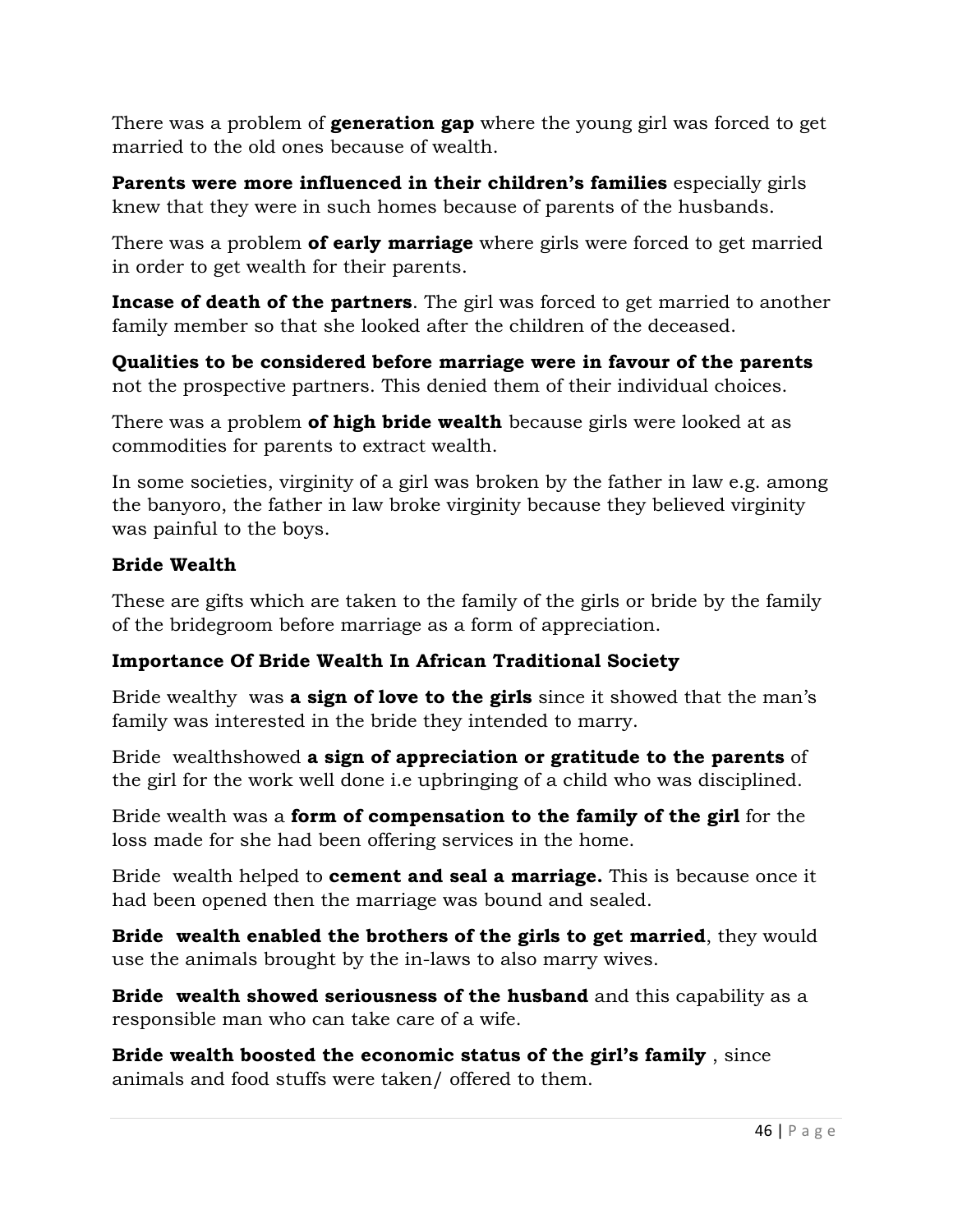Bride wealth acted **as a certificate of marriage and a proof** that one was now married.

Bride wealth **accorded the boy respect and status** and the in-laws would give him respect and recognition as a capable husband.

Bride wealth showed that the man respected the wife to be so the more the bride wealth paid, the more the value of the wife.

Bride wealth **strengthen unity between the two families**, in that the two entered into a serious relationship and became in-laws.

**Bride wealth encouraged the proper upbringing of the girl child**. This is because girls who were morally upright would fetch more bride wealth.

### **Dangers Of Bride Wealth Today**.

Bride,wealth has made Some **husbands to mistreating their** wives under the pretense that they paid too much Bride wealth so they overwork them.

**Bride. wealth has made Some men turn to be polygamous** because they have the ability to pay for more than one wife, yet God advocates for monogamy.

It has made **some parents to be greedy and selfish**, they look at the girl child in terms of material belongings not as human beings created in God's image.

It has **made some parents to force their children into** marriage , this is because desire for material wealth.

It sometime**s leaves the boy in a state of poverty** since he has paid bride wealth which is at times expensive.

It at times causes misunderstandings between the couple in that the wife might become insurbordinate to the husband because he paid less bride wealth.

It causes conflicts between the man's family and girl's family especially when too much is being demanded. It becomes a form of exploitation to the boy's family.

It has led to sexual immorality in that those who can't afford to raise the bride wealth to marry, resort to sexual abuse for sexual satisfaction.

It makes the man at times to use dubious ways of getting it like commiting theft which leads to imprisonment.

It is expensive and therefore makes the young couple which cant afford it to elope which is a disguise to the to the parents.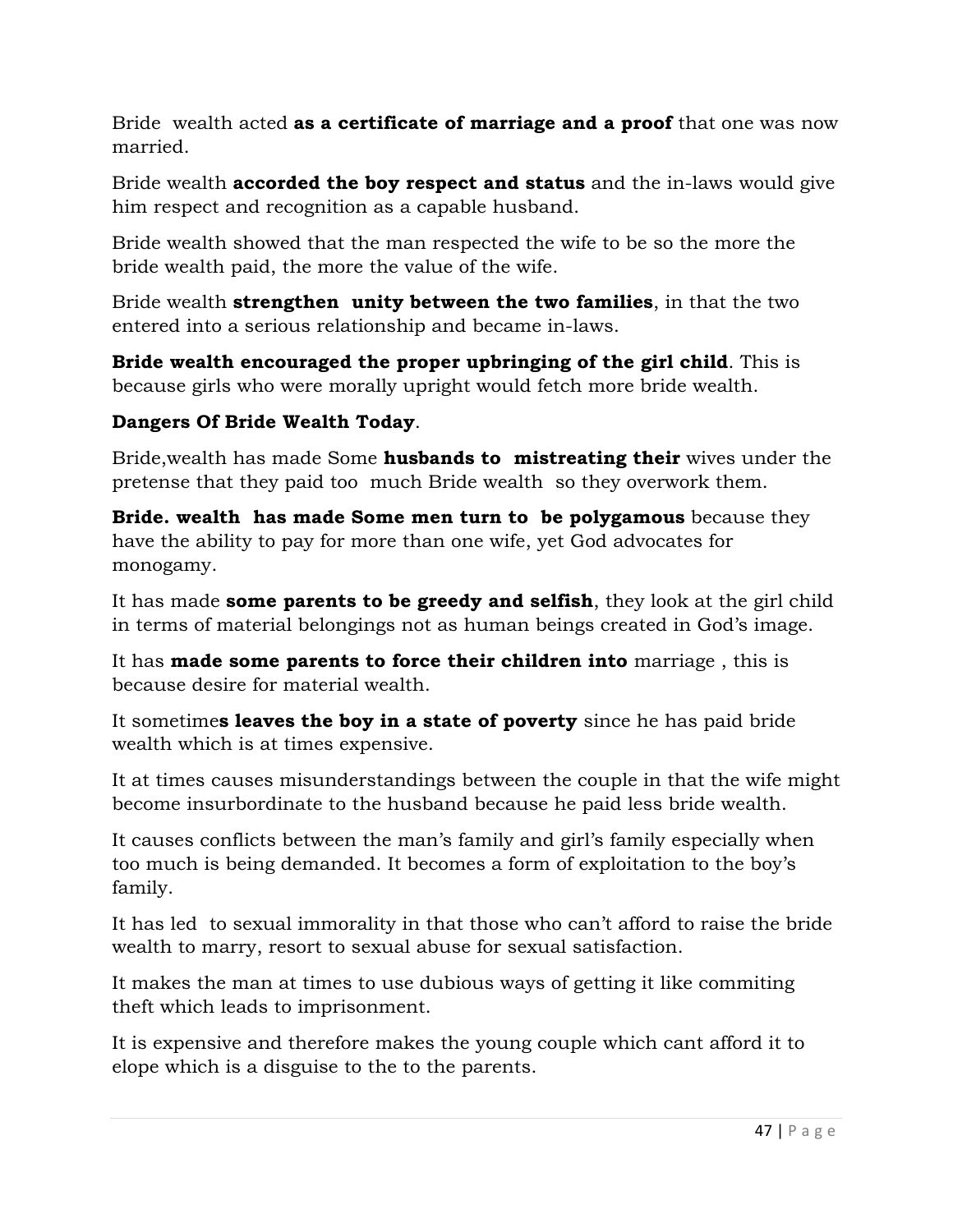It denies one a chance to marry a person of his/her choice and resort to a cheaper one. this interferes with God's will of companionship.

Divorce.

This refers to the legal separation of wife and husband. It is permanent and the to partners can never come together again in life.

Separation is a temporary marriage disorder and the two partners are free to reconcile and stay together again.

### **Causes Of Divorce Today Modern Society.**

Divorce is caused by Couples who cheat on each other when discovered usually divorce e.g. tiger woods the golfer was divorced by his wife after being found to have committed adultery.

**Anti- social acts** like witchcrafts, sorcery greed which brings about disharmony in society hence divorce.

Lack of sexual satisfaction, One is forced to get another partner who can satisfy her/him sexually causing divorce.

**Long periods of separation** by the couple which leads to sexual starvation hence temptations to commit adultery which leads to divorce e.g. former president of south Africa nelson Mandela was in prison for 27years which tempted Winnie Mandela to go sexually with their family lawyer. This ended up into a divorce.

Barrenness. This makes a man to divorce a wife in order to get one who can bear children.

Failure to pay bride wealth which makes the parents of the girl to initiate divorce in order to avoid making a loss.

Alcoholism which makes a man irresponsible and unable to provide the basic needs of life.

Women emancipation which makes women(some) to disrespect their their husbands and also makes them feel independent of man e.g. former vice president of Uganda speciozawandira Kazibwe divorced her husband engineer Charles Kazibwe that he slapped her twice.

Religious differences which makes the couple fail to harmonize their faith differences e.g. Daniella wife of joseph chameleon was threatening to divorce when he wanted to convert to islam from being catholic.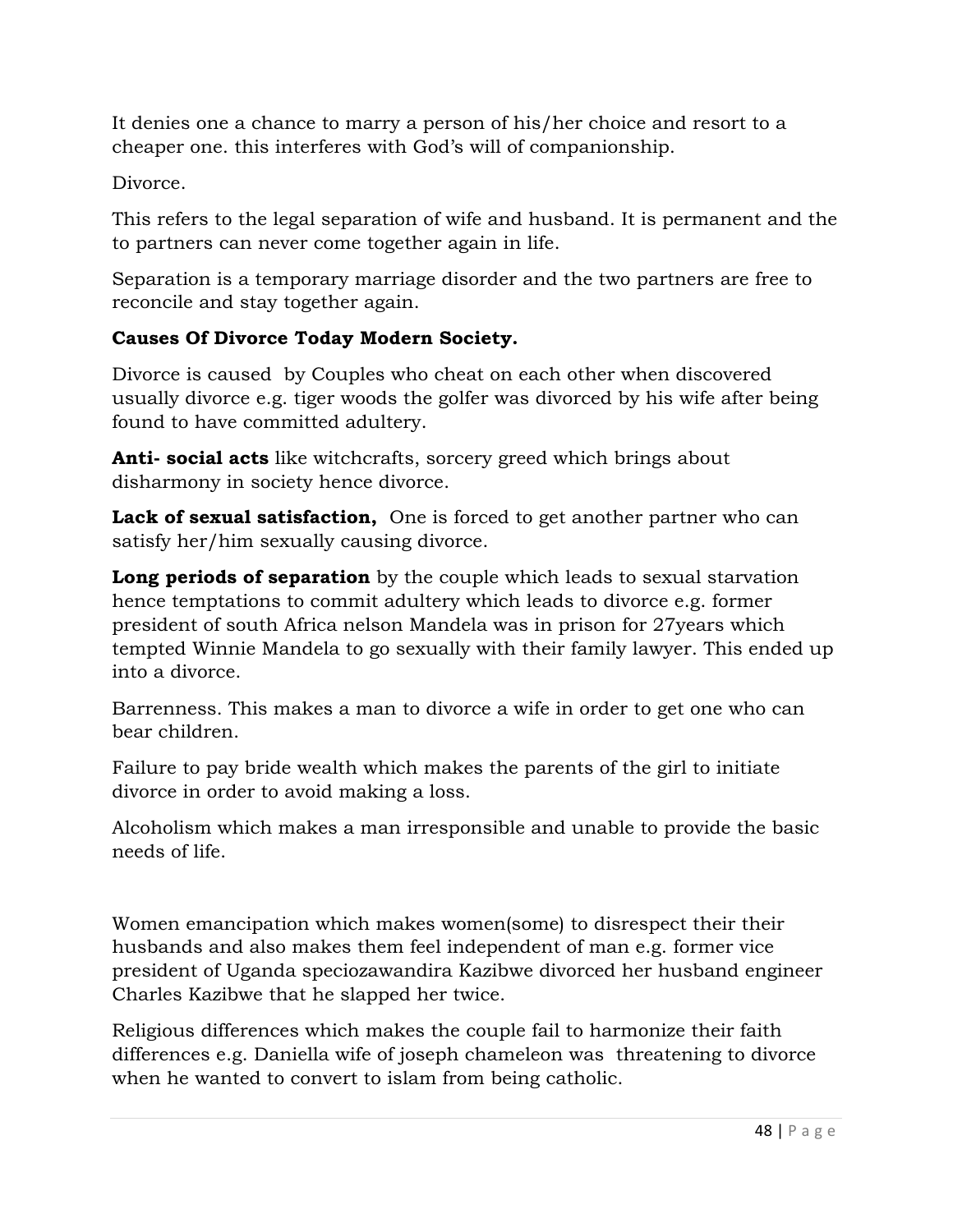Forced marriages by parents, this makes children fail to connect in marriage due to lack of love among themselves.

Poverty which makes the man unable to provide the basic needs of life.

Interference from in-laws. Some in-laws over interfere in their children's marriage which makes the life of one of the partners difficult.

### **Causes of divorce in African traditional society.**

In. ATS Barrenness of the womanwas seen as a hindrance to bearing children who were to ensure the continuity of lineag

In ATS If a woman was found not to be a virgin she would immediately be divorced since it was highly valued.

Women with misfortune / bad omen like killing children at birth they would be divorced for fear of continuity of bad omen.

In ATS Incase of marriage of a blood relative, divorce would take place because it was not allowed to marry a relative.

In ATS . One of the qualities of a good marriage partner is being hardworking soo laziness led to divorce.

In ATS Cruelly and violence on part of the man would lead to fights hence bodily injuries hence divorce

In ATS Continued cases of adultery on part of the woman. Women were meant to be faithful to their husbands.

In case of incurable diseases and hereditary diseases by the wife, in fear of further spread to children, the woman was divorced.

In case a boy got married without undertaking initiation rites. This would imply that the person is still a child e.g. among the bagisu, if one was discovered uncircumcised then he would be divorced.

Anti-social behavior like theft, selfishness and witchcraft, traditional society was based on solidarity and any behavior against this was punished.

Incase of intermarriages, marriage was encouraged between people of the same tribe to reduce on misunderstandings between the couple.

**Reasons Why Marriages Were More Stable In African Traditional Society Than Today/ Why Divorce Was Rare In African Traditional Society Than In Modern Times**.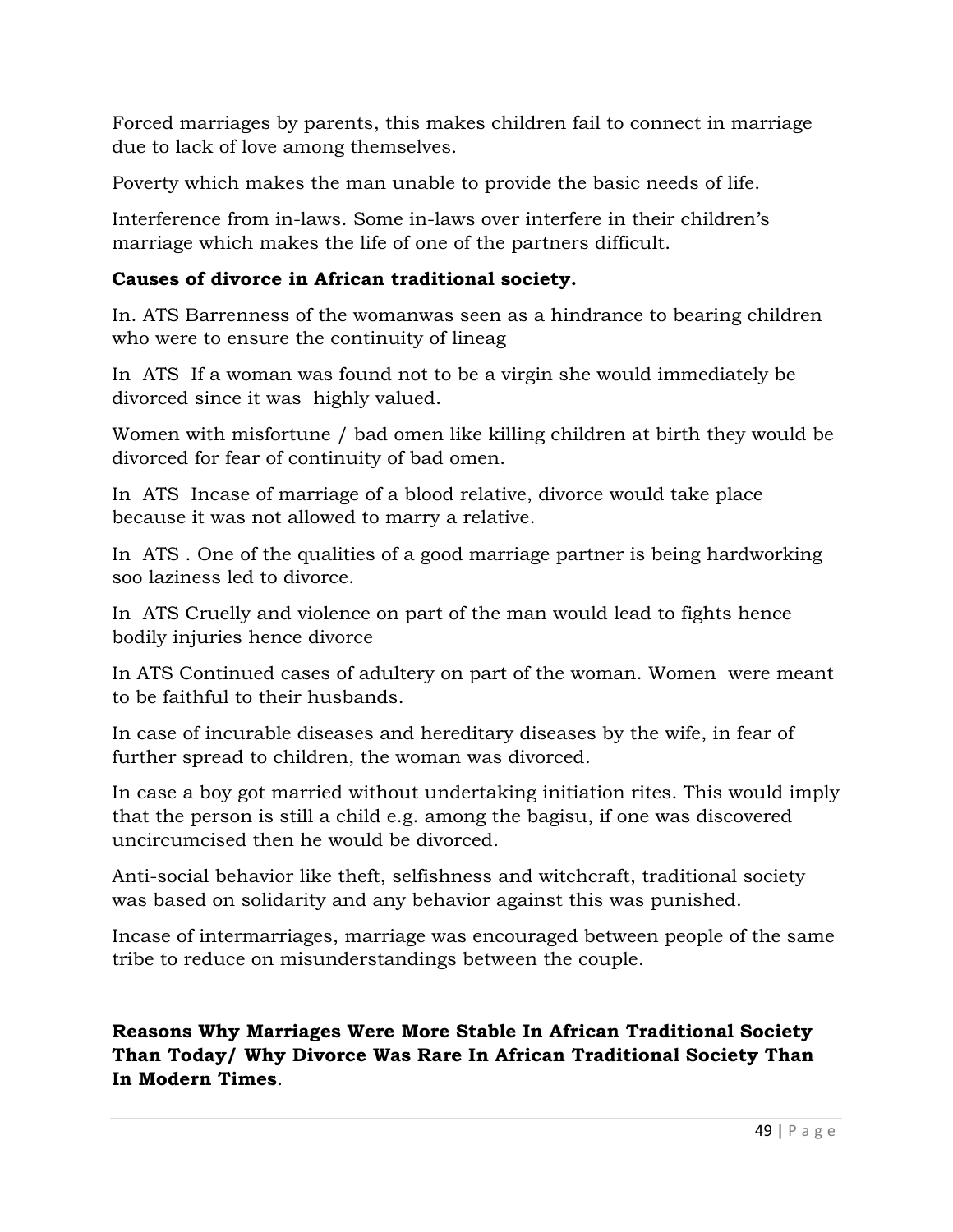Parental involvement as opposed to personal choice. Parental involvement assisted in solving marital problems of counseling partners.

Time was taken to study a partner. Parents took time whereas today the young people are taken up by infatuation.

In African traditional society women were submissive to their husbands and loyal whereas today there is women emancipation which makes them to disrespect men.

Marriage was for production of children which stabilized marriage while today couples choose to be childless which leads to easy divorce.

Divorce was regarded as a shame in African traditional society whereas today because of permissiveness people feel free to act as the way they want.

The problem of barrenness was solved by polygamy whereas today because of monogamy incase of barrenness a couple can easily divorce.

Bride wealth sealed marriage in African traditional society whereas today some of the couples just elope and incase off disagreement divorce arises.

In the past ,it was hard to get a wife ieinvoved a long process whereas today women can easily be hand picked in dance halls, towns and church.

In African traditional society women owned almost nothing in the past they depended on men whereas today women own assets and can live independently.

Christian advice to those considering divorce.

They should pray to God to enable them to overcome their marital problems e.g. Hannah prayed for a child and God blessed her with a son Samuel.

The couple should have self control over their emotions , lifestyles like taking of alcohol which causes conflicts in homes.

The couple should love each other so as to satisfy one another sexually and avoid temptations.

The couples should be faithful to one another by sticking to the vows which they made. This will help to do away with adultery.

The couple should work hard to provide the basic needs of life to their family, this will help to do away with poverty.

Couples should forgive one another whenever they go wrong. this will help reduce on domestic violence e.g. prophet Hosea forgave his prostituting Gomer.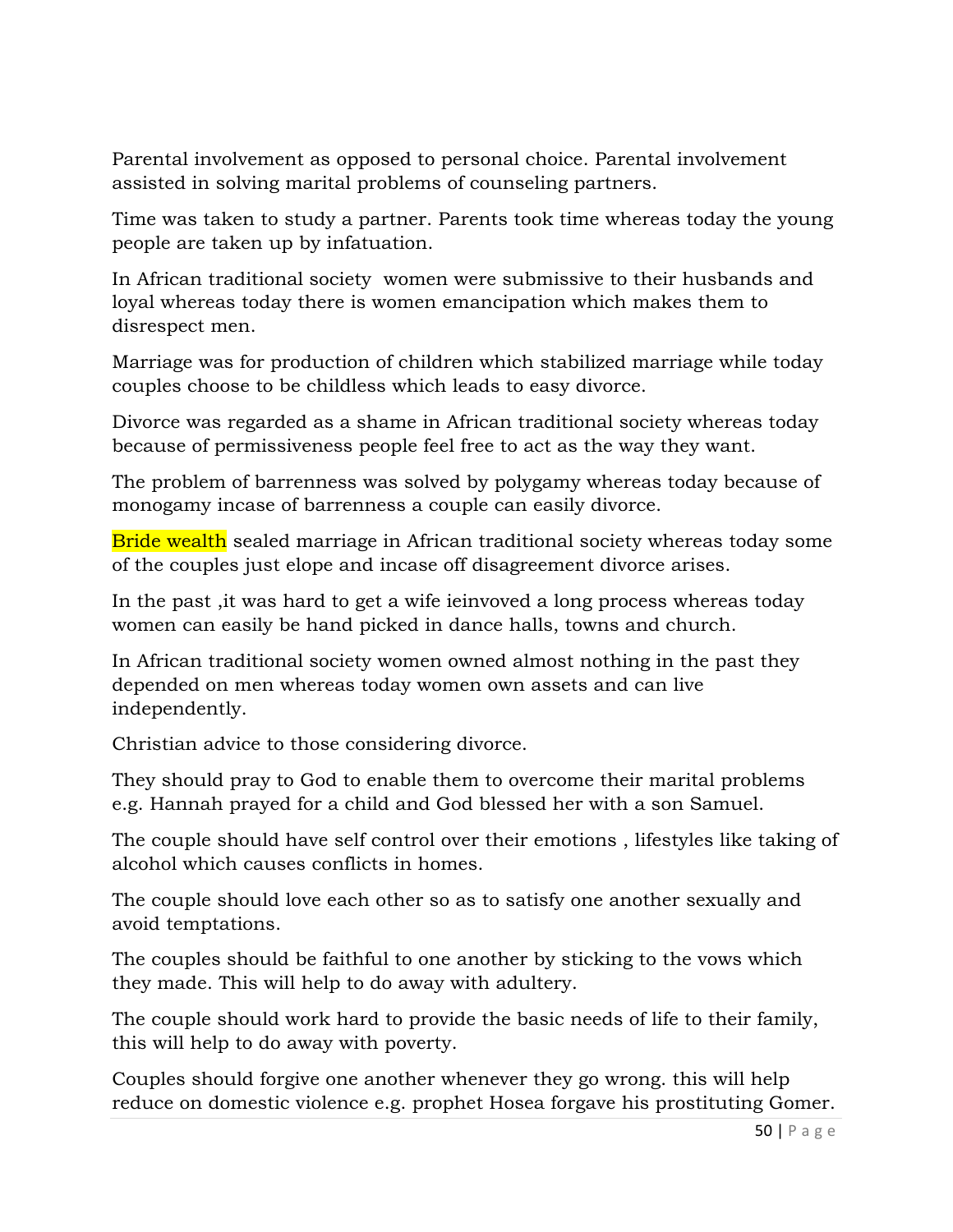Wives should submit and have respect for their husbands. This will create peace in a home hence stable marriages.

The couple should satisfy themselves sexually. This will help to reduce on sexual temptations of adultery.

They should stick to the principal of permanency in marriage, this will create harmony in a home and help them endure all problems in a home.

# **COURTSHIP AND MARRIAGE IN CHURCH HISTORY**

# **Early Church Of Apostolic Ages**

Christians regarded marriage as earthly and useless therefore they devoted most of their time to God because Jesus had told them he is coming back soon.

Those who were to marry, marriage was supposed to be monogamous because God created one man and one woman.

They thought that marrying / marriage was supposed to be built on the principal of love and care because the wife and husband were created for companionship..

They also preached that in a family the husband was the head of the family therefore he was supposed to be respected by the wife and children.

Early Christians put emphasis on forgiveness and reconciliation for the married to make their marriage survive.

Marriage was supposed to be permanent since divorce promoted adultery and emphasis on what God has put together no man should separate.

They believed that marriage was to be official before the elders of the church so that the partners could get blessings.

Each partner was supposed to satisfy the sexual desires of the other because the body of the husband belongs to the wife and the wife belongs to the husband.

They also encouraged that marriage should be between people of the same faith so that they are able to train their children in a Christian way.

# **Courtship And Marriage In The Old Testament.**

It teaches that every man must leave the father's home and marry a wife e.g. God said that a man shall leave his parents and be joined to his wife and the two shall become one.( genesis 2;24)

It teaches that adultery is a sin before God and it is punishable so people should remain faithful to their partners ( Leviticus 18:1-23) ( lev 18:20)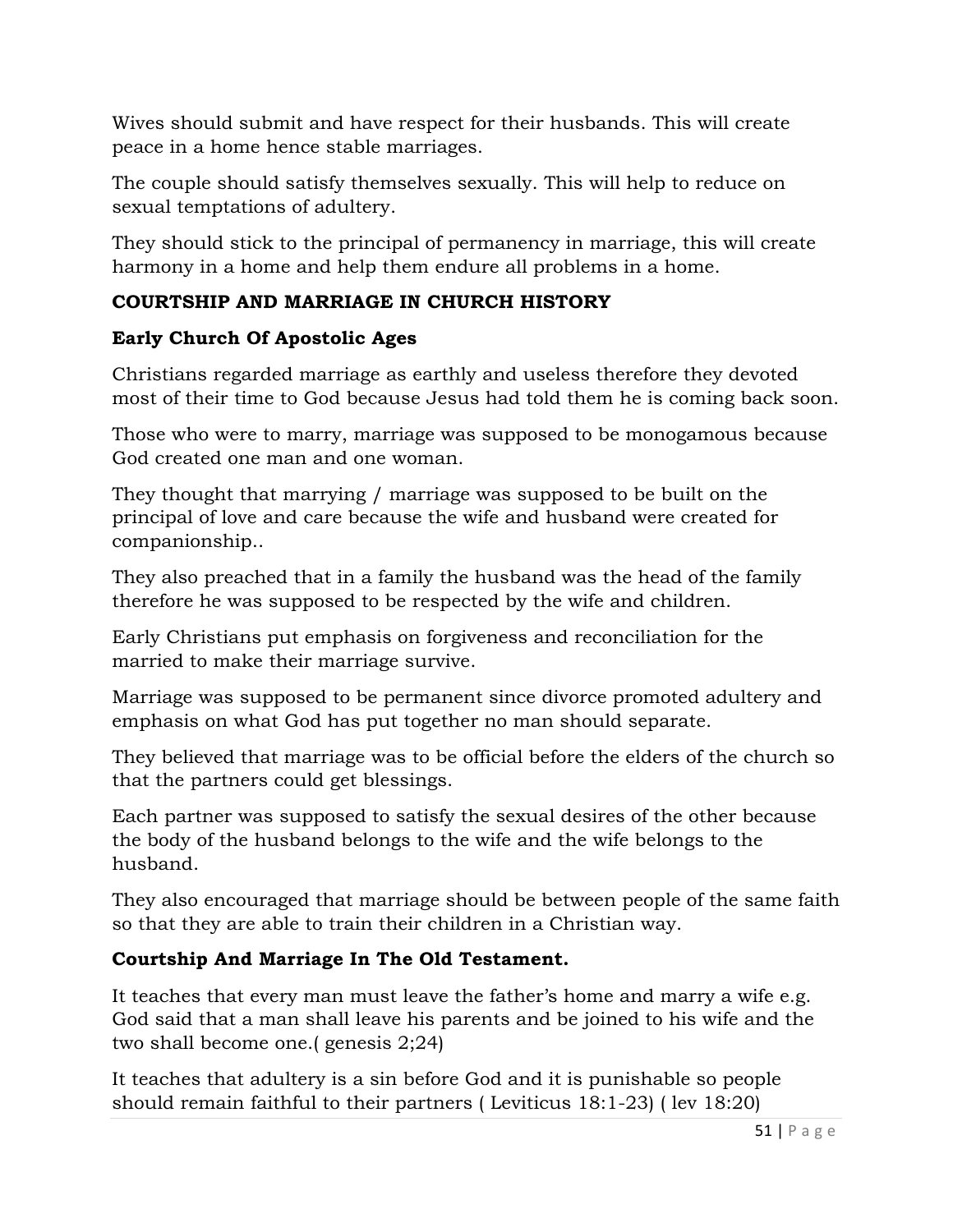It teaches that marriage is intended for producing children that is why God told Adam and eve to be fruitful, multiply and subdue the earth. ( Gen 1:28)

It teaches that a man is to pay dowry or bride wealth in order to get a wife as an appreciation for the parents e.g. Jacob worked for 7 years to get dowry for racheal and 7 years for leah (Gen 29:15-28).

It teaches that married men should be given enough time with their wives in Deuteronomy 24:5 the newly married soldiers would be given time and excused from duty for one year so that they make their wives happy.

It teaches that married partners should be faithful to one another. Hosea married Gomer whom he loved but was unfaithful to him.( Hosea )

It teaches that a man and woman are equal, both were made in God's image

It teaches that married people should show love to each other just like Hosea insisted on loving Gomer. ( Hosea 3:2).

It teaches that although marriage is highly valued, it is one human relationship in which people suffer, they experience misery, pain and selfishness. ( 1 sam 1:9-20).

It teaches that a man and a woman are made to live together, they are to become partners united by mutual respect and love.

It teaches that marriage is intended for companionship that is why God said that it is not good for man to live alone that I will make him a suitable companion ( gen 2:18)

It teaches that marriage is meant to be permanent, there should be no divorce e.g. Malachi 2:16 God says " I hate divorce"

It teaches that virginity is highly cherished. A virgin girl brought a lot of respect to her husband and family( parents) deut 22;13-20.

# **Courtship And Marriage In The New Testament**

It teaches as that couples should satisfy each other sexually to avoid temptations in marriage like adultery.( 1 corinthians 7:3).

It teaches that marriage should be permanent because it is God's original plan e.g. Jesus told the people that what God has put together no one should separate.

It teaches that people should support each other's marriage ceremonies e.g. Jesus attended a wedding at Cana where he supported the wedding by pertaining a miracle of turning water to wine. ( john 2:1-11)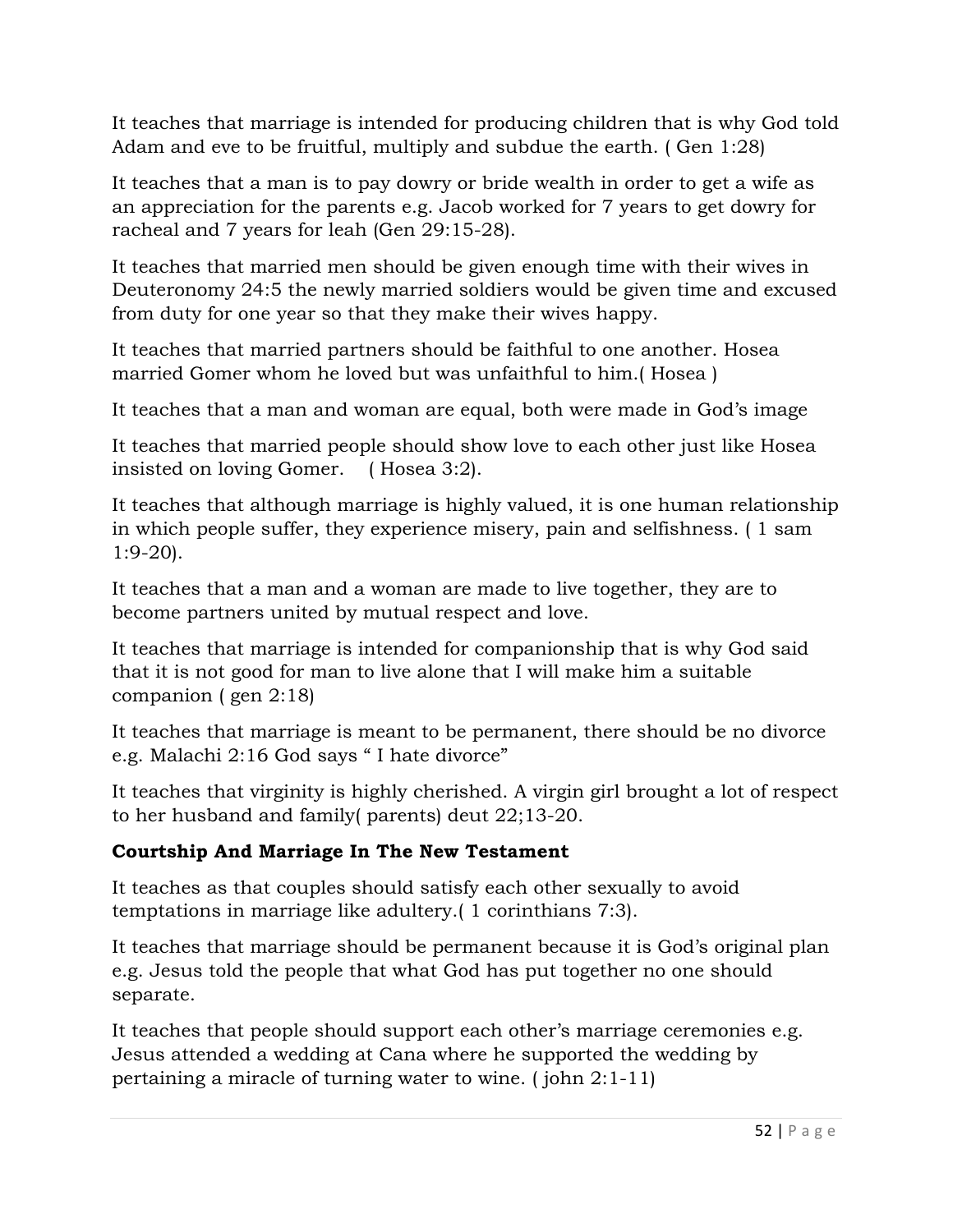It teaches that marriage is optional. There is a possibility of people exposing their love for God and others through celibacy ( I corinthians 7:1-7, matthew 19:7-12).

It teaches that wives should be submissive to their husbands just as the church is subjected to Christ. ( eph 5:21-35)

It teaches that husbands should love and respect their wives just as Jesus (Christ) loves the church. ( eph 5:25).

It teaches that marriage should be monogamous e.g. in mark 10:7-8 Jesus said a man shall leave his father and mother and unite with his wife and the two shall become one.

It teaches that the man is the head of the family in the marriage institution. Therefore marriage should be characterized by love and care of the father,

It teaches that marriage was initiated by God and Jesus confirmed it in matthew 19:4-6. He said God created man and woman and the man leaves his father and stays with his wife and they become one.

It teaches that Jesus offered people the power to love unselfishly and in this way he brought healing to the marriage relationship.( eph 5:21).

It teaches that there should be respect in marriage between a wife and a husband e.g. Sarah respected her husband Abraham and called him master.( 1 peter 3:5).

It teaches that faithfulness is important in marriage. In matthew 19:9-10, Jesus says any man who divorces his wife for any cause other than unfaithfulness, commits adultery if he marries another women.

### **Marriage In African Traditional Society/ Understanding /Features Of Marriage In African Society.**

Marriage was very important and highly valued as a central aspect, of society. It was much necessary for the existance and continuity of the society.

Marriage was compulsory, everybody was expected to marry as a way of showing belongingness to a particular society.

There was no room for a single life; it was seen as a betrayal of the society e.g. in Buganda, they were referred to as " endigayamutomela". Meaning he was knocked by a sheep.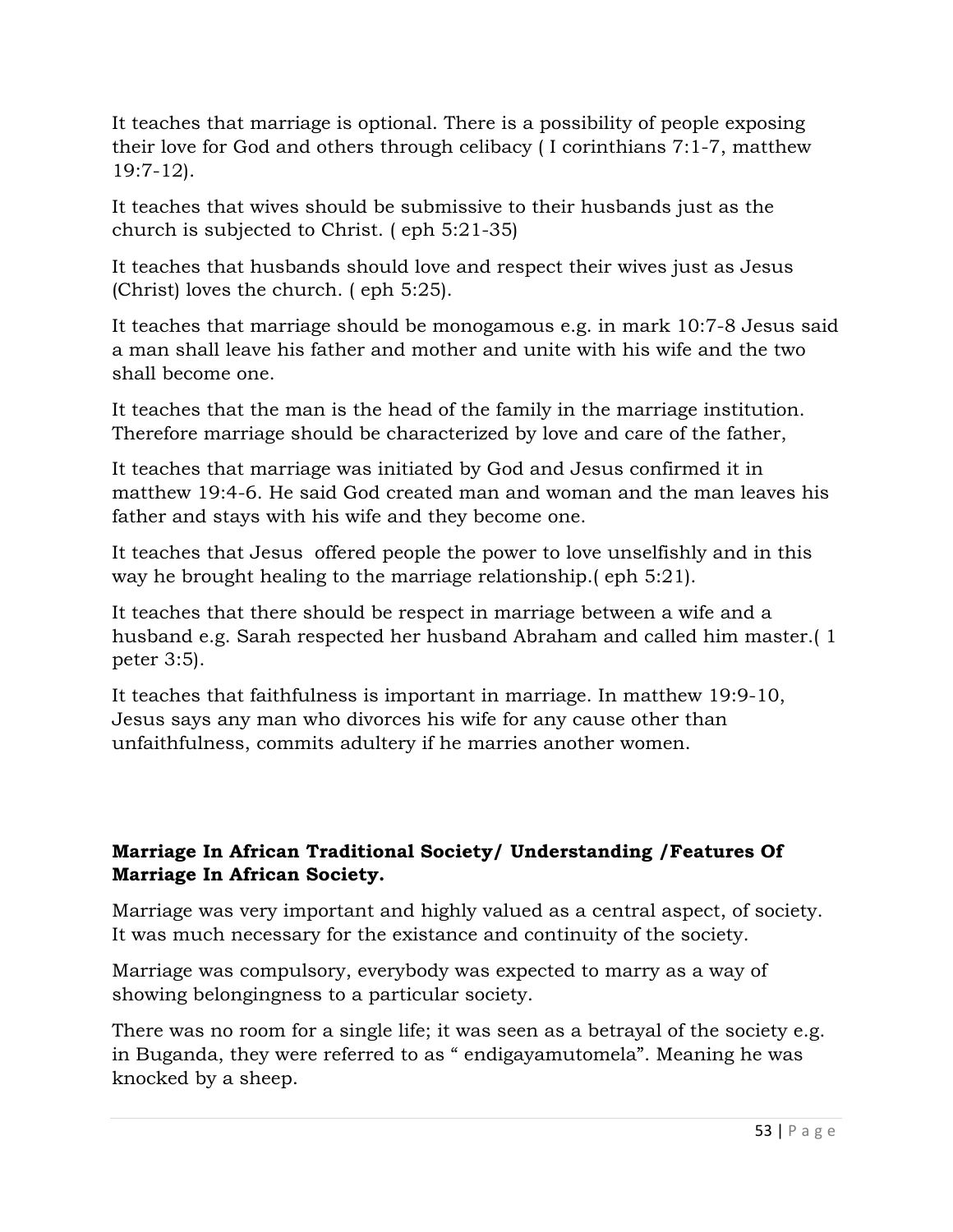Polygamy was highly valued because it was one way of showing status and being able to manage many women and also presitige.

Marriage was meant for producing children, and if you had no child you were a nobody e.g. okotpb'tek in his book song of lawino says you may be a giant of man, full of age and grey hair but if unmarried and without children you are nothing.

Marriage was an avenue for sex enjoyment. Sex outside marriage was forbidden and highly punished.

It was the only source of prestige and respect. It was the only way people become recognized as adults and given position of responsibilities like hers and clan leaders.

Bride wealth was a seal of marriage. It made it stronger and permanent e.g. in tororo a boy's family would pay about 5 cws and some goats to the family of the girl.

Parents played a significant role in choosing marriage partners for their children, this helped to avoid incest.

Virginity was highly valued at the time of getting married and virgins were respected and honoured.

Sex education was carried out to prepare the couple for the institution of marriage , this helped to strengthen their marriage.

The unmarried were treated with a lot disrespect because they regarded them as children e.g. in Buganda, if one died, while unmarried his body was passed in the behind door.

Barrenness was blamed on the woman and barren women were despised. Racheal jacob's wife was unhappy because she was barren and was jealous of her sister leah ( gen 30:1-8).

Women were considered inferior to men and were prohibited from playing official role ( exodus 19:15).

In the old testament, men always had an upper hand in the social, political affairs of the community. They took up most of the posts of leadership like kingship and judges( exodus 29:1-9).

# **SEX DIFFERENCES AND A PERSON IN THE NEW TESTAMENT**

### **Biblical Teaching Of Sex Differences In The New Testament.**

It teaches that Jesus is the savior for both man and woman because he died for man's sins ( john 3:16)